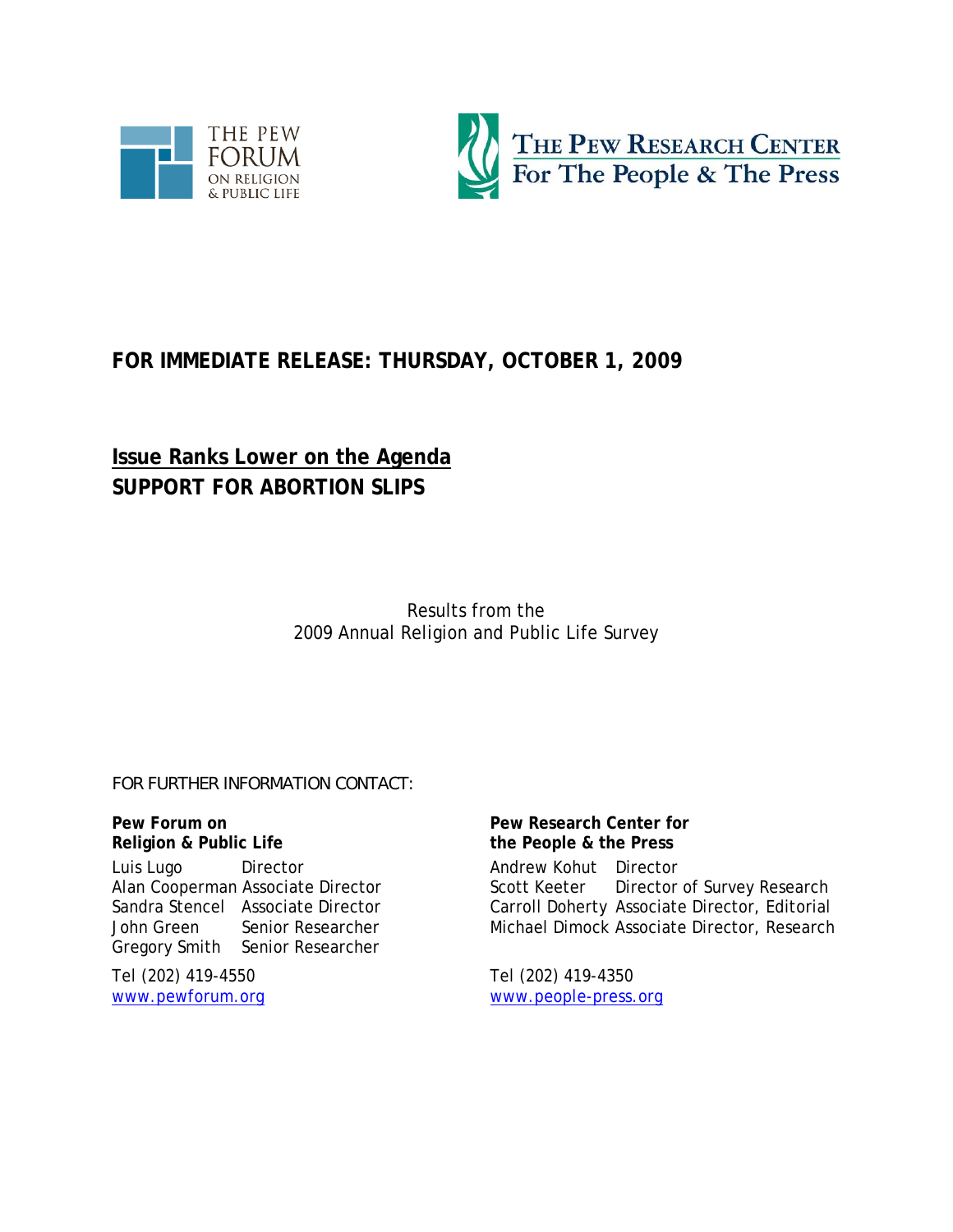# **Issue Ranks Lower on the Agenda SUPPORT FOR ABORTION SLIPS**

Polls conducted in 2009 have found fewer Americans expressing support for abortion than in previous years. In Pew Research Center polls in 2007 and 2008, supporters of legal abortion clearly outnumbered opponents; now Americans are evenly divided on the question, and there have been modest increases in the numbers who favor reducing abortions or making them

harder to obtain. Less support for abortion is evident among most demographic and political groups.

The latest Pew Research Center survey also reveals that the abortion debate has receded in importance, especially among liberals. At the same time, opposition to abortion has grown more firm among conservatives, who have become less supportive of finding a middle ground on the issue and more certain of the correctness of their own views on abortion.

No single reason for the shift in opinions is apparent, but the pattern of



changes suggests that the election of a pro-choice Democrat for president may be a contributing factor. Among Republicans, there has been a seven point decline in support for legal abortion and a corresponding six point increase in opposition to abortion. But the change is smaller among Democrats, whose support for legal abortion is down four points with no corresponding increase in pro-life opinion. Indeed, three groups of President Obama's strongest supporters – African Americans, young people and those unaffiliated with a religion – have not changed their views on abortion at all. At the same time, fully half of conservative Republicans (52%) – the political group most opposed to abortion – say they worry Obama will go too far in supporting abortion rights.

The shift in opinion is broad-based, appearing in most demographic groups in the population. One of the largest shifts (10 points) has occurred among white, non-Hispanic Catholics who attend Mass at least weekly. Substantial change has also occurred among Democratic men (with support for abortion down nine points), but not among Democratic women.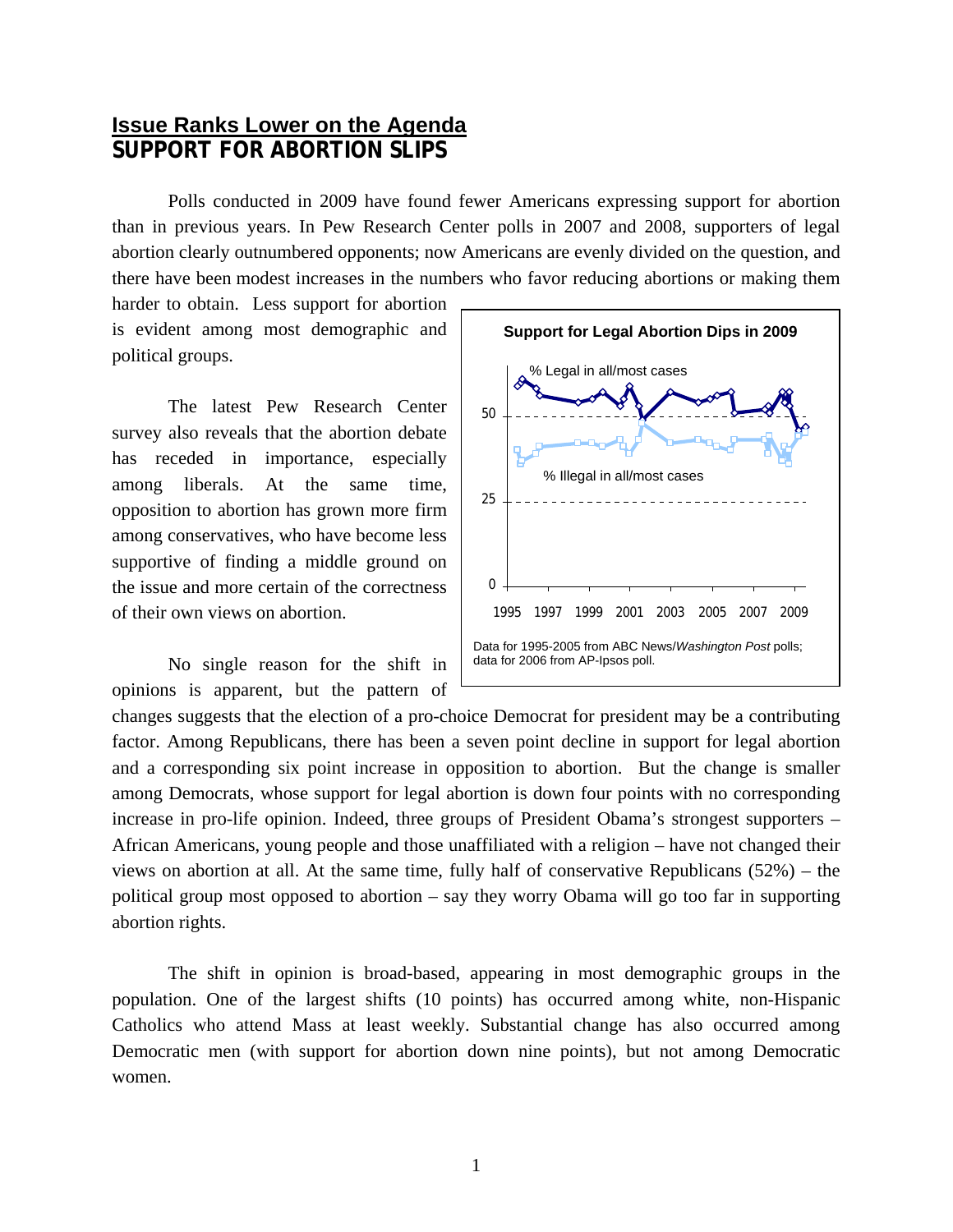This shift in attitudes is also evident on other measures of public opinion about restrictions on abortion. For instance, four-inten Americans (41%) now say they favor making it more difficult to obtain an abortion, up six points from 35% in 2007. Similar movement is seen on the question of whether it would be good to reduce the number of abortions in this country; in 2005, 59% of respondents agreed it would be good to reduce abortions. Today 65% take this view,

| <b>Declining Support for Legal Abortion</b>                                |                         |                         |                        |  |  |
|----------------------------------------------------------------------------|-------------------------|-------------------------|------------------------|--|--|
| Abortion should be<br>Illegal in all/most cases<br>Legal in all/most cases | Aug<br>2008<br>41<br>54 | Aug<br>2009<br>45<br>47 | Change<br>$+4$<br>$-7$ |  |  |
| Make abortion more difficult?<br>Favor<br>Oppose                           | Jan<br>2007<br>35<br>56 | Aug<br>2009<br>41<br>50 | +6<br>-6               |  |  |
| Good to reduce # of abortions?<br>Yes<br>N٥                                | Jul<br>2005<br>59<br>33 | Aug<br>2009<br>65<br>26 | +6<br>-7               |  |  |

an increase of six points. And three-quarters (76%) continue to favor requiring minors to obtain the permission of a parent before having an abortion.

The latest national survey by the Pew Research Center for the People & the Press and the Pew Forum on Religion & Public Life, conducted Aug. 11-27 among 4,013 adults reached on both landlines and cell phones, also finds that fewer people say abortion is a critical issue today (15%) compared with 2006, when 28% described abortion as a critical issue facing the country.

There are, however, important political differences in these attitudes. The poll shows evidence of significant weakening in the level of concern about the abortion issue among liberal Democrats, while conservative Republicans appear more entrenched in their positions and less willing to compromise on this issue.

For example, there has been a 26-point drop since 2006 in the proportion of liberal Democrats who say abortion is a critical issue, from 34% to 8%. But among conservative Republicans, the

| <b>Liberals Relax, Conservatives Retrench</b>   |                        |                           |                              |
|-------------------------------------------------|------------------------|---------------------------|------------------------------|
| % saying abortion<br>is critical issue<br>Total | Mar<br>2006<br>℅<br>28 | Aug<br>2009<br>%<br>15    | 06-09<br>Change<br>℅<br>-13  |
| Conserv Rep                                     | 35                     | 26                        | -9                           |
| Mod/Lib Rep                                     | 24                     | 12                        | $-12$                        |
| Independent                                     | 24                     | 13                        | $-11$                        |
| Cons/Mod Dem                                    | 27                     | 12                        | $-15$                        |
| Liberal Dem                                     | 34                     | 8                         | -26                          |
| % saying country                                | Jul                    | Aug                       | 06-09                        |
| should find                                     | 2006                   | 2009                      | Change                       |
| middle ground                                   | %                      | %                         | ℅                            |
| Total                                           | 66                     | 60                        | -6                           |
| Conserv Rep                                     | 56                     | 44                        | -12                          |
| Mod/Lib Rep                                     | 73                     | 71                        | $-2$                         |
| Independent                                     | 66                     | 61                        | -5                           |
| Cons/Mod Dem                                    | 71                     | 64                        | -7                           |
| Liberal Dem                                     | 71                     | 71                        | 0                            |
| % ever wonder<br>about abortion view<br>Total   | Jul<br>2006<br>%<br>30 | Aug<br>2009<br>$\%$<br>26 | 06-09<br>Change<br>%<br>$-4$ |
| Conserv Rep                                     | 30                     | 19                        | $-11$                        |
| Mod/Lib Rep                                     | 26                     | 26                        | 0                            |
| Independent                                     | 29                     | 26                        | -3                           |
| Cons/Mod Dem                                    | 33                     | 32                        | $-1$                         |
| Liberal Dem                                     | 33                     | 28                        | -5                           |

decline has been much smaller (nine points, from 35% to 26%). Additionally, support for finding a middle ground on the abortion issue is down 12 points among conservative Republicans (44% now say the country needs to find a middle ground on the issue, compared with 56% in 2006), while liberal Democrats have not moved on this question. And the percentage of conservative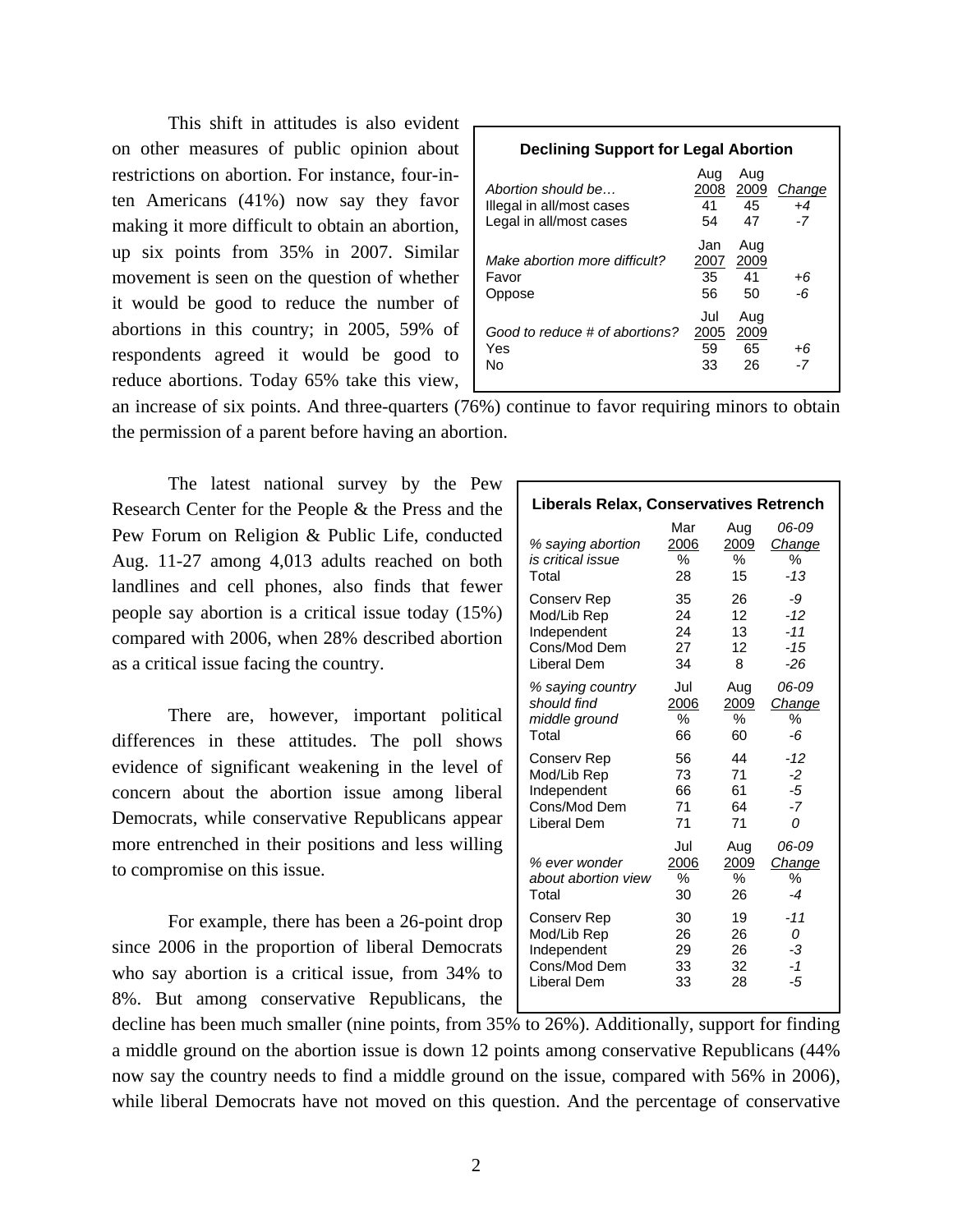Republicans who say they ever wonder whether their position is right has dropped 11 points (from 30% in 2006 to 19% now), while the figure among liberal Democrats has been relatively stable.

The timing of this shift in attitudes on abortion suggests it could be connected to Obama's election. The decline in support for legal abortion first appeared in polls in the spring of 2009. Overall, roughly threein-ten (29%) think Obama will handle the abortion issue about right as president. Onein-five Americans (19%) worry that Obama will go too far in supporting abortion rights, while very few (4%) express the opposite concern that Obama will not go far enough to support abortion rights. Concern about Obama's handling of abortion is especially  $\Box$ 

| <b>Concern on the Right</b><br><b>Over Obama's Support for Abortion Rights</b>                                                                                                                                          |                       |        |        |                |            |  |  |
|-------------------------------------------------------------------------------------------------------------------------------------------------------------------------------------------------------------------------|-----------------------|--------|--------|----------------|------------|--|--|
|                                                                                                                                                                                                                         | Will Obama …<br>Don't |        |        |                |            |  |  |
|                                                                                                                                                                                                                         | G٥                    | Not    | Handle |                | know       |  |  |
|                                                                                                                                                                                                                         | too                   | go far | about  |                | Obama      |  |  |
|                                                                                                                                                                                                                         | far                   | enough | right  | <u>DK</u>      | pro-choice |  |  |
|                                                                                                                                                                                                                         | ℅                     | ℅      | $\%$   | $\%$           | ℅          |  |  |
| Total                                                                                                                                                                                                                   | 19                    | 4      | 29     | 6              | $42 - 100$ |  |  |
| Conserv Rep                                                                                                                                                                                                             | 52                    | 7      | 10     | 6              | $25=100$   |  |  |
| Mod/Lib Rep                                                                                                                                                                                                             | 19                    | 6      | 33     | $\overline{7}$ | $36 = 100$ |  |  |
| Independent                                                                                                                                                                                                             | 18                    | 4      | 29     | 7              | $42 = 100$ |  |  |
| Cons/Mod Dem                                                                                                                                                                                                            | 7                     | 3      | 36     | 4              | $51 = 100$ |  |  |
| Liberal Dem                                                                                                                                                                                                             | 4                     | 6      | 55     | 3              | $32 = 100$ |  |  |
| Q135 & Q136. Respondents were first asked if Obama's views<br>are pro-choice or pro-life; those answering pro-choice were then<br>asked how they think Obama will handle the abortion issue.<br>Results based on total. |                       |        |        |                |            |  |  |

evident on the right; fully half of conservative Republicans (52%) worry that Obama will go too far in supporting abortion rights. However, nearly one-in-five political independents (18%) also worry that Obama will go too far in support of abortion rights.

The poll finds that four-in-ten Americans are unaware of Obama's position on the abortion issue. Conservative Republicans, however, are more likely than any other group to know Obama's position, with 75% correctly identifying him as "pro-choice" rather than "prolife."

 In spite of the small shift toward opposition to legal abortion, the basic contours of the debate are still intact, with most major groups lining up on the same side of the issue as they have in the past. For example, most people who regularly attend religious services continue to come down in opposition to abortion, while the large majority of those who rarely or never attend religious services still support legal abortion.

 The survey also reveals continued polarization over abortion. Even as the public expresses support for finding a middle ground, most Americans are quite certain that their own position on abortion is the right one, with only a quarter (26%) saying they ever wonder about their views on the issue. This is a slight decline since 2006, when 30% expressed doubts about their own view on abortion. Furthermore, many people on both sides of the issue say that the opposite point of view on abortion is not a "respectable" opinion for someone to hold. Nearly half of abortion opponents (47%), including 62% of those who say abortion should be illegal in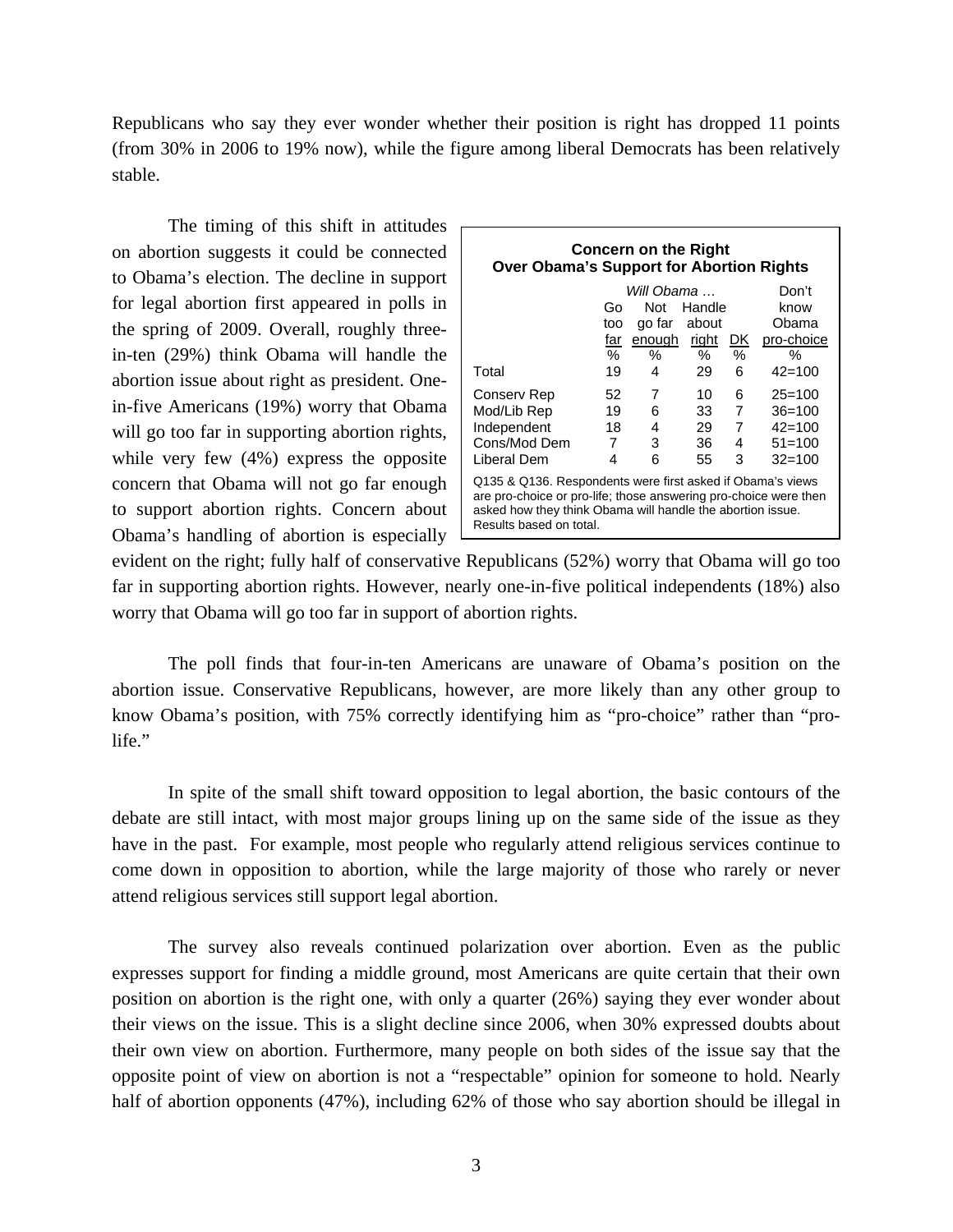all cases, say that a pro-choice view is not a respectable opinion for someone to hold. On the other side, 42% of abortion supporters (including 54% of those who want abortion to be legal in all cases) say the pro-life point of view is not respectable.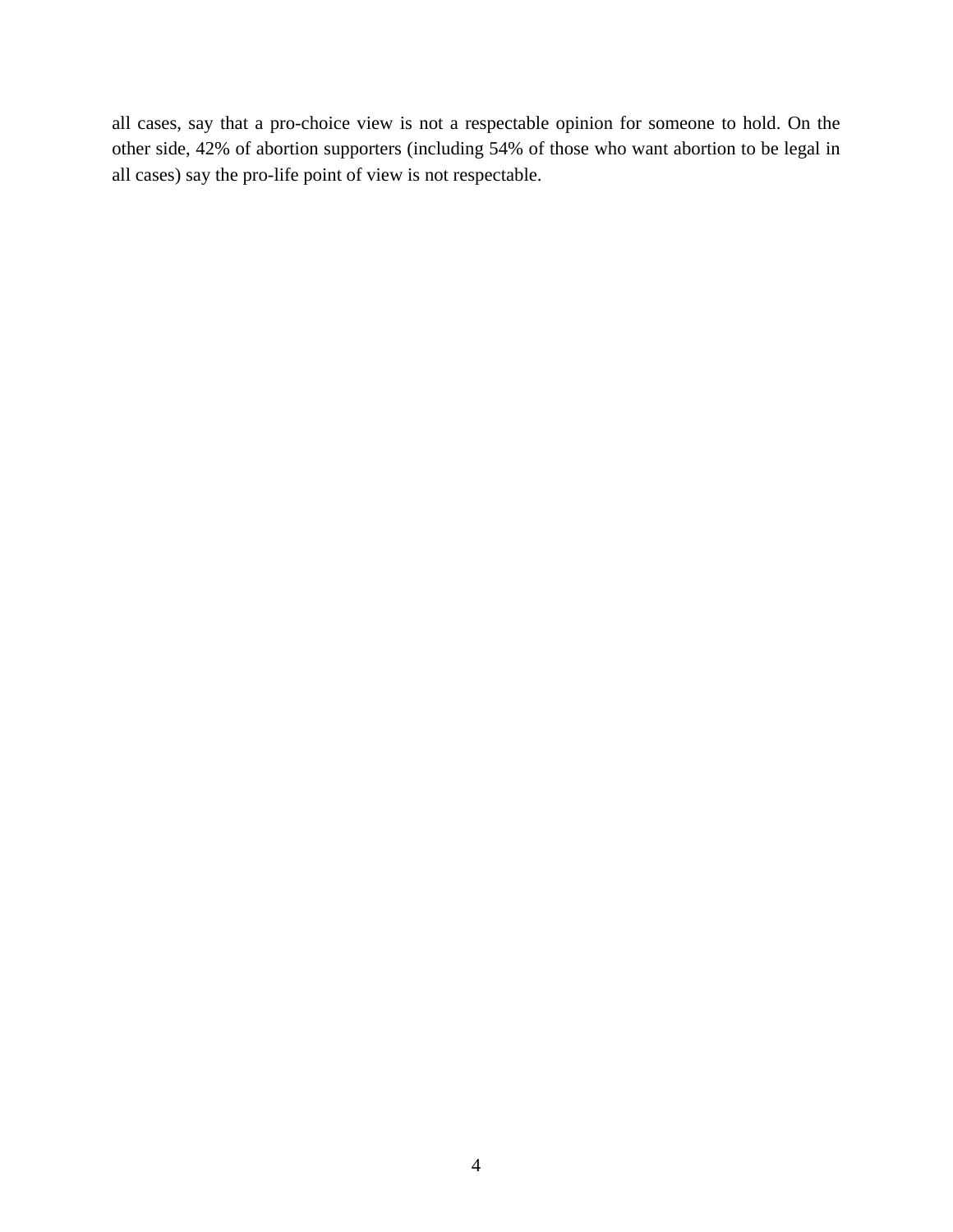# **Broad-based Decline in Support for Legal Abortion**

Recently, Americans have become more opposed to legal abortion. New analysis of combined Pew Research Center surveys conducted over the past three years shows that in 2007 and 2008, supporters of abortion rights clearly outnumbered opponents of abortion (those saying it should be illegal in most or all cases) by a 54%-40% margin. By contrast, in two major surveys conducted in 2009 among a total sample of more than 5,500 adults, views of abortion are about evenly divided, with 47% expressing support for legal abortion and 44% expressing opposition.

 Republicans and Republican-leaning political independents have each become less prochoice and more pro-life in recent polling. Democrats have also become less pro-choice, though by a somewhat smaller margin (four points less supportive of legal abortion). Democrats have not become more opposed to abortion; rather, they are now more likely to be undecided about the issue as compared with 2007/2008.

 The 2009 polls find that gender differences now exist among Democrats. Among Democratic men, support for legal abortion has dropped nine percentage points from 2007/2008 to 2009 (62% to 53%) while support is unchanged among Democratic women (65% in 2007/2008 vs. 64% in 2009). This means that a significant gender gap over abortion now exists among Democrats, with Democratic women expressing more support for abortion rights than Democratic men (64% vs. 53%).

 Among religious groups, observant white mainline Protestants and white Catholics (i.e., those who attend worship services at least weekly) each exhibit double-digit declines in support for legal abortion, as do Jews and less-observant white evangelical Protestants. By contrast, the views of black Protestants and the religiously unaffiliated have held steady.

 Declines in support for legal abortion are seen among a wide variety of demographic groups. For example, both men and women currently express less support for legal abortion than they did in 2007/2008. Similarly, both whites and Hispanics have become significantly less prochoice. But while whites have become significantly more pro-life, the movement among Hispanics has been primarily into the undecided camp.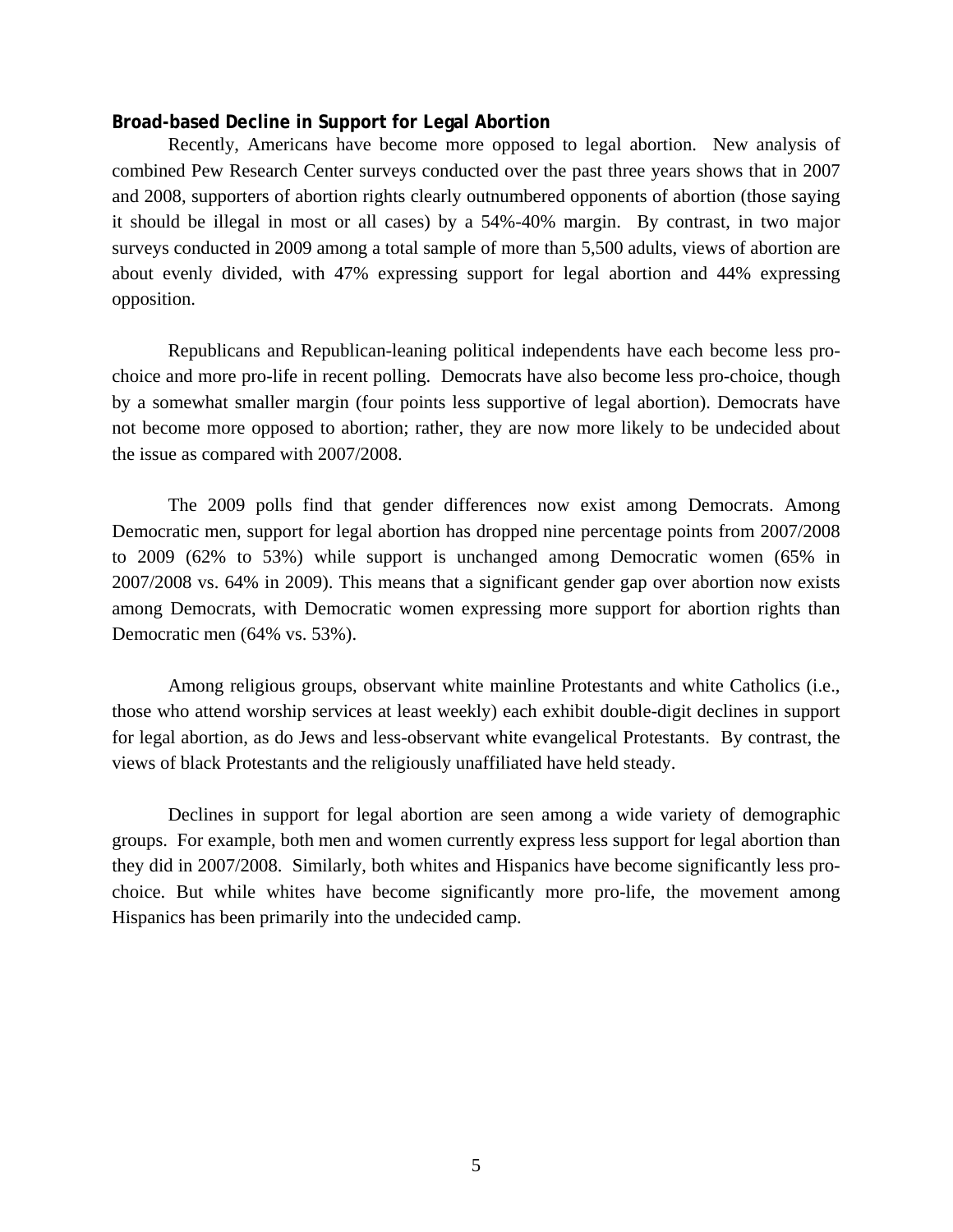| Small but Widespread Decline in Support for Legal Abortion                                                                                                                            |                                              |                                              |                                                   |                                              |                                              |                                           |                                                         |                                                               |                                                          |                                                                    |                                                            |
|---------------------------------------------------------------------------------------------------------------------------------------------------------------------------------------|----------------------------------------------|----------------------------------------------|---------------------------------------------------|----------------------------------------------|----------------------------------------------|-------------------------------------------|---------------------------------------------------------|---------------------------------------------------------------|----------------------------------------------------------|--------------------------------------------------------------------|------------------------------------------------------------|
|                                                                                                                                                                                       | Legal Illegal                                | ---2007/2008 *---                            | <u>DK</u>                                         |                                              | ----2009 *----<br>Legal Illegal              | <u>DK</u>                                 | <u>legal</u>                                            | Change Change Change<br>illegal                               | <u>DК</u>                                                | N<br>07/08                                                         | Ν<br>2009                                                  |
| Total                                                                                                                                                                                 | $\%$<br>54                                   | %<br>40                                      | $\%$<br>6                                         | $\frac{1}{2}$<br>47                          | %<br>44                                      | $\%$<br>9                                 | $-7$                                                    | $+4$                                                          | $+3$                                                     | 14,317                                                             | 5,534                                                      |
| <b>POLITICAL GROUPS</b><br>Republican<br>Democrat<br>Independent<br>Republican leaning<br>Democratic leaning                                                                          | 39<br>64<br>56<br>47<br>66                   | 57<br>31<br>38<br>48<br>30                   | 4<br>5<br>6<br>5<br>5                             | 32<br>60<br>47<br>36<br>62                   | 63<br>31<br>44<br>57<br>32                   | 5<br>9<br>9<br>7<br>$\overline{7}$        | -7<br>$-4$<br>-9<br>$-11$<br>$-4$                       | +6<br>0<br>$+6$<br>$+9$<br>$+2$                               | +1<br>$+4$<br>$+3$<br>$+2$<br>$+2$                       | 4,075<br>4,827<br>4,556<br>1,459<br>1,995                          | 1,473<br>1,739<br>2,006<br>761<br>759                      |
| Conservative<br>Moderate<br>Liberal                                                                                                                                                   | 37<br>61<br>75                               | 58<br>33<br>21                               | 5<br>6<br>4                                       | 30<br>55<br>70                               | 63<br>37<br>23                               | 7<br>9<br>7                               | $-7$<br>-6<br>-5                                        | $+5$<br>$+4$<br>$+2$                                          | $+2$<br>$+3$<br>$+3$                                     | 5,601<br>5,363<br>2,735                                            | 2,263<br>1,917<br>1,062                                    |
| <b>Conserv Rep</b><br>Mod/Lib Rep<br>Independent<br>Cons/Mod Dem<br><b>Liberal Dem</b>                                                                                                | 31<br>57<br>56<br>57<br>81                   | 66<br>39<br>38<br>37<br>16                   | 3<br>$\overline{4}$<br>6<br>6<br>3                | 26<br>46<br>47<br>53<br>76                   | 70<br>48<br>44<br>38<br>17                   | 4<br>6<br>9<br>9<br>7                     | -5<br>-11<br>-9<br>-4<br>-5                             | $+4$<br>$+9$<br>$+6$<br>$+1$<br>$+1$                          | $+1$<br>$+2$<br>$+3$<br>$+3$<br>+4                       | 2,809<br>1,209<br>4,556<br>3,021<br>1,648                          | 1,042<br>394<br>2,006<br>1,053<br>615                      |
| <b>RELIGIOUS GROUPS</b><br>Protestant<br>White evangelical<br>Attend weekly<br><b>Attend less</b><br>White mainline<br>Attend weekly<br><b>Attend less</b><br><b>Black Protestant</b> | 48<br>32<br>24<br>46<br>65<br>54<br>68<br>49 | 47<br>64<br>73<br>47<br>28<br>38<br>25<br>44 | 6<br>5<br>3<br>7<br>$\overline{7}$<br>7<br>6<br>7 | 39<br>23<br>16<br>34<br>55<br>42<br>60<br>48 | 52<br>71<br>79<br>58<br>34<br>46<br>30<br>42 | 9<br>6<br>5<br>8<br>11<br>12<br>10<br>10  | -9<br>-9<br>-8<br>$-12$<br>$-10$<br>$-12$<br>-8<br>$-1$ | $+5$<br>$+7$<br>$+6$<br>$+11$<br>$+6$<br>$+8$<br>$+5$<br>$-2$ | $+3$<br>$+1$<br>$+2$<br>$+1$<br>+4<br>$+5$<br>+4<br>$+3$ | 7,918<br>3,125<br>2,051<br>1,063<br>2,970<br>806<br>2,140<br>1,114 | 3,049<br>1,266<br>842<br>419<br>1,116<br>310<br>796<br>386 |
| Catholic<br>White non-Hisp<br>Attend weekly<br>Attend less<br>Hispanic**                                                                                                              | 53<br>53<br>36<br>65<br>44                   | 42<br>41<br>57<br>30<br>53                   | 5<br>6<br>6<br>5<br>3                             | 45<br>47<br>26<br>62<br>39                   | 45<br>44<br>67<br>29<br>48                   | 10<br>9<br>8<br>9<br>13                   | -8<br>-6<br>-10<br>$-3$<br>$-5$                         | $+3$<br>$+3$<br>$+10$<br>$-1$<br>$-5$                         | $+5$<br>$+3$<br>$+2$<br>+4<br>+10                        | 3,139<br>2,430<br>1,136<br>1,284<br>236                            | 1,199<br>896<br>405<br>483<br>234                          |
| Jewish<br>Unaffiliated                                                                                                                                                                | 86<br>71                                     | 10<br>23                                     | $\overline{4}$<br>6                               | 76<br>68                                     | 18<br>25                                     | 6<br>7                                    | $-10$<br>$-3$                                           | $+8$<br>$+2$                                                  | $+2$<br>$+1$                                             | 281<br>1,969                                                       | 109<br>807                                                 |
| Religious attendance<br>Weekly or more<br>Monthly/Yearly<br>Seldom/Never                                                                                                              | 35<br>61<br>70                               | 59<br>33<br>24                               | 6<br>6<br>6                                       | 28<br>53<br>64                               | 63<br>38<br>28                               | 9<br>9<br>8                               | -7<br>-8<br>-6                                          | +4<br>$+5$<br>+4                                              | $+3$<br>$+3$<br>$+2$                                     | 5,771<br>4,734<br>3,632                                            | 2,279<br>1,770<br>1,419                                    |
| <b>OTHER DEMOGRAPHIC GROUPS</b><br>Men                                                                                                                                                | 52                                           | 42                                           | 6                                                 | 44                                           | 47                                           | 10                                        | -8                                                      | $+5$                                                          | $+4$                                                     | 7,007                                                              | 2,494                                                      |
| Women                                                                                                                                                                                 | 55                                           | 39                                           | 5                                                 | 50                                           | 42                                           | 8                                         | -5                                                      | $+3$                                                          | $+3$                                                     | 7,310                                                              | 3,040                                                      |
| White non-Hispanic<br>Black non-Hispanic<br>Hispanic**                                                                                                                                | 55<br>51<br>47                               | 40<br>42<br>49                               | 6<br>$\overline{7}$<br>$\overline{4}$             | 47<br>50<br>39                               | 45<br>40<br>50                               | 8<br>10<br>10                             | -8<br>$-1$<br>-8                                        | $+5$<br>$-2$<br>$+1$                                          | $+2$<br>$+3$<br>$+6$                                     | 10,976<br>1,373<br>456                                             | 4,238<br>491<br>439                                        |
| 18-29<br>30-49<br>50-64<br>$65+$                                                                                                                                                      | 52<br>58<br>56<br>45                         | 45<br>38<br>38<br>44                         | 3<br>5<br>6<br>11                                 | 52<br>48<br>48<br>37                         | 44<br>44<br>42<br>51                         | 5<br>8<br>10<br>12                        | 0<br>-10<br>-8<br>-8                                    | $-1$<br>$+6$<br>$+4$<br>$+7$                                  | $+2$<br>$+3$<br>$+4$<br>$+1$                             | 2,091<br>4,518<br>4,375<br>3,110                                   | 761<br>1,627<br>1,664<br>1,388                             |
| College grad+<br>Some college<br>HS or less                                                                                                                                           | 63<br>57<br>47                               | 32<br>38<br>46                               | 5<br>5<br>$\overline{7}$                          | 57<br>48<br>40                               | 36<br>44<br>50                               | 8<br>$\boldsymbol{9}$<br>$\boldsymbol{9}$ | -6<br>-9<br>$-7$                                        | $+4$<br>$+6$<br>$+4$                                          | $+3$<br>$+4$<br>$+2$                                     | 5,532<br>3,538<br>5,154                                            | 2,091<br>1,393<br>2,014                                    |
| Northeast<br>Midwest<br>South<br>West<br>*This table compares angregated results from seven Pew Research Center surveys conducted in 2007 and 2008 with results                       | 61<br>51<br>49<br>59                         | 34<br>42<br>46<br>36                         | 6<br>6<br>6<br>6                                  | 54<br>46<br>41<br>51                         | 36<br>47<br>50<br>39                         | 10<br>8<br>9<br>9                         | -7<br>$-5$<br>-8<br>-8                                  | $+2$<br>$+5$<br>$+4$<br>$+3$                                  | $+4$<br>$+2$<br>$+3$<br>$+3$                             | 2,695<br>3,520<br>5,319<br>2,783                                   | 1,039<br>1,402<br>2,080<br>1,013                           |

\*This table compares aggregated results from seven Pew Research Center surveys conducted in 2007 and 2008 with results from two Pew Research Center surveys conducted in 2009. Bold figures indicate statistically significant changes. \*\*Hispanic figures based only on those surveys conducted in both English and Spanish.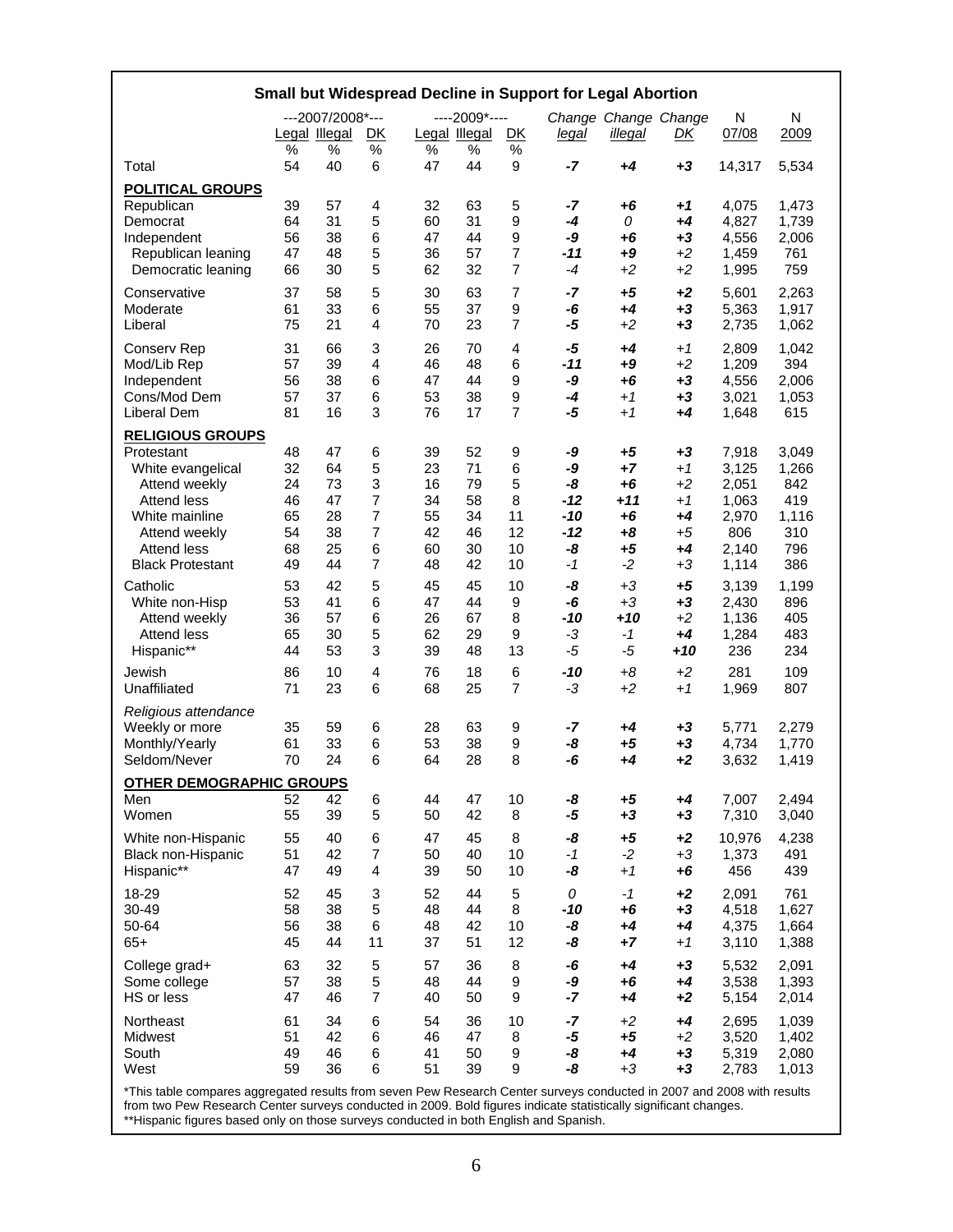The analysis also shows that some groups that once clearly preferred keeping abortion legal are now divided over whether it should be legal or not. For instance, Pew Research Center surveys from 2007/2008 found that men, whites, those age 30-49, those with some college education, political independents, observant white mainline Protestants, Catholics and Midwesterners all clearly favored keeping abortion legal in most or all cases. Now, each of these groups is closely divided on the issue.

 Similarly, several groups that were previously divided in their views on abortion now come down clearly on the pro-life side. Among Hispanics, seniors, those with a high school education or less, Southerners and less-observant white evangelicals, abortion opponents now outnumber supporters of abortion rights.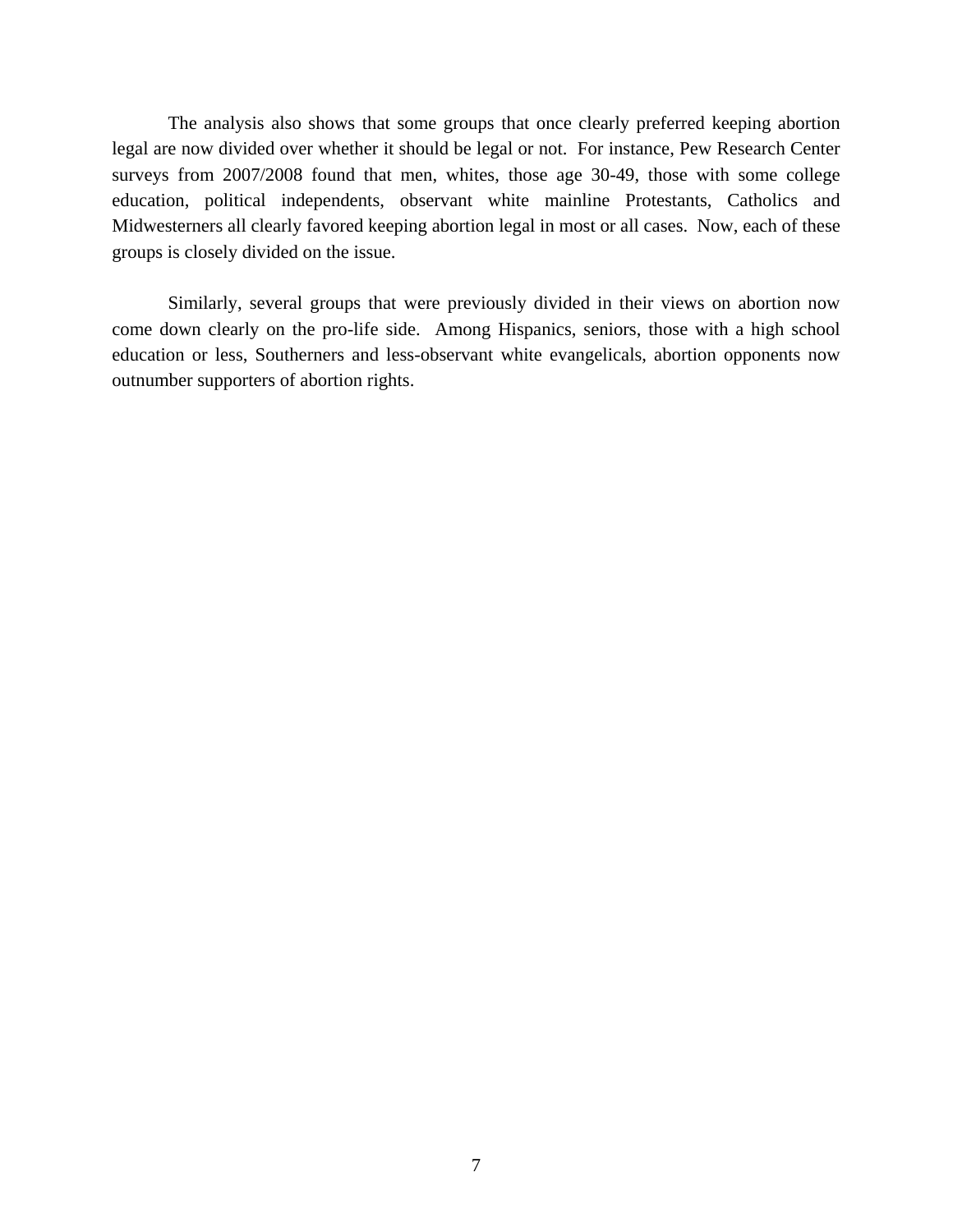### **Other Restrictions on Abortion**

The latest (August 2009) Pew Research Center survey also finds that four-in-ten Americans (41%) now favor making it more difficult for a woman to get an abortion, up six points from 2007 (35%) and the highest level of support in Pew Research Center surveys for increased restrictions since 1987. However, those who favor making it more difficult to obtain an abortion are still outnumbered by those who oppose making it more difficult (50% vs. 41%).

Support for putting up barriers to abortion varies substantially across political and religious groups. Fully 65% of conservative Republicans



want to make abortions harder to get, but just 39% of independents and 19% of liberal Democrats say the same. Almost two-thirds of white evangelical Protestants (64%) back greater restrictions on abortion, but fewer than half as many white mainline Protestants (27%) and the religiously unaffiliated (23%) say the same. Catholics fall in between, with 44% in support of more restrictions on abortion.

Those who attend worship services more often are also more apt to favor restrictions on abortion. A slight majority of those who attend church at least weekly (53%) favor more restrictions, compared with 37% of those who attend monthly or yearly and 28% of those who seldom or never attend.

| <b>Making Abortion More Difficult</b> |       |               |  |  |  |
|---------------------------------------|-------|---------------|--|--|--|
|                                       | Favor | <b>Oppose</b> |  |  |  |
|                                       | %     | %             |  |  |  |
| Total                                 | 41    | 50            |  |  |  |
| Conserv Rep                           | 65    | 28            |  |  |  |
| Mod/Lib Rep                           | 36    | 55            |  |  |  |
| Independent                           | 39    | 52            |  |  |  |
| Cons/Mod Dem                          | 39    | 53            |  |  |  |
| Lib Dem                               | 19    | 74            |  |  |  |
| Protestant                            | 45    | 44            |  |  |  |
| White evangelical                     | 64    | 28            |  |  |  |
| White mainline                        | 27    | 59            |  |  |  |
| <b>Black Protestant</b>               | 37    | 53            |  |  |  |
| Catholic                              | 44    | 47            |  |  |  |
| White non-Hisp                        | 38    | 52            |  |  |  |
| Unaffiliated                          | 23    | 69            |  |  |  |
| Attend services                       |       |               |  |  |  |
| Weekly or more                        | 53    | 35            |  |  |  |
| Monthly/yearly                        | 37    | 55            |  |  |  |
| Seldom/never                          | 28    | 64            |  |  |  |
| Figures read across. Q145b.           |       |               |  |  |  |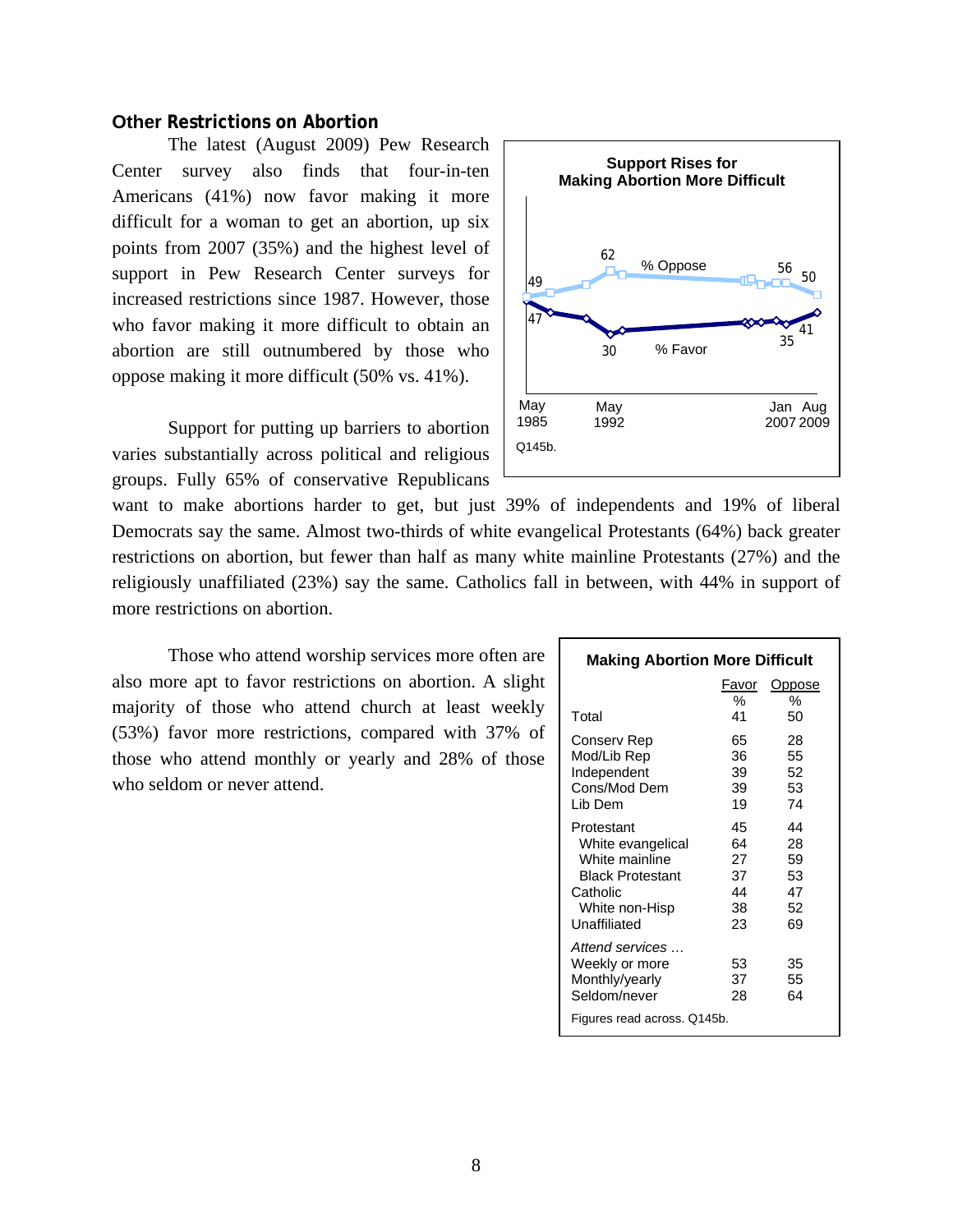When it comes to specific restrictions, Americans overwhelmingly support requiring women under age 18 to get the consent of at least one parent before having an abortion (76%), a figure that is largely unchanged in recent years. Large majorities of conservative Republicans (89%), white evangelicals (83%) and opponents of legal abortion (83%) express support for parental consent laws. But support for parental consent legislation is high even among those groups whose members are more supportive of abortion rights. For example, large majorities of the religiously unaffiliated (64%), mainline Protestants (77%) and Catholics (81%) favor requiring parental consent. Even among those who say abortion should be legal in most or all cases, 71% favor requiring parental consent.

| <b>Parental Consent for Minors</b>                                                                                         |                                        |                                        |  |  |  |
|----------------------------------------------------------------------------------------------------------------------------|----------------------------------------|----------------------------------------|--|--|--|
|                                                                                                                            | Favor                                  | Oppose                                 |  |  |  |
| Aug 2009<br><b>July 2005</b>                                                                                               | ℅<br>76<br>73                          | %<br>19<br>22                          |  |  |  |
| 18-29<br>30-49<br>50-64<br>65+                                                                                             | 68<br>80<br>78<br>72                   | 29<br>15<br>18<br>19                   |  |  |  |
| Conserv Rep<br>Mod/Lib Rep<br>Independent<br>Cons/Mod Dem<br>Liberal Dem                                                   | 89<br>83<br>75<br>76<br>58             | 9<br>13<br>19<br>20<br>39              |  |  |  |
| Protestant<br>White evangelical<br>White mainline<br><b>Black Protestant</b><br>Catholic<br>White non-Hisp<br>Unaffiliated | 77<br>83<br>77<br>72<br>81<br>83<br>64 | 16<br>11<br>16<br>25<br>16<br>14<br>31 |  |  |  |
| Abortion should be<br>Legal<br>Illegal<br>Figures read across. Q145c.                                                      | 71<br>83                               | 27<br>13                               |  |  |  |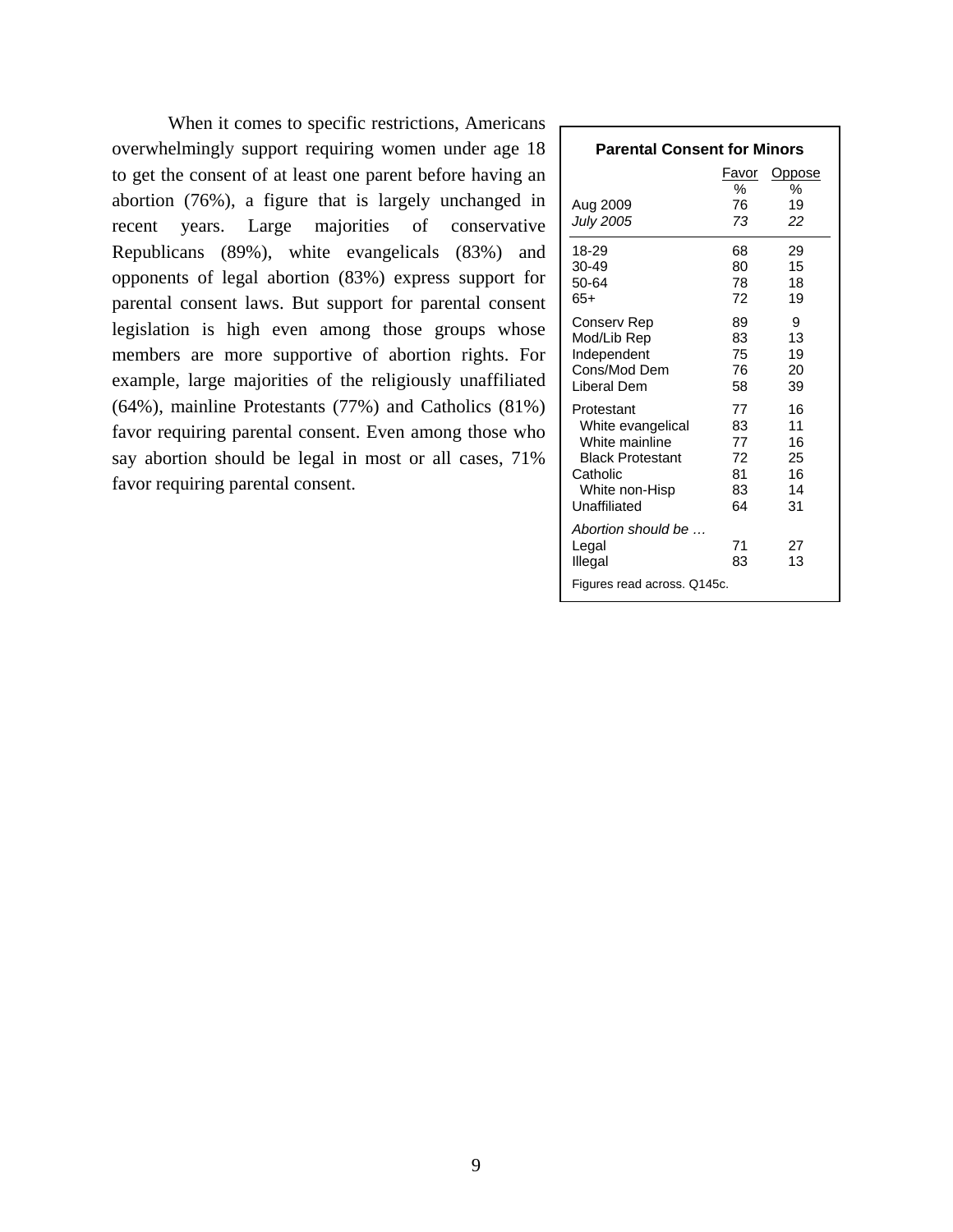# **Reducing the Number of Abortions**

Apart from opinions on whether abortion should be legal, two-thirds of Americans (65%) say it would be good to reduce the number of abortions performed in the U.S., compared with 26% who say they don't feel this way. Support for reducing abortions is up from 2005, when 59% said they would like to see fewer abortions.

Reducing abortions is popular among groups who are least supportive of legal abortion, including 73% of conservatives, 78% of white evangelical Protestants and 72% of those who attend weekly religious services. But even among groups that generally favor legal abortion, most also say it would be good to reduce the number of abortions. This includes 57% of Democrats, 55% of those unaffiliated with a religion, 59% of those who rarely or never attend worship services and 51% of those who say that abortion should be legal in most or all cases.

| <b>Good to Reduce</b><br><b>Number of Abortions?</b>                             |                |                 |                                     |  |  |
|----------------------------------------------------------------------------------|----------------|-----------------|-------------------------------------|--|--|
|                                                                                  | Yes            | No              | DK                                  |  |  |
|                                                                                  | %              | $\%$            | %                                   |  |  |
| Aug 2009                                                                         | 65             | 26              | $10=100$                            |  |  |
| <b>July 2005</b>                                                                 | 59             | 33              | $8 = 100$                           |  |  |
| Republican                                                                       | 73             | 18              | $9=100$                             |  |  |
| Democrat                                                                         | 57             | 33              | $10=100$                            |  |  |
| Independent                                                                      | 68             | 24              | $8 = 100$                           |  |  |
| Conservative                                                                     | 73             | 16              | $11 = 100$                          |  |  |
| Moderate                                                                         | 63             | 30              | $7 = 100$                           |  |  |
| Liberal                                                                          | 52             | 41              | $7 = 100$                           |  |  |
| Protestant                                                                       | 68             | 20              | $12 = 100$                          |  |  |
| White evangelical                                                                | 78             | 13 <sup>7</sup> | $9 = 100$                           |  |  |
| White mainline                                                                   | 63             | 20              | $17 = 100$                          |  |  |
| Catholic                                                                         | 67             | 25              | $8 = 100$                           |  |  |
| White non-Hisp                                                                   | 69             | 24              | $7 = 100$                           |  |  |
| Unaffiliated                                                                     | 55             | 38              | $7 = 100$                           |  |  |
| Attend services<br>Weekly or more<br>Monthly/yearly<br>Seldom/never              | 72<br>61<br>59 | 16<br>32<br>31  | $11 = 100$<br>$7 = 100$<br>$10=100$ |  |  |
| Abortion should be<br>Legal<br>Illegal<br>Figures may not add to 100% because of | 51<br>82       | 41<br>12        | $8 = 100$<br>$7 = 100$              |  |  |
| rounding. Q151.                                                                  |                |                 |                                     |  |  |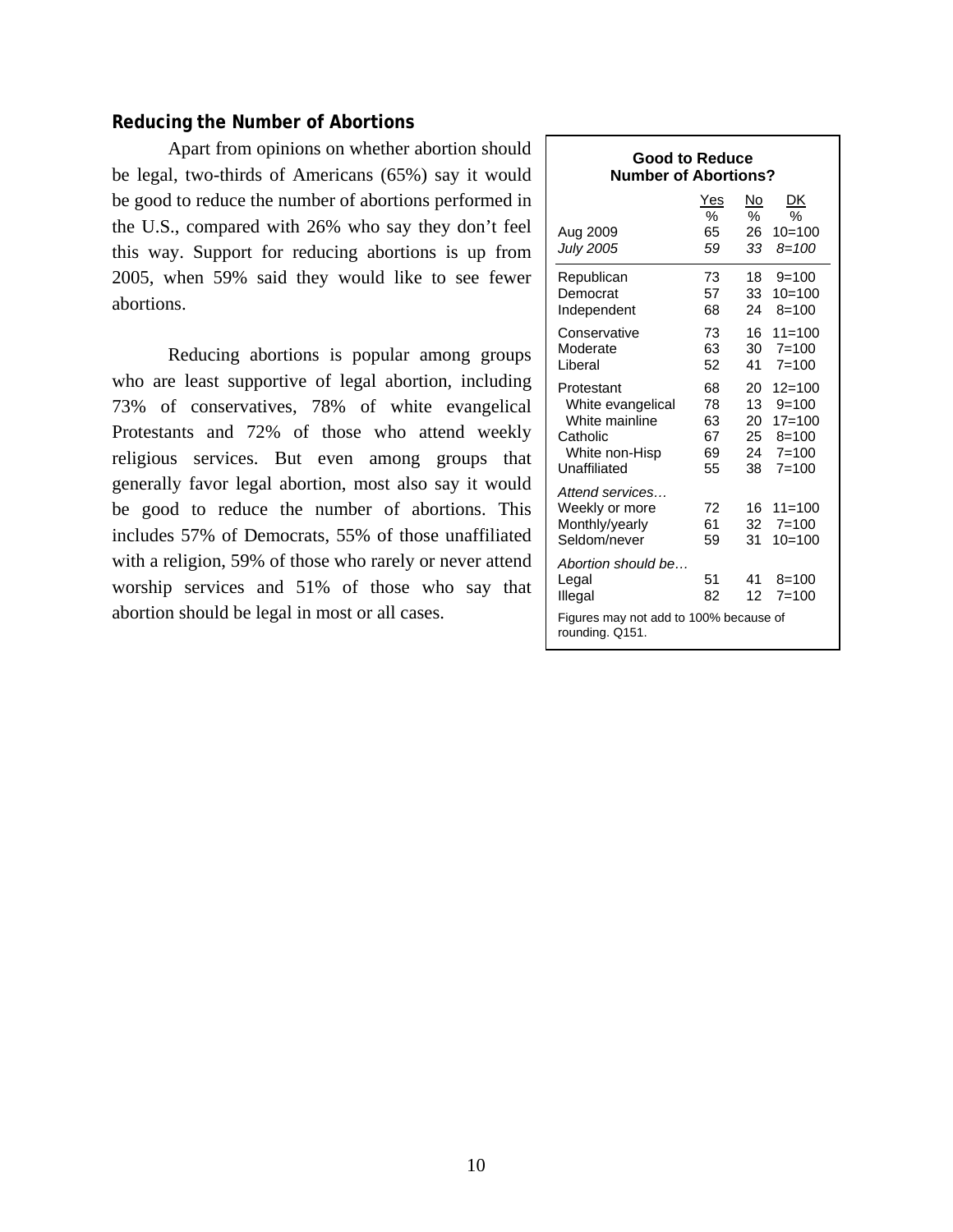# **Liberals Less Engaged on Abortion Issue**

Only a small minority of Americans (15%) say abortion is a critical issue facing the country today, down from 28% who said this in 2006. Onethird says it is one important issue among many, while nearly half of the public (48%) says the issue of abortion is unimportant.

 Analysis of the survey reveals that across all groups, relatively small numbers say that abortion is a critical issue. Yet there are also differences in the importance that different groups place on abortion.

 Those who say abortion should be illegal are much more likely to see abortion as a critical issue (27%), or at least as one important issue among many (40%), with 30% expressing the view that abortion is not an important issue. By contrast, among those who say abortion should be legal, about two-thirds (65%) do not see abortion as an important issue, while only 6% see it as a critical issue.

 Consistent with this, members of groups that are more opposed to abortion generally rate the abortion issue as more important than groups that support legal abortion. A quarter of conservative

| <b>Abortion Opponents Rate Issue as</b><br><b>More Important</b> |                |                   |          |  |  |
|------------------------------------------------------------------|----------------|-------------------|----------|--|--|
|                                                                  |                | Abortion issue is |          |  |  |
|                                                                  |                | One               |          |  |  |
|                                                                  | Critical       | among             | Not      |  |  |
|                                                                  | issue          | many              | imp      |  |  |
|                                                                  | %              | %                 | %        |  |  |
| Aug 2009                                                         | 15             | 33                | 48       |  |  |
| March 2006                                                       | 28             | 38.               | 32       |  |  |
| Abortion should be                                               |                |                   |          |  |  |
| Legal                                                            | 6              | 27                | 65       |  |  |
| Illegal                                                          | 27             | 40                | 30       |  |  |
| White                                                            | 14             | 33                | 50       |  |  |
| <b>Black</b>                                                     | 14             | 32                | 50       |  |  |
| Hispanic                                                         | 25             | 35                | 35       |  |  |
| Conserv Rep                                                      | 26             | 43                | 31       |  |  |
| Mod/Lib Rep                                                      | 12             | 34                | 52       |  |  |
| Independent                                                      | 13             | 32                | 52       |  |  |
| Cons/Mod Dem                                                     | 12             | 35                | 50       |  |  |
| Liberal Dem                                                      | 8              | 26                | 64       |  |  |
| Protestant                                                       | 19             | 36                | 42       |  |  |
| White evangelical                                                | 29             | 42                | 27       |  |  |
| Attend weekly                                                    | 35             | 42                | 21       |  |  |
| <b>Attend less</b>                                               | 16             | 41                | 39       |  |  |
| White mainline                                                   | 7              | 29                | 60       |  |  |
| Attend weekly                                                    | 13             | 26                | 53       |  |  |
| <b>Attend less</b>                                               | 6              | 30                | 62       |  |  |
| <b>Black Protestant</b><br>Catholic                              | 17<br>15       | 36<br>36          | 42<br>46 |  |  |
| White non-Hisp                                                   | 11             | 36                | 51       |  |  |
| Attend weekly                                                    | 21             | 47                | 31       |  |  |
| <b>Attend less</b>                                               | 4              | 29                | 64       |  |  |
| Unaffiliated                                                     | $\overline{7}$ | 21                | 70       |  |  |
| Figures read across. Q242.                                       |                |                   |          |  |  |

Republicans (26%) say it is a critical issue, compared to just 8% of liberal Democrats, 64% of whom say abortion is not an important issue.

 Among religious groups, white evangelicals (and especially those who attend services more often) see the abortion issue critically important (29% overall, and 35% among high attenders) or as one important issue among many (42% each). White mainline Protestants and the unaffiliated, by contrast, are the least likely to say the issue is a critical one (7% each), and most likely to say the issue is not important (60% and 70%). There is also a wide discrepancy between Catholics who attend Mass weekly and those who do not; among the former, 21% say abortion is critical, compared with 4% among those who attend less often. Black Protestants are less likely than white evangelicals to say abortion is critical (17% vs. 29%), but more likely than white mainliners (7%). A plurality of black Protestants (42%) say abortion is not an important issue.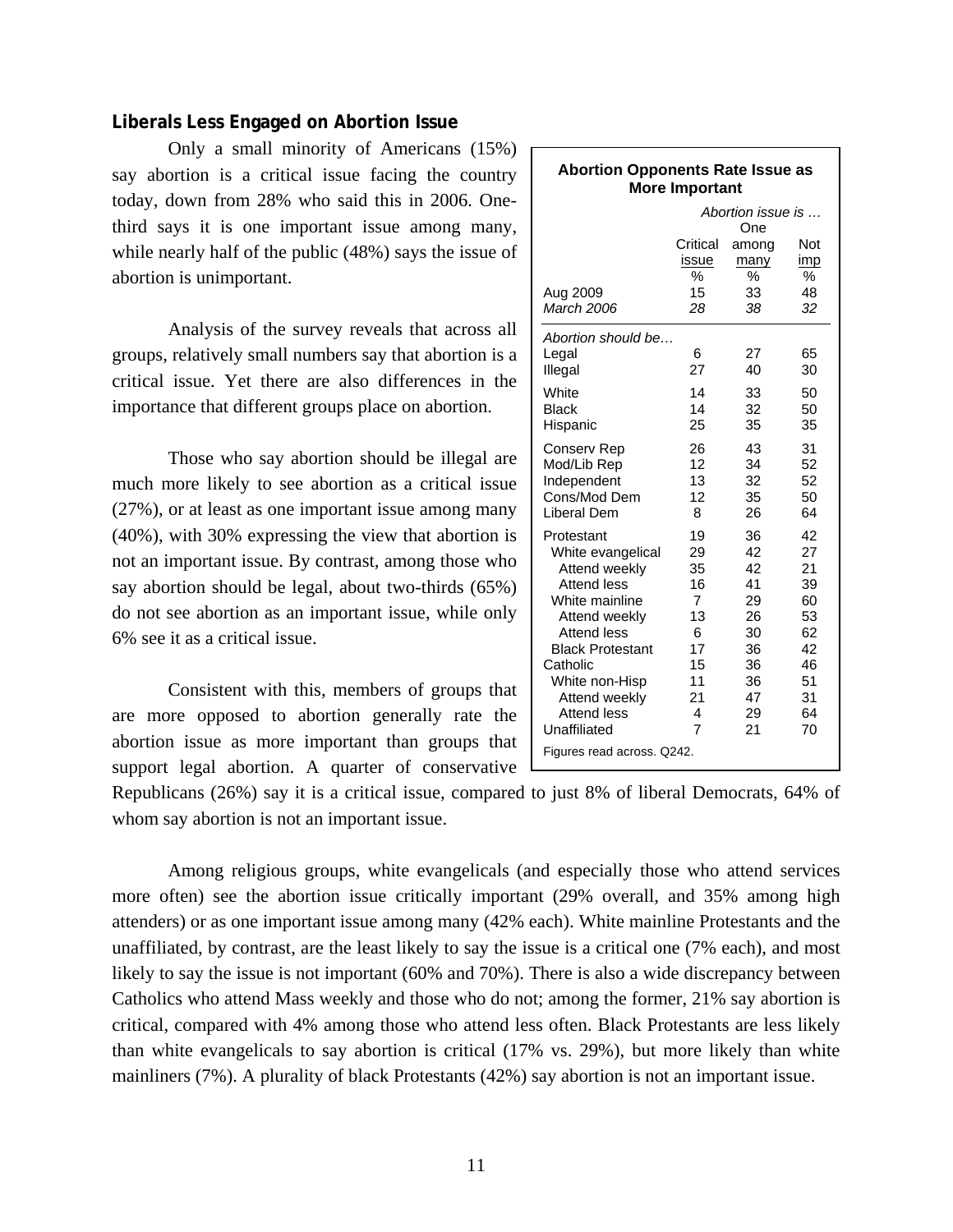Declines in the perceived importance of the issue of abortion have been broad-based, but there are major political differences. In 2006, one third of conservative Republicans and liberal Democrats alike rated abortion as a critical issue. Since then, the percentage of conservative Republicans who rate abortion as a critical issue has dropped nine points, to 26%. But the drop has been much sharper among liberal Democrats: only 8% now say the issue is critical, a decline of 26 percentage points.

Among white Catholics who attend Mass weekly (most of whom oppose abortion), one-infive continue to rate abortion as a critical issue, which is essentially unchanged since 2006. By contrast, among white Catholics who attend Mass less regularly (most of whom support legal abortion), the figure has dropped from 20% to 4%, a decline of 16 percentage points. Similarly, among

| <b>Decline in Concern Especially Evident</b><br><b>Among Liberals</b>                                                                                      |                                                    |                                                              |                                                                     |  |  |
|------------------------------------------------------------------------------------------------------------------------------------------------------------|----------------------------------------------------|--------------------------------------------------------------|---------------------------------------------------------------------|--|--|
| % saying abortion<br>is critical issue<br>Total                                                                                                            | Mar<br>2006<br>%<br>28                             | Aug<br>2009<br>℅<br>15                                       | 06-09<br>Change<br>℅<br>$-13$                                       |  |  |
| Conserv Rep<br>Mod/Lib Rep<br>Independent<br>Cons/Mod Dem<br>Liberal Dem                                                                                   | 35<br>24<br>24<br>27<br>34                         | 26<br>12<br>13<br>12<br>8                                    | -9<br>$-12$<br>$-11$<br>$-15$<br>-26                                |  |  |
| Protestant<br>White evangelical<br>White mainline<br><b>Black Protestant</b><br>Catholic<br>White non-Hisp<br>Attend weekly<br>Attend less<br>Unaffiliated | 30<br>39<br>20<br>32<br>24<br>20<br>22<br>20<br>28 | 19<br>29<br>$\overline{7}$<br>17<br>15<br>11<br>21<br>4<br>7 | -11<br>$-10$<br>$-13$<br>$-1.5$<br>-9<br>-9<br>$-1$<br>$-16$<br>-19 |  |  |
| Attend services<br>Weekly or more<br>Monthly/yearly<br>Seldom/never<br>Q242.                                                                               | 33<br>22<br>25                                     | 27<br>9<br>7                                                 | -6<br>$-13$<br>-18                                                  |  |  |

the unaffiliated, there has been a 19-point drop, from 28% to 7%.

Worship service attendance overall is also linked with the change in the perceived importance of the abortion issue. Those who attend least regularly are now 18 points less likely to rate abortion as a critical issue, compared with a six-point drop among those who attend weekly and a 13-point drop among those who attend monthly or yearly.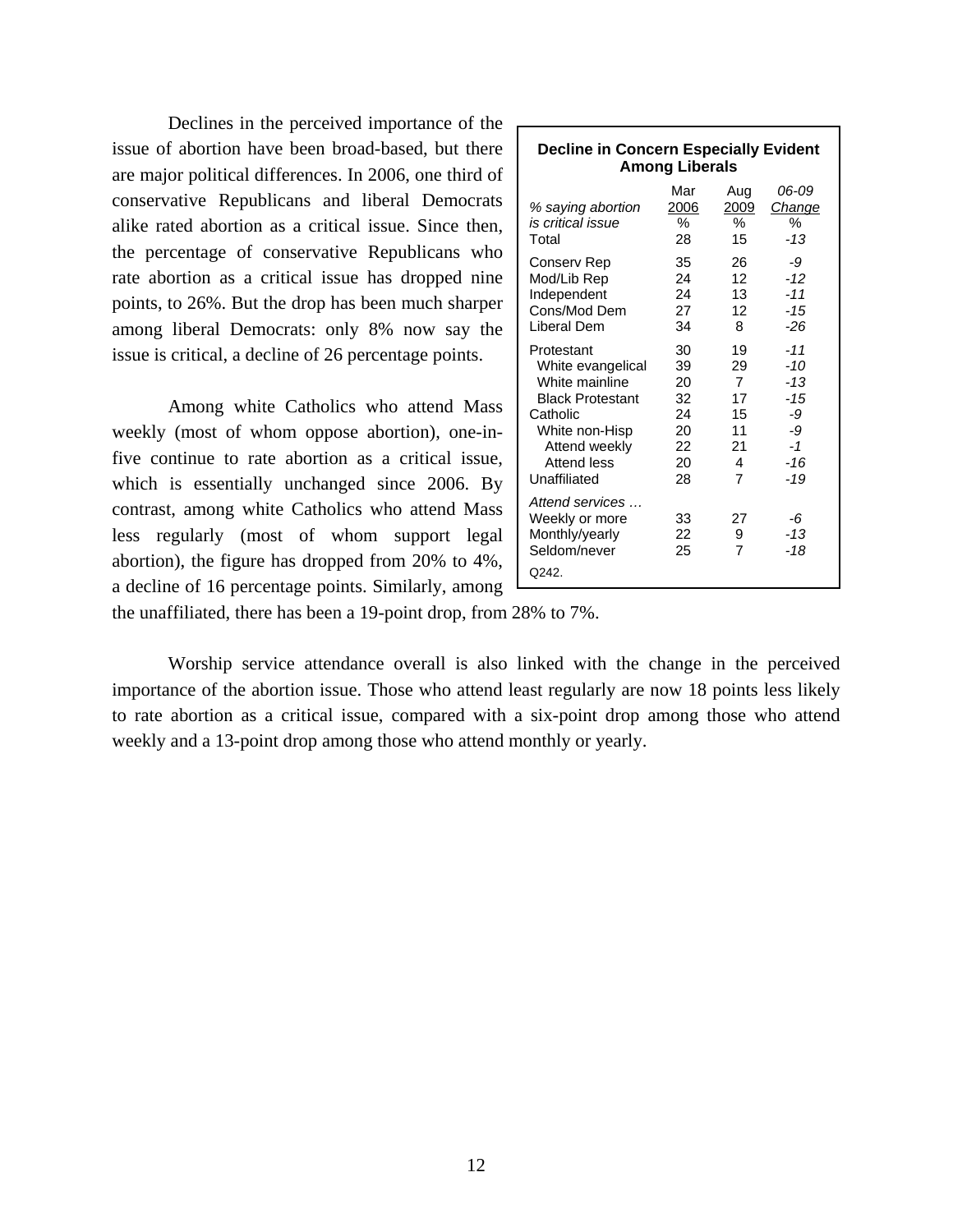# **Most Are Confident About Own Position on Abortion**

Two-thirds of Americans say they never wonder whether their position on abortion is right or not. One quarter say they do sometimes wonder, down slightly from 30% three years ago.

 Opponents of legal abortion are most certain of their position, with 73% saying they never wonder whether their own view is correct. This is especially true of those who are most opposed to abortion; among those saying abortion should be illegal in all cases, nearly eight-in-ten are fully convinced of the correctness of their view. But most supporters of legal abortion are also firmly convinced that their position is right, with nearly two-thirds of abortion rights supporters overall (63%) and three-quarters of those who think abortion should be legal in all cases (73%) saying they never wonder about their own position.

 A similar pattern is seen among other groups as well. Certainty about one's position is high among all groups but is somewhat higher among the most pro-life groups, including

conservative Republicans and evangelical Protestants, than among others.

#### **Abortion Opponents More Certain of Own Position**

| Ever wonder if your                                                                                                                                      | Yes                                    | No                                     |
|----------------------------------------------------------------------------------------------------------------------------------------------------------|----------------------------------------|----------------------------------------|
| position is right?                                                                                                                                       | %                                      | %                                      |
| Aug 2009                                                                                                                                                 | 26                                     | 66                                     |
| <b>July 2006</b>                                                                                                                                         | 30                                     | 66                                     |
| Abortion should be<br>Legal<br>All cases<br>Most cases<br>Illegal<br>Most cases<br>All cases                                                             | 32<br>24<br>36<br>20<br>24<br>14       | 63<br>73<br>57<br>73<br>69<br>78       |
| Conserv Rep                                                                                                                                              | 19                                     | 77                                     |
| Mod/Lib Rep                                                                                                                                              | 26                                     | 64                                     |
| Independent                                                                                                                                              | 26                                     | 69                                     |
| Cons/Mod Dem                                                                                                                                             | 32                                     | 58                                     |
| Liberal Dem                                                                                                                                              | 28                                     | 68                                     |
| Protestant<br>White evangelical<br>White mainline<br><b>Black Protestant</b><br>Catholic<br>White non-Hisp<br>Unaffiliated<br>Figures read across. Q241. | 23<br>20<br>25<br>24<br>31<br>28<br>28 | 68<br>75<br>66<br>62<br>61<br>65<br>67 |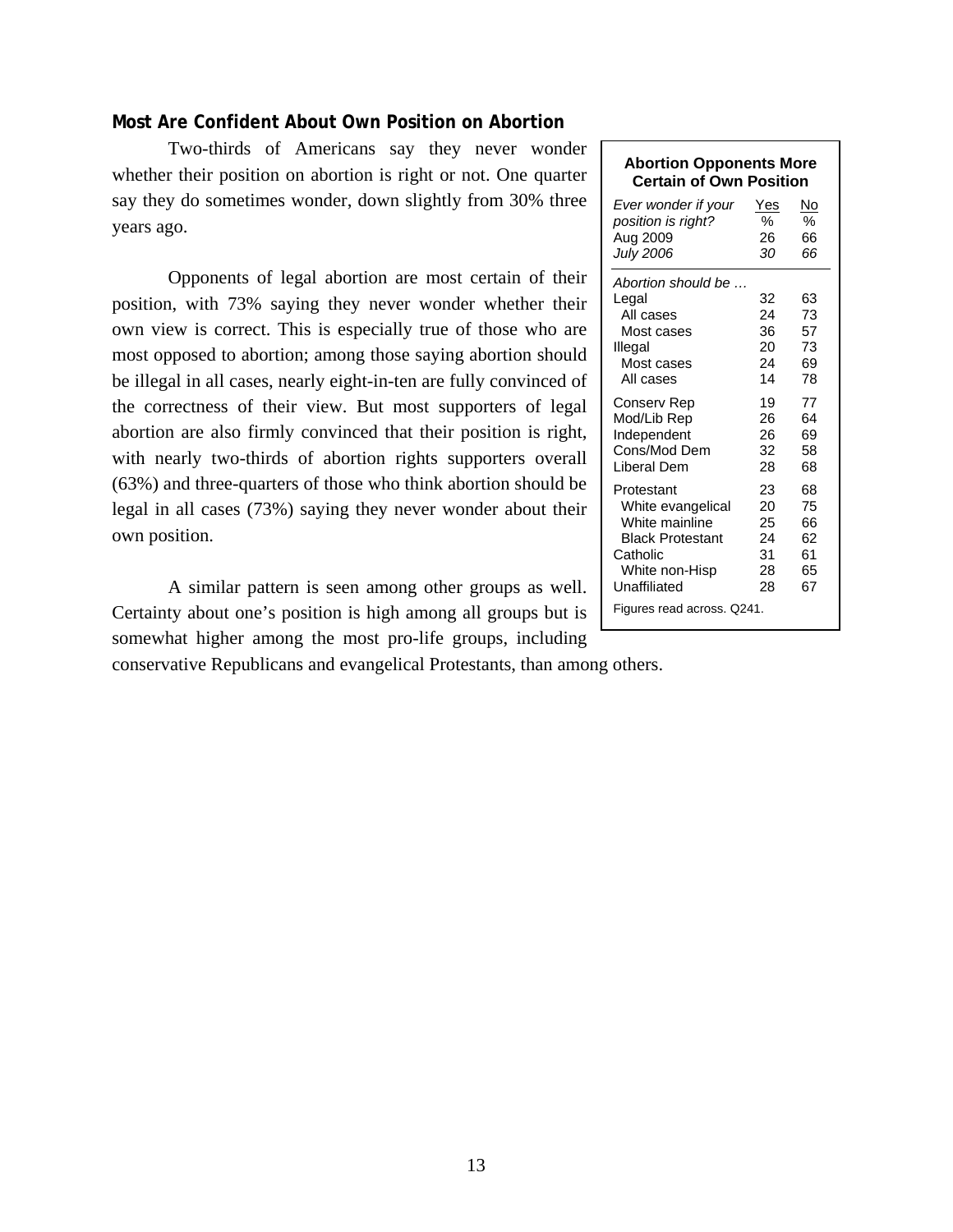Traditionally conservative groups also stand out for having become more certain in their views. Conservative Republicans are now 11 percentage points less likely to say they ever wonder about their stance on abortion than they were in 2006, while opinion among other political groups has not changed significantly.

A large decline in the number of people expressing doubts about their view on abortion is also evident among white evangelical Protestants, down from 32% to 20% (12 points). By contrast, the numbers of Catholics and white mainline Protestants expressing doubts about their abortion views are virtually unchanged. Similarly, those who attend services at least weekly are 11 points less likely than in 2006 to say they ever wonder about

| <b>Abortion Views Harden Most</b><br><b>Among Conservative Republicans</b>      |                            |                            |                                |  |  |
|---------------------------------------------------------------------------------|----------------------------|----------------------------|--------------------------------|--|--|
| Ever wonder if your<br>position is right?<br>Total                              | Jul<br>2006<br>℅<br>30     | Aug<br>2009<br>℅<br>26     | 06-09<br>Change<br>℅<br>$-4$   |  |  |
| Conserv Rep<br>Mod/Lib Rep<br>Independent<br>Cons/Mod Dem<br>Liberal Dem        | 30<br>26<br>29<br>33<br>33 | 19<br>26<br>26<br>32<br>28 | $-11$<br>0<br>-3<br>$-1$<br>-5 |  |  |
| Protestant<br>White evangelical<br>White mainline<br>Catholic<br>White non-Hisp | 30<br>32<br>27<br>31<br>30 | 23<br>20<br>25<br>31<br>28 | -7<br>$-12$<br>$-2$<br>0<br>-3 |  |  |
| Attend services<br>Weekly or more<br>Monthly/yearly<br>Seldom/never<br>Q241.    | 32<br>33<br>24             | 21<br>30<br>29             | -11<br>-3<br>$+4$              |  |  |

their position on abortion, while the certainty of those who attend less often has not moved significantly.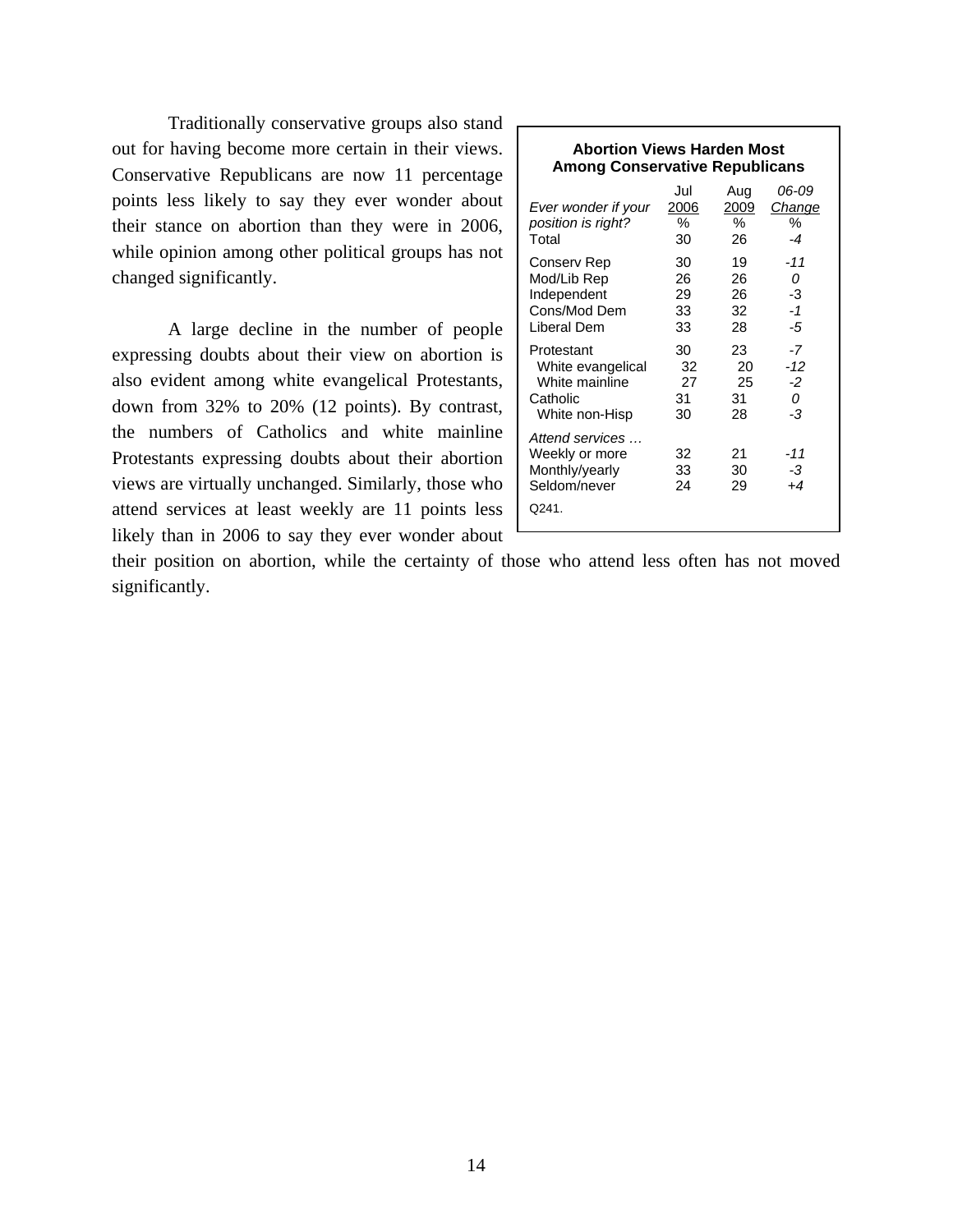#### **Half Respect Opposite View on Abortion**

 Americans who express a view on abortion are divided over whether the opposing view on abortion is a respectable opinion for someone to hold, with 47% saying the opposing view is respectable and 44% saying it is not. Half of those on the pro-choice side say they respect the view of those who think abortion should be illegal, slightly higher than the number who say they do not (42%). Among those on the prolife side, 44% say that pro-choice views are respectable and 47% say they are not. Those with the most intense abortion opinions are least likely to express respect for the opposing view; among both those who say abortion should be legal in all cases and those who say it should be illegal in all cases, majorities say the opposing point of view on abortion is not respectable.

 Young people tend to be more tolerant of opposing viewpoints on abortion than their older counterparts. More than half of those under age 30 (57%) say the opposite view from their own is respectable. Among those age 65 and older, the reverse is true; seniors are much more likely to say it is *not* respectable to hold the view opposite from their own (51% not respectable vs. 34% respectable).

Most conservative Republicans say that opinions on abortion that differ from their own are not respectable. By contrast, most independents say that the opposing view on abortion is respectable. In other political and ideological groups and in most religious groups, people are divided over whether it is respectable for someone to hold an abortion opinion different than their own. The notable exception to this rule is white evangelical Protestants, among whom 53% say the opposing view is not respectable, while 37% say it is.

| <b>Many Lack Respect for</b><br><b>Opposing Abortion Views</b>                             |                                                                 |
|--------------------------------------------------------------------------------------------|-----------------------------------------------------------------|
| View that abortion<br>should be illegal is<br>Respectable<br>NOT respectable<br>Don't know | Supporters of<br>legal abortion<br>$\%$<br>50<br>42<br>8<br>100 |
| View that abortion<br>should be legal is<br>Respectable<br>NOT respectable<br>Don't know   | Opponents of<br>legal abortion<br>$\%$<br>44<br>47<br>9<br>100  |
| Q243 & Q244.                                                                               |                                                                 |

| <b>Other Abortion Position "Respectable"?</b>                                                                              |                                        |                                        |                                                                                       |  |  |
|----------------------------------------------------------------------------------------------------------------------------|----------------------------------------|----------------------------------------|---------------------------------------------------------------------------------------|--|--|
|                                                                                                                            | Yes.<br>respectable                    | No, not<br>respectable<br>%            | DK                                                                                    |  |  |
| Total                                                                                                                      | %<br>47                                | 44                                     | %<br>$9 = 100$                                                                        |  |  |
| Abortion should be<br>Legal in all cases<br>Legal in most cases<br>Illegal in most cases<br>Illegal in all cases           | 38<br>56<br>55<br>28                   | 54<br>36<br>36<br>62                   | $8 = 100$<br>$8 = 100$<br>$9 = 100$<br>$10=100$                                       |  |  |
| Men<br>Women                                                                                                               | 51<br>44                               | 42<br>47                               | $7 = 100$<br>$10=100$                                                                 |  |  |
| 18-29<br>30-49<br>50-64<br>$65+$                                                                                           | 57<br>50<br>43<br>34                   | 39<br>41<br>50<br>51                   | $4 = 100$<br>$9 = 100$<br>$7 = 100$<br>$15=100$                                       |  |  |
| Conserv Rep<br>Mod/lib Rep<br>Independent<br>Cons/Mod Dem<br>Liberal Dem                                                   | 41<br>46<br>52<br>50<br>47             | 52<br>48<br>40<br>42<br>48             | $7 = 100$<br>$6 = 100$<br>$9 = 100$<br>$8 = 100$<br>$5 = 100$                         |  |  |
| Protestant<br>White evangelical<br>White mainline<br><b>Black Protestant</b><br>Catholic<br>White non-Hisp<br>Unaffiliated | 45<br>37<br>50<br>49<br>50<br>48<br>51 | 45<br>53<br>41<br>42<br>43<br>47<br>41 | $10=100$<br>$10=100$<br>$9 = 100$<br>$9 = 100$<br>$7 = 100$<br>$6 = 100$<br>$7 = 100$ |  |  |
| Attend services<br>Weekly or more<br>Monthly/yearly<br>Seldom/never                                                        | 41<br>55<br>47                         | 48<br>39<br>46                         | $11 = 100$<br>$7 = 100$<br>$7 = 100$                                                  |  |  |
| Q243 & Q244. Based on those who gave an answer to<br>whether abortion should be legal or illegal.                          |                                        |                                        |                                                                                       |  |  |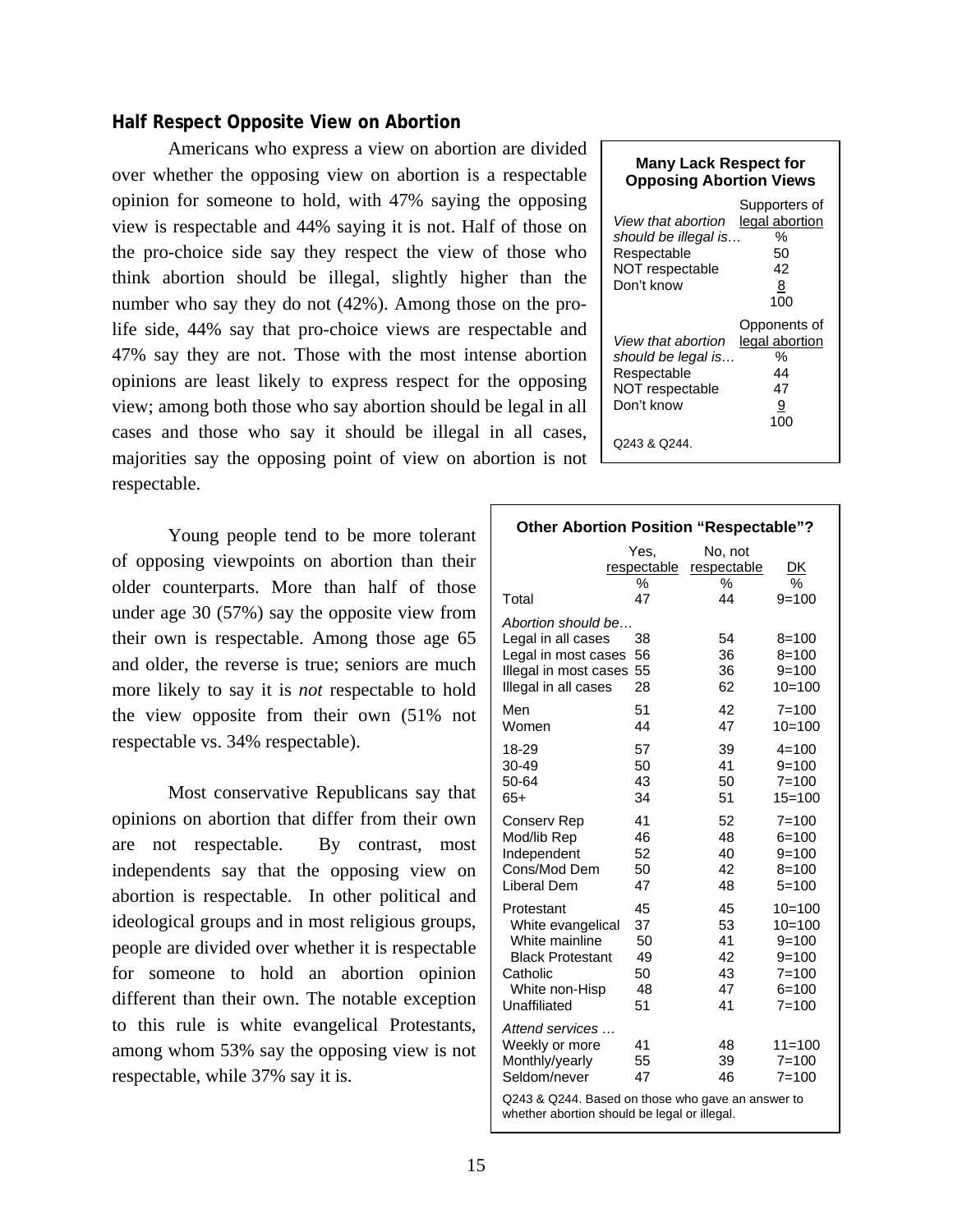Those whose position on abortion goes against the grain of their party or religion are more respectful of views different from their own. For example, pro-choice Republicans are much more likely to say the opposing viewpoint is respectable (58%) than are pro-life Republicans (34%). And among pro-life Democrats, more say the opposing view is respectable than among pro-choice Democrats (55% vs. 44%).

A similar pattern exists with regard to religion: 52% of pro-choice evangelical Protestants express respect for the opposing view, compared with 32% of pro-life evangelicals. And among those who attend services weekly or more, those in the pro-choice camp are more likely to respect their opponents than those in the pro-life camp (49% vs. 37%).

#### **Minority Views Linked With Greater Tolerance of Alternative Abortion Opinions**  *Respect opposing* Yes No *abortion view?* % % Republican Pro-choice 58 37 Pro-life 34 57 Democrat Pro-choice 44 48 Pro-life 55 38 Independent Pro-choice 53 39 Pro-life 51 41 White evangelical Pro-choice 52 38<br>Pro-life 32 58 Pro-life 32 58 White mainline Pro-choice 51 42 Pro-life 48 39 White non-Hisp Catholic Pro-choice 55 39 Pro-life 40 54 *Attend services …*  Weekly or more Pro-choice 49 36 Pro-life 37 53 Monthly/yearly Pro-choice 56 39<br>Pro-life 53 39 Pro-life 53 Seldom/never Pro-choice 45 49 Pro-life 52 38 Figures read across. Q243 & Q244. Based on those who gave an answer to whether abortion should be legal or illegal.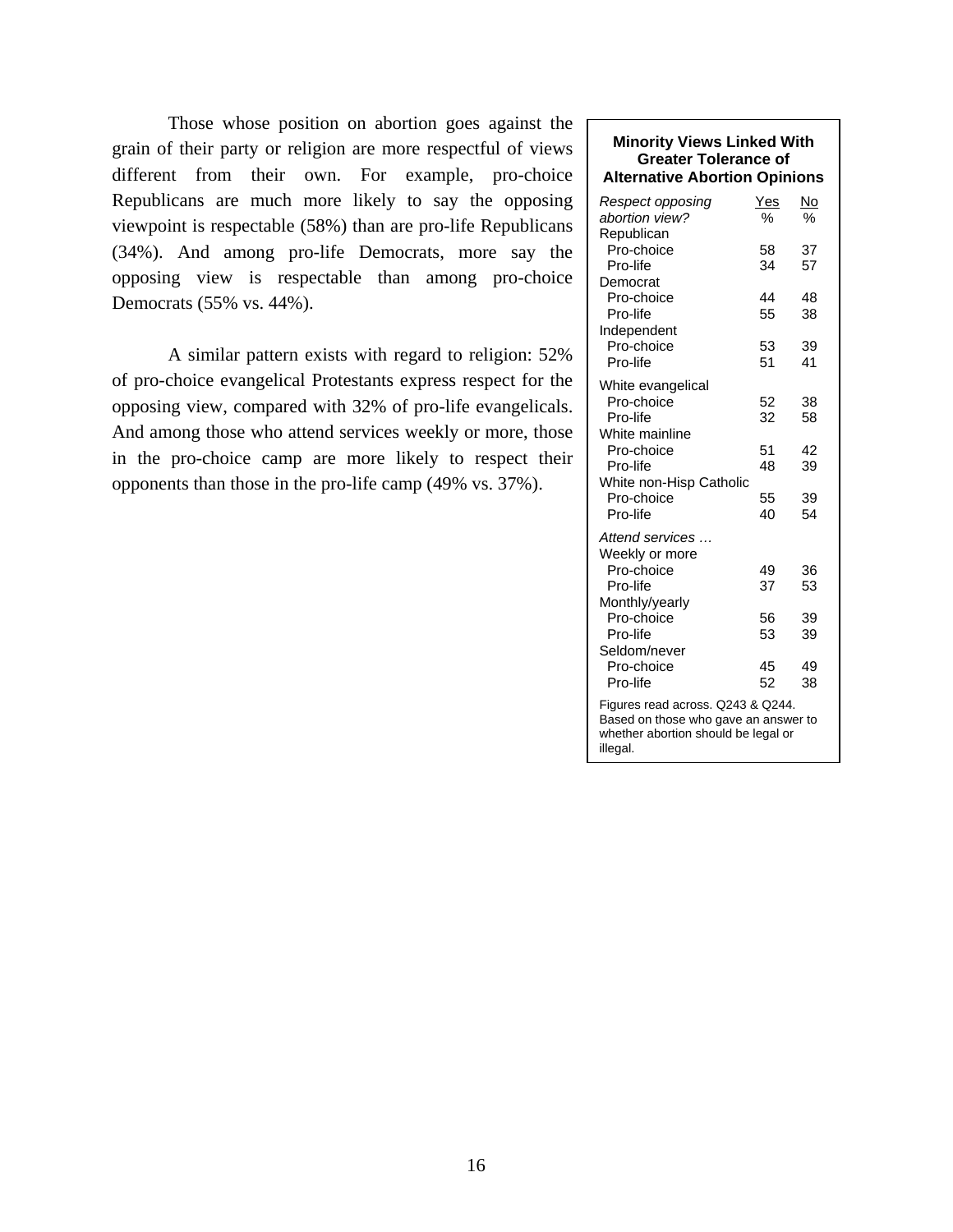## **Most Want Middle Ground on Abortion**

Though support for legal abortion has slipped and sizeable numbers of the public lack respect for opposing views on abortion, most Americans remain committed to the idea that the nation should find a way to compromise on abortion issues. Six-in-ten say the country needs to find a middle ground on abortion, down slightly since 2006 when 66% expressed this view. Roughly three-in-ten (29%) say there is no room for compromise on the abortion issue, the same proportion as three years ago.

 Supporters of legal abortion are especially likely to say the country needs to find a middle ground (72%), while those who say abortion should be illegal in most or all cases are more divided on the issue, with 48% advocating a middle ground and 44% saying there is no room for compromise.

 Groups traditionally opposed to legal abortion are also most wary of the idea of compromise. Among conservative Republicans, a 48% plurality says there is no room for

| <b>Abortion Foes</b><br><b>Less Amenable to Compromise</b>                                                                                                                                                                                        |                                                                            |                                                                            |                                                                                                                                                                              |  |  |
|---------------------------------------------------------------------------------------------------------------------------------------------------------------------------------------------------------------------------------------------------|----------------------------------------------------------------------------|----------------------------------------------------------------------------|------------------------------------------------------------------------------------------------------------------------------------------------------------------------------|--|--|
| Aug 2009<br><b>July 2006</b>                                                                                                                                                                                                                      | Need<br>to find<br>middle<br>ground<br>$\frac{0}{0}$<br>60<br>66           | No<br>room<br>for com-<br>promise<br>℅<br>29<br>29                         | DK<br>$\frac{0}{0}$<br>$11 = 100$<br>$5 = 100$                                                                                                                               |  |  |
| Abortion should be<br>Legal<br>Illegal                                                                                                                                                                                                            | 72<br>48                                                                   | 19<br>44                                                                   | $9 = 100$<br>$8 = 100$                                                                                                                                                       |  |  |
| Conserv Rep<br>Mod/Lib Rep<br>Independent<br>Cons/Mod Dem<br>Liberal Dem                                                                                                                                                                          | 44<br>71<br>61<br>64<br>71                                                 | 48<br>20<br>27<br>27<br>22                                                 | $8 = 100$<br>$9 = 100$<br>$11 = 100$<br>$9 = 100$<br>$8 = 100$                                                                                                               |  |  |
| Protestant<br>White evangelical<br>Attend weekly<br><b>Attend less</b><br>White mainline<br>Attend weekly<br><b>Attend less</b><br><b>Black Protestant</b><br>Catholic<br>White non-Hisp<br>Attend weekly<br>Attend less<br>Unaffiliated<br>Q130. | 54<br>40<br>32<br>54<br>68<br>61<br>71<br>58<br>67<br>67<br>55<br>75<br>68 | 33<br>49<br>59<br>33<br>17<br>21<br>17<br>25<br>25<br>27<br>41<br>17<br>25 | $13 = 100$<br>$11 = 100$<br>$9 = 100$<br>$13 = 100$<br>$15 = 100$<br>$19 = 100$<br>$13 = 100$<br>$17 = 100$<br>$8 = 100$<br>$6 = 100$<br>$4 = 100$<br>$8 = 100$<br>$8 = 100$ |  |  |

compromise, with 44% saying the nation should find a middle ground. By contrast, a strong majority of moderate or liberal Republicans (71%) say the country should find a middle ground, while 20% say there is no room for compromise. In this regard, they resemble liberal Democrats, among whom 71% support finding middle ground.

 Similarly, white evangelical Protestants – especially those who attend church on a weekly basis – stand out for saying there is no room for compromise on abortion (59% for weekly attenders vs. 49% of white evangelicals overall). Majorities of other religious groups, however, favor seeking a middle ground on abortion, including white mainline Protestants (68%) and Catholics (67%). Among these groups, regular attendance at church services is also related to less support for a middle ground; but even among weekly attenders in these groups, majorities still favor finding a middle ground.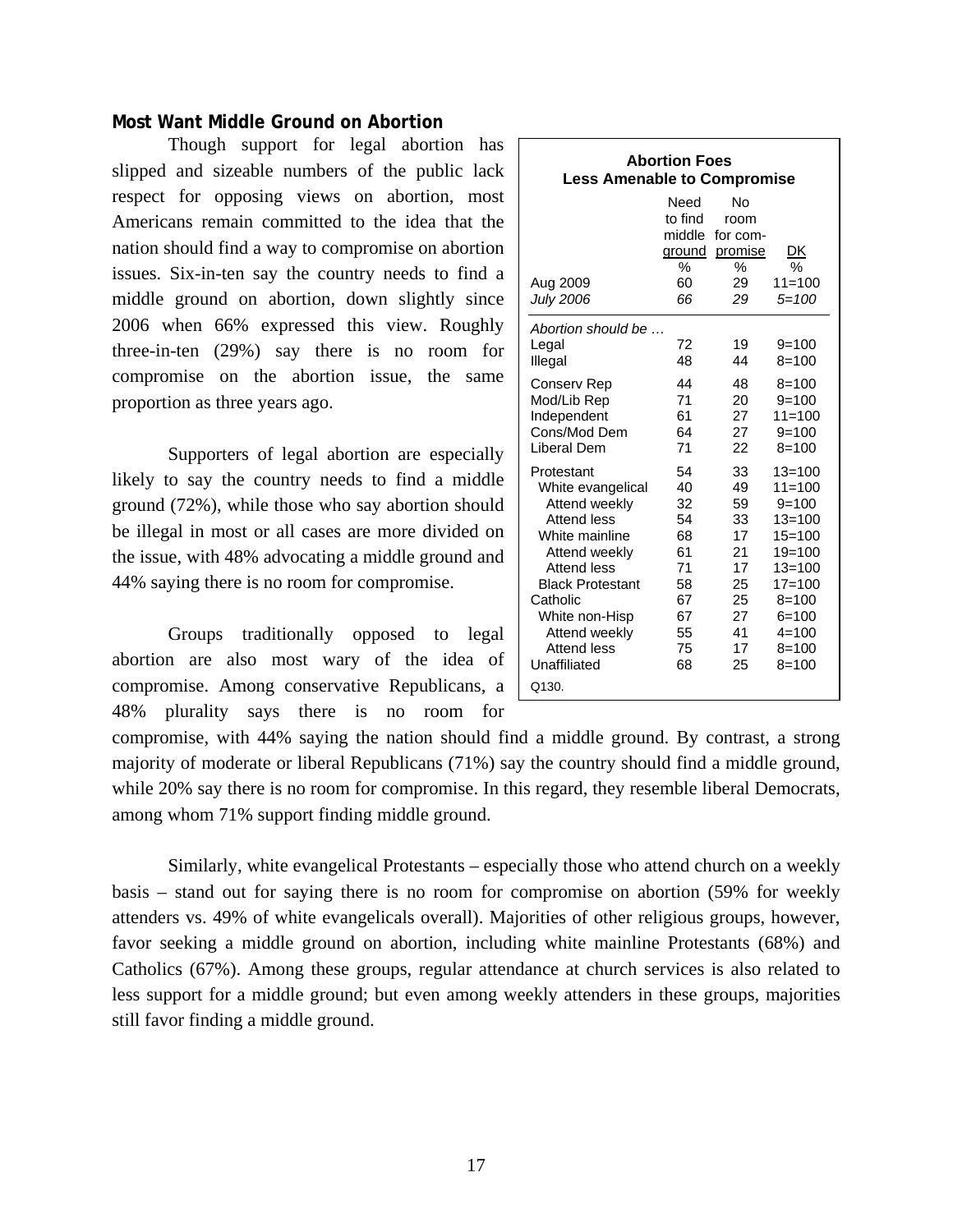The decline over time on support for a middle ground also reflects these divisions. Support for finding a middle ground is down 12 points among conservative Republicans, while liberal Democrats have not changed their views on this question.

 Among white evangelical Protestants, support for finding a middle ground on abortion has declined from 61% in 2006 to 40% today, a drop of 21 percentage points. Catholics are just as supportive of seeking a middle ground today as in 2006 (67% now vs. 63% in 2006).

 Among those who attend religious services at least weekly, support for finding a middle ground

| <b>Support for Middle Ground Drops</b><br><b>Among Conservative Republicans</b> |             |             |                 |  |  |  |
|---------------------------------------------------------------------------------|-------------|-------------|-----------------|--|--|--|
| % saying country<br>should find                                                 | Jul<br>2006 | Aug<br>2009 | 06-09<br>Change |  |  |  |
| middle ground                                                                   | $\%$        | %           | %               |  |  |  |
| Total                                                                           | 66          | 60          | -6              |  |  |  |
| Conserv Rep                                                                     | 56          | 44          | $-12$           |  |  |  |
| Mod/Lib Rep                                                                     | 73          | 71          | $-2$            |  |  |  |
| Independent                                                                     | 66          | 61          | -5              |  |  |  |
| Cons/Mod Dem                                                                    | 71          | 64          | $-7$            |  |  |  |
| Liberal Dem                                                                     | 71          | 71          | 0               |  |  |  |
| Protestant                                                                      | 67          | 54          | $-13$           |  |  |  |
| White evangelical                                                               | 61          | 40          | $-21$           |  |  |  |
| White mainline                                                                  | 76          | 68          | -8              |  |  |  |
| Catholic                                                                        | 63          | 67          | $+4$            |  |  |  |
| White non-Hisp                                                                  | 62          | 67          | $+5$            |  |  |  |
| Attend services                                                                 |             |             |                 |  |  |  |
| Weekly or more                                                                  | 60          | 48          | -12             |  |  |  |
| Monthly/yearly                                                                  | 72          | 69          | -3              |  |  |  |
| Seldom/never                                                                    | 67          | 65          | -2              |  |  |  |
| Q130.                                                                           |             |             |                 |  |  |  |

has dropped 12 percentage points since 2006 (from 60% to 48%). By contrast, among those who attend services less often, opinion on this question has been more stable.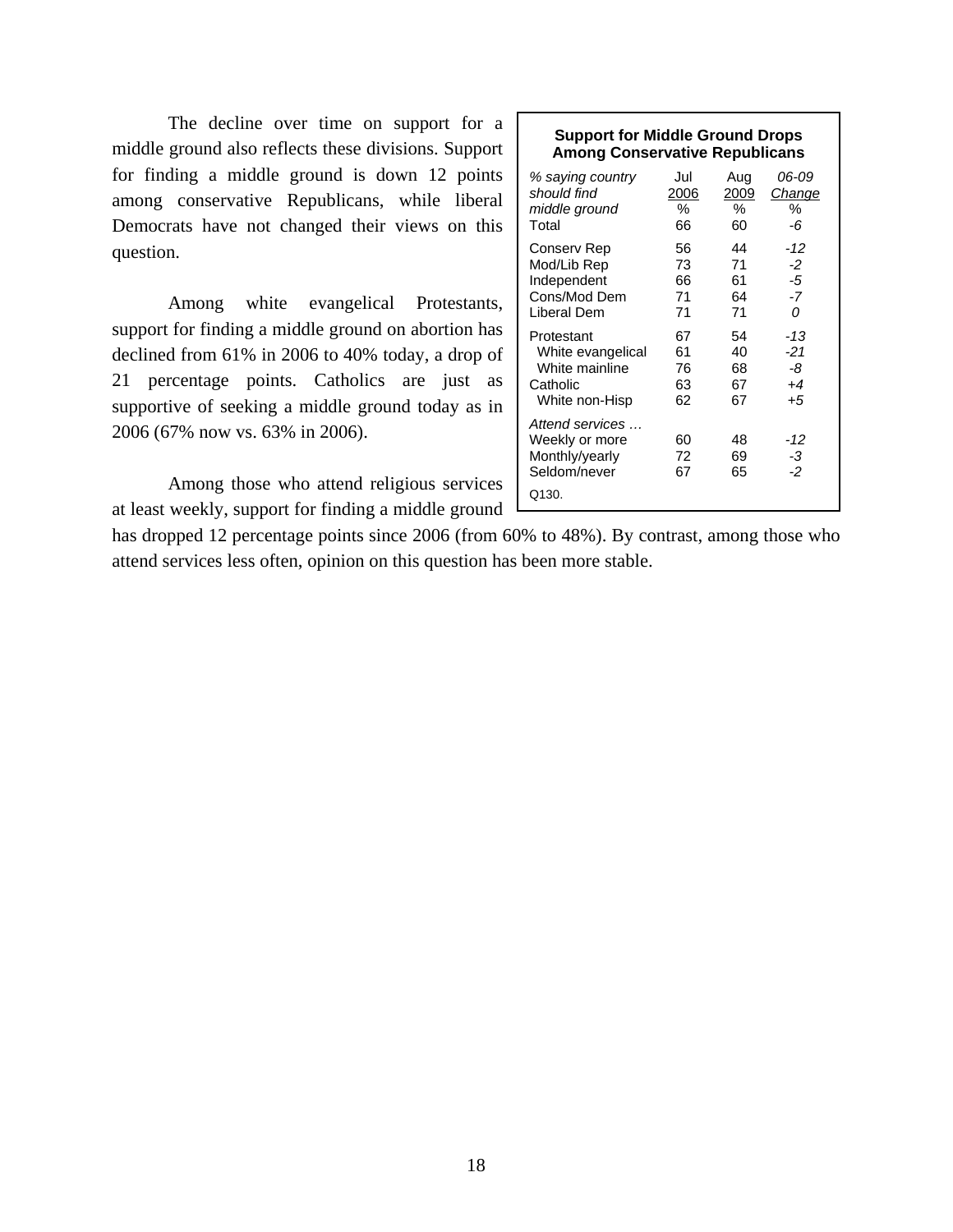# **Obama and the Abortion Issue**

Nearly six-in-ten Americans (58%) correctly describe Obama's position on abortion as pro-choice, while a sizeable minority either believe he is pro-life (14%) or say they don't know the president's position (28%). Nearly four-in-ten (38%) say that Obama thinks it would be good to reduce the number of abortions, while 44% say they do not know if Obama thinks it would be good to reduce the number of abortions and 19% say he does not think it would be good to reduce abortions.

More Republicans (71%) than Democrats (54%) or independents (58%) know that Obama is pro-choice. However, on the question of whether or not Obama wants

to reduce the number of abortions in the U.S., more Democrats than Republicans say he believes this is a good thing (46% vs. 27%, respectively). Among both groups, as many as four-in-ten say they do not know what Obama thinks about reducing the number of abortions.

Majorities of all age groups know that Obama is pro-choice, although older Americans (those age 65 and older) are slightly less knowledgeable than those age 30-64. People under age 30 are significantly more likely than those over age 50 to say that Obama favors reducing the number of abortions: 51% of those under age 30 say this, compared with 29% of those age 50 and older.

Among religious groups, roughly two-thirds of white evangelical Protestants (69%) and white Catholics (65%) know that Obama is pro-choice, compared with 58% of white mainline Protestants and 53% of the religiously unaffiliated. On the question of

#### **Most Know Obama Supports Abortion Rights, Fewer Think He Favors Reducing Abortion**

| On abortion, Obama is<br>Pro-choice/supports choice<br>Pro-life/restricting access<br>Don't know | Total<br>%<br>58<br>14<br>28<br>100 |
|--------------------------------------------------------------------------------------------------|-------------------------------------|
| Does Obama think it would<br>be good to reduce # of abortions<br>Yes<br>N٥<br>Don't know         | 38<br>19<br>44                      |
| Q135 & Q152.                                                                                     |                                     |

| <b>Obama's Abortion Views?</b>                           |                              |                                                                        |  |  |  |  |
|----------------------------------------------------------|------------------------------|------------------------------------------------------------------------|--|--|--|--|
| Total                                                    | ls pro-<br>choice<br>%<br>58 | Obama<br>Thinks it's<br>good to<br>reduce #<br>of abortions<br>%<br>38 |  |  |  |  |
| 18-29                                                    | 57                           | 51                                                                     |  |  |  |  |
| 30-49                                                    | 60                           | 40                                                                     |  |  |  |  |
| 50-64                                                    | 59                           | 29                                                                     |  |  |  |  |
| 65+                                                      | 52                           | 29                                                                     |  |  |  |  |
| College grad                                             | 77                           | 44                                                                     |  |  |  |  |
| Some college                                             | 63                           | 39                                                                     |  |  |  |  |
| HS or less                                               | 45                           | 34                                                                     |  |  |  |  |
| Republican                                               | 71                           | 27                                                                     |  |  |  |  |
| Independent                                              | 58                           | 38                                                                     |  |  |  |  |
| Democrat                                                 | 54                           | 46                                                                     |  |  |  |  |
| Protestant                                               | 58                           | 33                                                                     |  |  |  |  |
| White evangelical                                        | 69                           | 29                                                                     |  |  |  |  |
| White mainline                                           | 58                           | 37                                                                     |  |  |  |  |
| Catholic                                                 | 58                           | 43                                                                     |  |  |  |  |
| White non-Hisp                                           | 65                           | 39                                                                     |  |  |  |  |
| Unaffiliated                                             | 53                           | 47                                                                     |  |  |  |  |
| Abortion should be …<br>Legal<br>Illegal<br>Q135 & Q152. | 59<br>60                     | 44<br>35                                                               |  |  |  |  |

whether or not Obama wants to reduce the number of abortions in this country, roughly half of the religiously unaffiliated (47%) say that Obama favors reducing the number of abortions, while white evangelicals are much more skeptical (29% say he holds this view).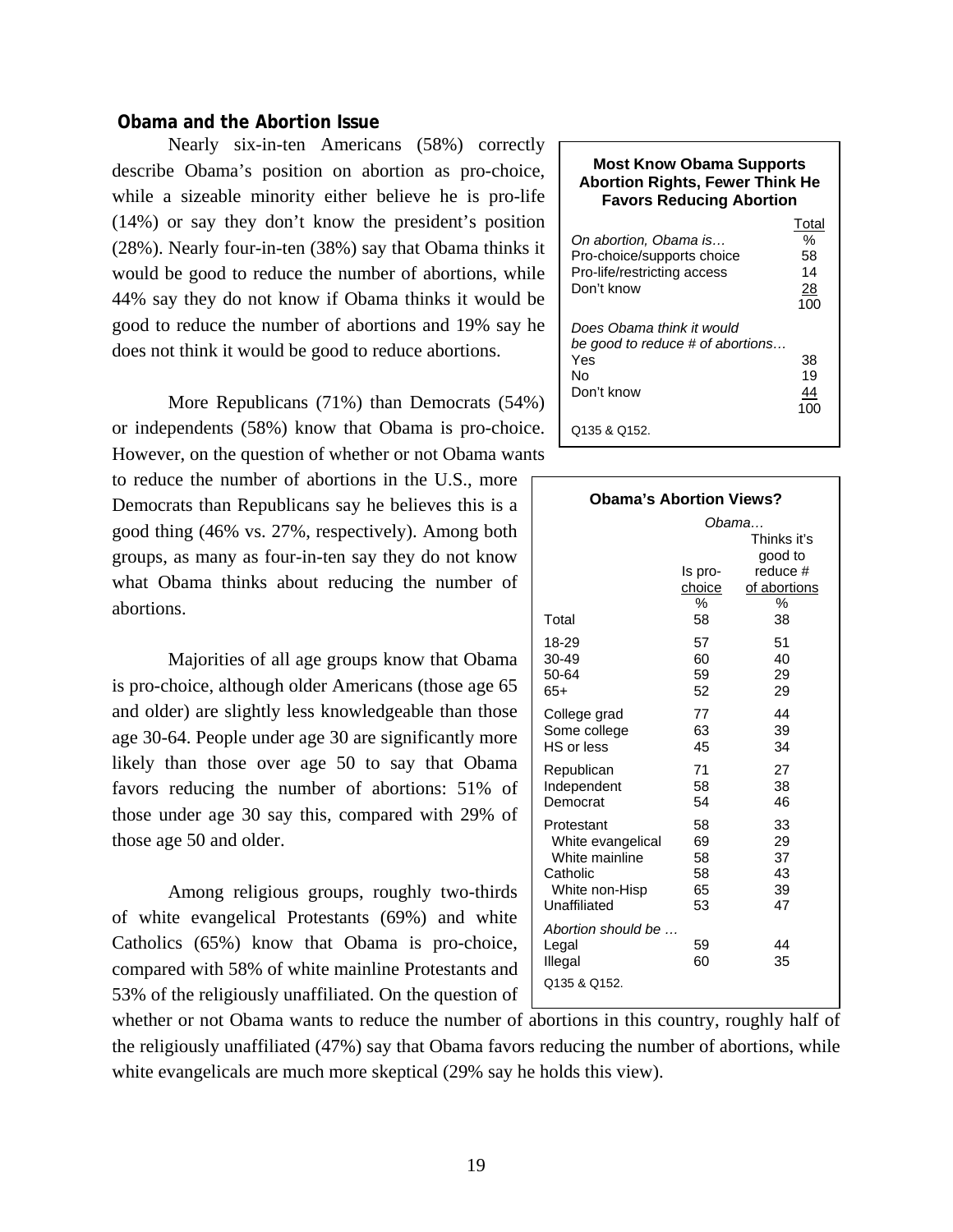Among people who know that Obama is pro-choice, a plurality (29% of the public overall) think that he will handle the issue about right. About onein-five (19%) worry that Obama will go too far in supporting abortion rights, while very few (4%) worry that he will not go far enough in supporting abortion rights.

There are stark differences of opinion along political and ideological lines as to how Obama will handle the issue of abortion as president. A majority of conservative Republicans (52%) say that Obama will go too far in supporting abortion rights, while just 10% think he will handle the issue about right. By contrast, a majority of liberal Democrats (55%) think he will handle the issue about right and just 4% say he

| <b>Concern on the Right</b><br><b>Over Obama's Support for Abortion Rights</b> |                |            |        |    |            |  |  |  |
|--------------------------------------------------------------------------------|----------------|------------|--------|----|------------|--|--|--|
| Will Obama …<br>Don't                                                          |                |            |        |    |            |  |  |  |
|                                                                                | Go             | <b>Not</b> | Handle |    | know       |  |  |  |
|                                                                                | too            | go far     | about  |    | Obama is   |  |  |  |
|                                                                                | far            | enough     | right  | DK | pro-choice |  |  |  |
|                                                                                | ℅              | %          | ℅      | ℅  | %          |  |  |  |
| Total                                                                          | 19             | 4          | 29     | 6  | $42 = 100$ |  |  |  |
| Conserv Rep                                                                    | 52             | 7          | 10     | 6  | $25 = 100$ |  |  |  |
| Mod/Lib Rep                                                                    | 19             | 6          | 33     | 7  | $36 = 100$ |  |  |  |
| Independent                                                                    | 18             | 4          | 29     | 7  | $42 = 100$ |  |  |  |
| Cons/Mod Dem                                                                   | $\overline{7}$ | 3          | 36     | 4  | $51 = 100$ |  |  |  |
| Liberal Dem                                                                    | 4              | 6          | 55     | 3  | $32 = 100$ |  |  |  |
| Protestant                                                                     | 23             | 3          | 25     | 7  | $42 = 100$ |  |  |  |
| White evangelical                                                              | 40             | 4          | 17     | 8  | $31 = 100$ |  |  |  |
| White mainline                                                                 | 14             | 3          | 32     | 9  | $42 = 100$ |  |  |  |
| <b>Black Protestant</b>                                                        | $\overline{7}$ | 1          | 33     | 1  | $58 = 100$ |  |  |  |
| Catholic                                                                       | 19             | 4          | 30     | 5  | $42 = 100$ |  |  |  |
| White non-Hisp                                                                 | 21             | 4          | 36     | 4  | $35 = 100$ |  |  |  |
| Unaffiliated                                                                   | 8              | 6          | 34     | 6  | $47 = 100$ |  |  |  |
| Attend services                                                                |                |            |        |    |            |  |  |  |
| Weekly or more                                                                 | 28             | 4          | 22     | 7  | $39 = 100$ |  |  |  |
| Monthly/yearly                                                                 | 16             | 4          | 32     | 5  | $43 = 100$ |  |  |  |
| Seldom/never                                                                   | 9              | 5          | 36     | 6  | $44 = 100$ |  |  |  |
| Abortion should be                                                             |                |            |        |    |            |  |  |  |
| Legal                                                                          | 5              | 4          | 45     | 5  | $41 = 100$ |  |  |  |
| Illegal                                                                        | 34             | 5          | 15     | 6  | $40 = 100$ |  |  |  |
| Q136.                                                                          |                |            |        |    |            |  |  |  |

will go too far. The views of independents mirror those of the public overall; three-in-ten independents (29%) think that Obama will strike the right balance and 18% think he will go too far in supporting abortion rights.

Not unexpectedly, those who believe that abortion should be illegal in most or all cases are more worried that Obama may go too far in supporting abortion rights than are Americans who believe abortion should be legal in most or all cases. One-third of abortion opponents (34%) worry that Obama will go too far in supporting abortion rights, while a plurality of supporters of legal abortion (45%) say Obama will handle the issue about right.

Among religious groups, white evangelicals are more concerned that Obama will take abortion rights too far than are other groups. Four-in-ten white evangelicals say that Obama will overreach on abortion rights, while just 19% of Catholics and 14% of white mainline Protestants agree.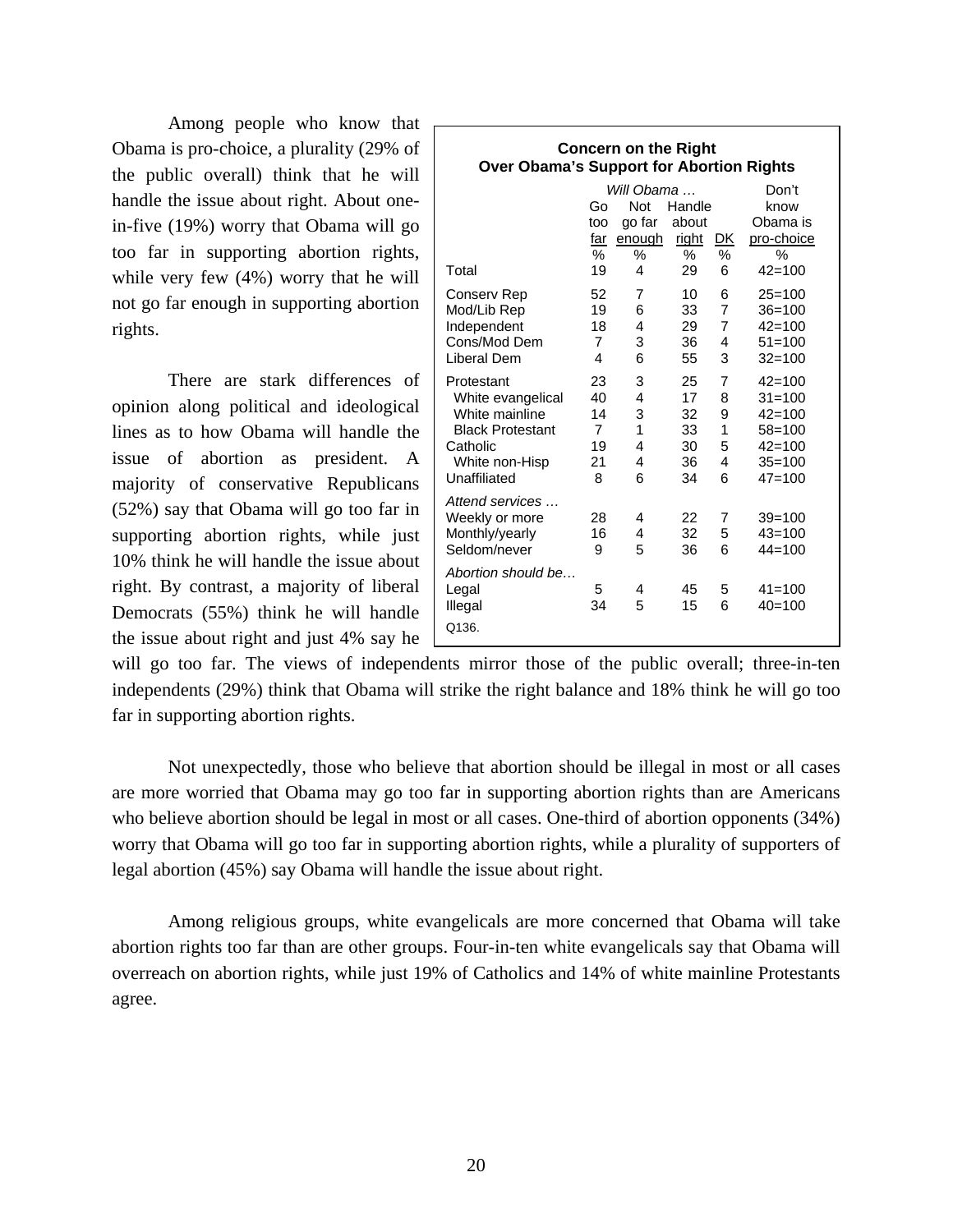# **Religious and Moral Influence on the Debate**

One-third of Americans (32%) say their religious beliefs are the primary influence on their attitudes toward abortion. Roughly one-in-five cite their education (21%), and one-in-seven point to their personal experience (14%). Fewer say the views of their family and friends (6%) or what they have seen or read in the media (5%) are the main influences on their opinion about abortion, but a sizable proportion (21%) say there is something else that most informs their view.

Religious beliefs hold much stronger sway over those who oppose abortion than over those on the pro-choice side of the abortion issue. More than half of those who say abortion should be illegal (53%) cite religious beliefs as the primary influence on their views, compared with only 11% among supporters of legal abortion. Instead of religion, supporters of legal abortion are much more likely to cite their education (30%) or a personal experience (20%) as the primary influence on their views on abortion.

| <b>Plurality Cites Religious Beliefs</b><br>As Main Influence on Abortion Opinion                                       |                    |                |          |                                   |                         |          |
|-------------------------------------------------------------------------------------------------------------------------|--------------------|----------------|----------|-----------------------------------|-------------------------|----------|
|                                                                                                                         |                    |                |          | Views                             |                         | Some-    |
|                                                                                                                         | Relig. Educ- Pers. |                |          | of                                |                         | thing    |
|                                                                                                                         |                    |                |          | Beliefs ation exper. others Media |                         | else     |
|                                                                                                                         | %                  | $\%$<br>21     | %<br>14  | %                                 | %                       | %<br>21  |
| Total                                                                                                                   | 32                 |                |          | 6                                 | 5                       |          |
| Abortion should be                                                                                                      |                    |                |          |                                   |                         |          |
| Legal                                                                                                                   | 11                 | 30             | 20       | $\overline{7}$                    | 6                       | 25       |
| Illegal                                                                                                                 | 53                 | 12             | 9        | 5                                 | 4                       | 16       |
| Men                                                                                                                     | 28                 | 21             | 13       | 6                                 | 5                       | 25       |
| Women                                                                                                                   | 36                 | 20             | 16       | 6                                 | 5                       | 17       |
| 18-29                                                                                                                   | 25                 | 25             | 12       | 11                                | 5                       | 20       |
| 30-49                                                                                                                   | 27                 | 21             | 19       | 6                                 | 5                       | 22       |
| 50-64                                                                                                                   | 38                 | 20             | 13       | 4                                 | 4                       | 19       |
| $65+$                                                                                                                   | 44                 | 14             | 8        | $\overline{\mathbf{4}}$           | $\overline{7}$          | 21       |
| Conserv Rep                                                                                                             | 53                 | 15             | 9        | 5                                 | 2                       | 15       |
| Mod/Lib Rep                                                                                                             | 22                 | 27             | 18       | 6                                 | 4                       | 19       |
| Independent                                                                                                             | 26                 | 24             | 16       | 5                                 | 5                       | 26       |
| Cons/Mod Dem                                                                                                            | 36                 | 15             | 14       | 9                                 | 6                       | 19       |
| Liberal Dem                                                                                                             | 17                 | 32             | 20       | $\overline{7}$                    | 8                       | 17       |
| Protestant                                                                                                              | 39                 | 16             | 15       | 5                                 | 5                       | 18       |
| White evangelical                                                                                                       | 58                 | 11             | 10       | 3                                 | $\overline{\mathbf{c}}$ | 14       |
| Attend weekly                                                                                                           | 68                 | $\overline{7}$ | 9        | 4                                 | $\overline{2}$          | 10       |
| Attend less                                                                                                             | 42                 | 17             | 13       | 3                                 | 3                       | 21       |
| White mainline                                                                                                          | 22                 | 23             | 20       | 9                                 | $\overline{2}$          | 24       |
| Attend weekly                                                                                                           | 41                 | 23             | 14       | $\overline{7}$                    | 1                       | 12       |
| Attend less                                                                                                             | 14                 | 23             | 22       | 9                                 | 3                       | 28       |
| <b>Black Protestant</b>                                                                                                 | 33                 | 17             | 18       | 3                                 | 13                      | 13       |
| Catholic                                                                                                                | 35                 | 22<br>24       | 12<br>14 | 8<br>3                            | 4<br>3                  | 18<br>18 |
| White non-Hisp<br>Attend weekly                                                                                         | 36<br>60           | 15             | 8        | 3                                 | 1                       | 13       |
| <b>Attend less</b>                                                                                                      | 19                 | 30             | 18       | 4                                 | 5                       | 22       |
| Unaffiliated                                                                                                            | 8                  | 28             | 19       | 9                                 | 4                       | 31       |
|                                                                                                                         |                    |                |          |                                   |                         |          |
| Figures read across. Q126. Results based on those who gave an<br>answer to whether abortion should be legal or illegal. |                    |                |          |                                   |                         |          |
|                                                                                                                         |                    |                |          |                                   |                         |          |

Women are more apt than men to say that their religious beliefs have the most influence on their views about abortion (36% vs. 28%), and Americans 65 and older are much more likely than young adults to say this (44% among those 65 and older vs. 25% among those under age 30).

Among political groups, 53% of conservative Republicans say their attitudes are based primarily on their religious beliefs, compared with just 22% of moderate or liberal Republicans. More than a third of conservative or moderate Democrats (36%) and 17% of liberal Democrats single out the influence of their religious beliefs.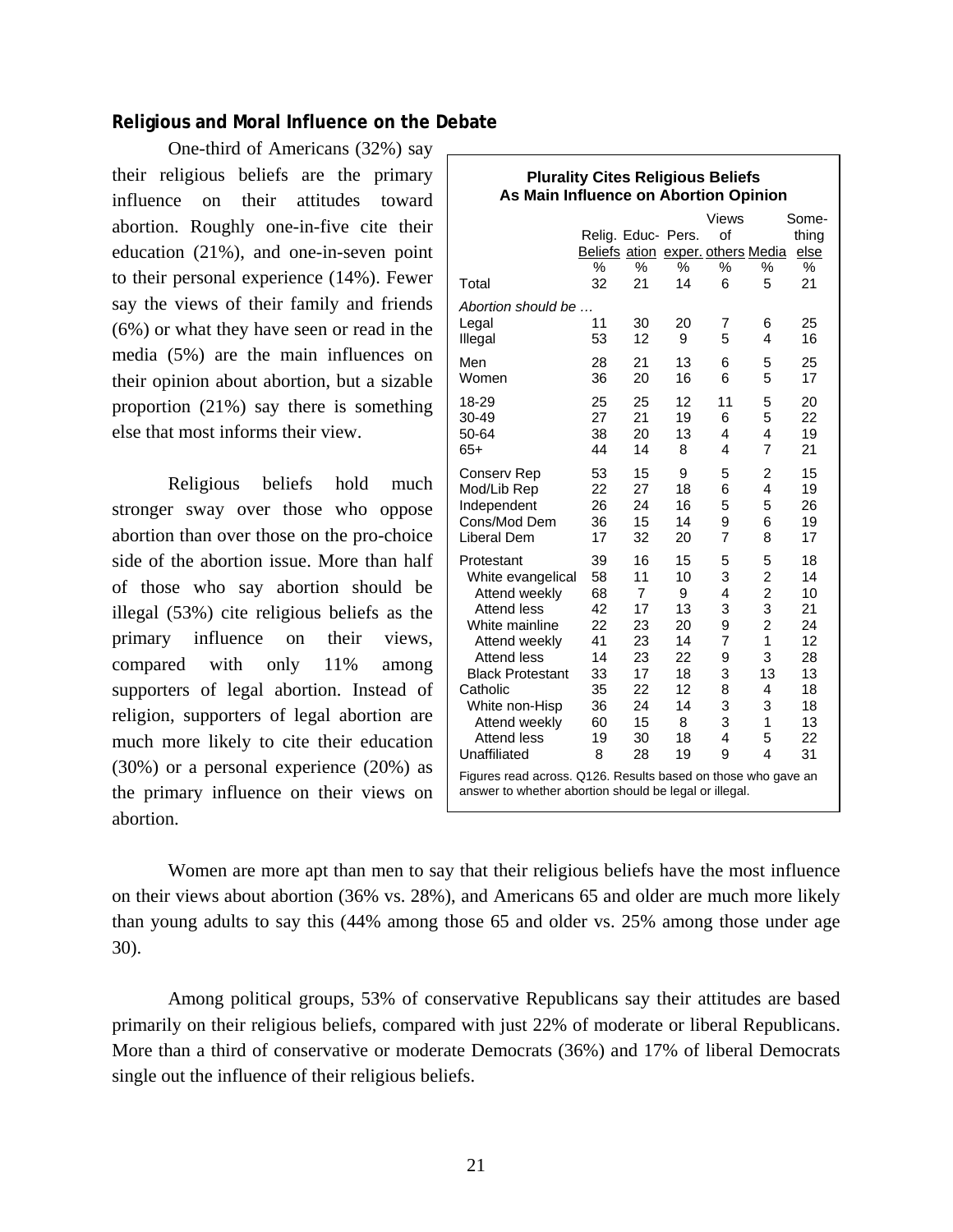A majority of white evangelical Protestants (58%) say their religious beliefs drive their views on abortion. This figure approaches seven-in-ten (68%) among white evangelicals who attend services at least weekly. Mainline Protestants are much less likely to cite their religious beliefs (22%), but there is still a strong divide between white mainline Protestants who attend church at least weekly (41%) and those who attend less often (14%). White, non-Hispanic Catholics are similarly divided on the issue, with 60% of those who attend weekly services saying their religious beliefs are the main influence on their abortion views, compared with just 19% of those who attend less regularly. More than one-quarter of religiously unaffiliated Americans (28%) rely most on their education in formulating their opinion on abortion.

#### **Half Say Abortion is Morally Wrong**

 A slight majority of Americans (52%) say having an abortion is morally wrong. One quarter says it is not a moral issue, and just 10% say it is morally acceptable. (The remaining 12% say that the morality of abortion depends on the situation or refuse to express an opinion.)

 There is a strong connection between views on whether abortion should be legal and views on the morality of having an abortion. Most opponents of legal abortion (80%) say having an abortion is morally wrong. Most supporters of legal abortion, on the other hand, say abortion is morally acceptable (18%) or that it is not a moral issue (42%). But more than a quarter of those who say abortion should be legal (28%) say it is morally wrong to have an abortion.

 Consistent with this, the most pro-life groups more often say that abortion is morally wrong. Three-quarters of conservative Republicans

| <b>Is Having an Abortion</b><br><b>Morally Acceptable?</b>                                                                 |                                        |                                              |                                        |  |  |  |
|----------------------------------------------------------------------------------------------------------------------------|----------------------------------------|----------------------------------------------|----------------------------------------|--|--|--|
| Aug 2009<br>Feb 2006                                                                                                       | Morally<br>wrong<br>℅<br>52<br>52      | Morally<br>acceptable issue<br>℅<br>10<br>12 | Not a<br>moral<br>℅<br>25<br>23        |  |  |  |
| Abortion should be<br>Legal<br>Illegal                                                                                     | 28<br>80                               | 18<br>4                                      | 42<br>10                               |  |  |  |
| Conserv Rep<br>Mod/Lib Rep<br>Independent<br>Cons/Mod Dem<br>Liberal Dem                                                   | 75<br>51<br>48<br>55<br>31             | 8<br>12<br>10<br>11<br>13                    | 10<br>25<br>29<br>23<br>40             |  |  |  |
| Protestant<br>White evangelical<br>White mainline<br><b>Black Protestant</b><br>Catholic<br>White non-Hisp<br>Unaffiliated | 59<br>74<br>40<br>58<br>58<br>52<br>30 | 10<br>7<br>13<br>15<br>9<br>8<br>14          | 19<br>11<br>29<br>17<br>22<br>25<br>43 |  |  |  |
| Attend services<br>Weekly or more<br>Monthly/yearly<br>Seldom/never<br>Figures read across. Q180a.                         | 67<br>50<br>35                         | 7<br>11<br>15                                | 16<br>27<br>35                         |  |  |  |

say this, as do slight majorities of moderate or liberal Republicans (51%) and conservative or moderate Democrats (55%). Nearly a third of liberal Democrats (31%) say abortion is morally wrong, with 40% saying it is not a moral issue.

 White evangelical Protestants are very likely to say abortion is morally wrong (74%). Majorities of black Protestants (58%) and Catholics (58%) also say this. Fewer than half of white mainline Protestants (40%) say that abortion is morally wrong. Among the unaffiliated,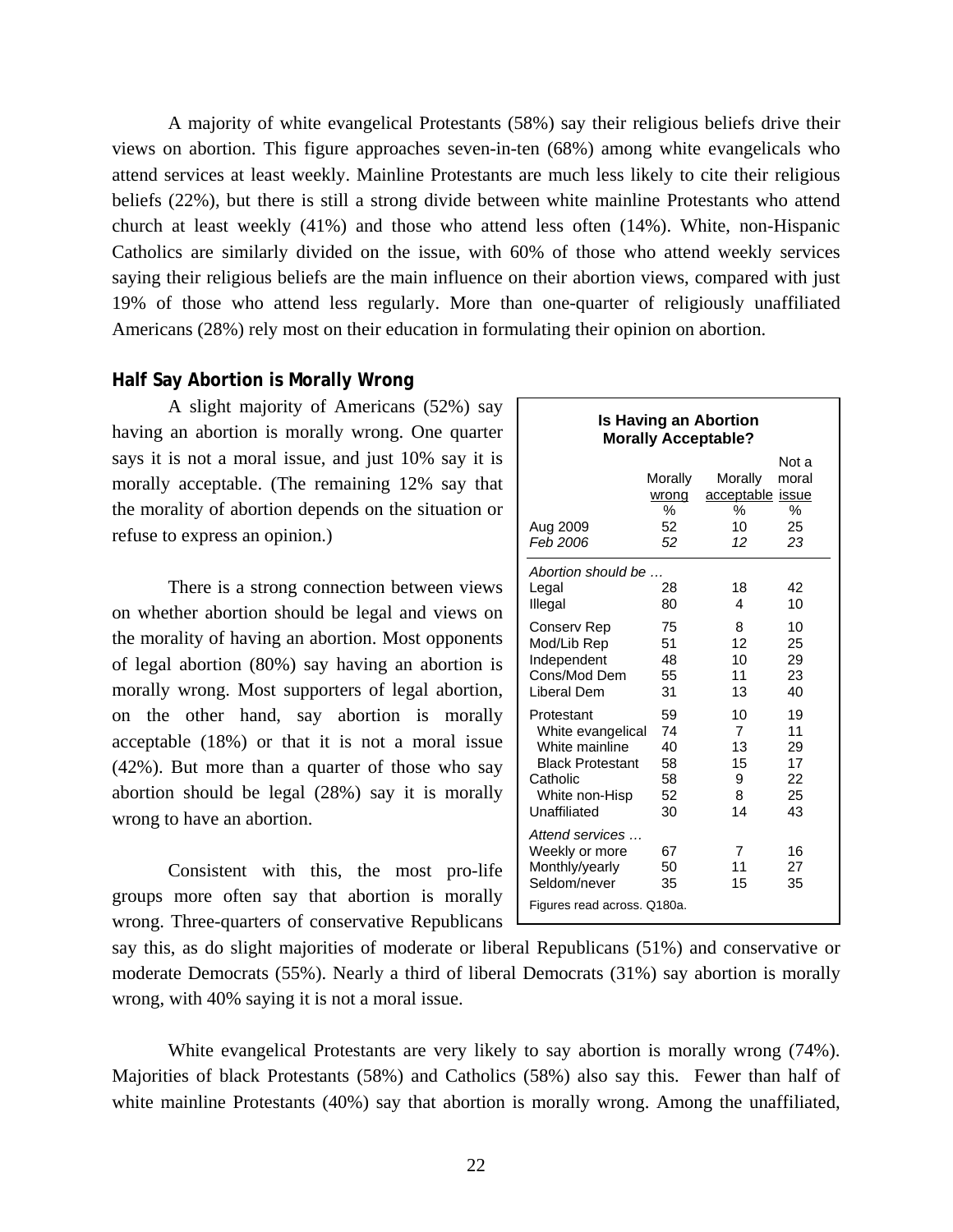30% say having an abortion is morally wrong, but 43% say it is not a moral issue. Attendance at worship services also plays a role, with those who attend most frequently being twice as likely as those who attend least often to say abortion is morally wrong (67% vs. 35%).

# **Influence of Religious and Moral Belief***s*

Religious beliefs, when cited as the main source of thinking on abortion, are much more likely to influence adherents in a pro-life direction than in a pro-choice direction. Among those who say their religious beliefs have the most influence on their thinking about abortion, an overwhelming

majority (82%) say abortion should be illegal. Less than one-infive (18%) say it should be legal.

 The opposite is true,

however, among those who cite education or

| <b>Religious and Moral Beliefs Linked with Abortion Views</b>                                                                    |                                               |         |                |                 |                      |            |  |  |
|----------------------------------------------------------------------------------------------------------------------------------|-----------------------------------------------|---------|----------------|-----------------|----------------------|------------|--|--|
|                                                                                                                                  | --Abortion influence--<br>--Abortion wrong?-- |         |                |                 |                      |            |  |  |
|                                                                                                                                  | Total                                         | Rel.    |                | Personal        | Yes, morally No, not |            |  |  |
|                                                                                                                                  | public                                        | beliefs | Educ.          | exp.            | wrong                | wrong      |  |  |
| Abortion should be                                                                                                               | %                                             | $\%$    | $\%$           | %               | $\%$                 | $\%$       |  |  |
| Legal in all/most cases                                                                                                          | 47                                            | 18      | 72             | 70              | 24                   | 76         |  |  |
| Illegal in all/most cases                                                                                                        | 45                                            | 82      | 28             | 30              | 69                   | 17         |  |  |
| Don't know                                                                                                                       | <u>8</u>                                      | $n/a^*$ | n/a*           | $n/a^*$         | 7                    | Z.         |  |  |
|                                                                                                                                  | 100                                           | 100     | 100            | 100             | 100                  | 100        |  |  |
| On abortion                                                                                                                      |                                               |         |                |                 |                      |            |  |  |
| Find middle ground                                                                                                               | 60                                            | 44      | 64             | 66              | 51                   | 70         |  |  |
| No room for compromise                                                                                                           | 29                                            | 49      | 27             | 26              | 39                   | 20         |  |  |
| Don't know                                                                                                                       | 11                                            | 7       | $\overline{9}$ | $\underline{8}$ | 9                    | <u> 10</u> |  |  |
|                                                                                                                                  | 100                                           | 100     | 100            | 100             | 100                  | 100        |  |  |
| *Only those expressing an opinion about the legality of abortion were asked about the main<br>influence on their abortion views. |                                               |         |                |                 |                      |            |  |  |

personal experience as their main influence. Strong majorities of these groups identify with a pro-choice viewpoint (72% among those saying education, 70% among those saying personal experience).

 A similar though less-pronounced pattern is seen on the question of whether the country should find a middle ground on abortion. Those who cite religious beliefs as the primary influence on their abortion views and those who say abortion is morally wrong are considerably more likely than others to say that there is no room for compromise on the issue of abortion.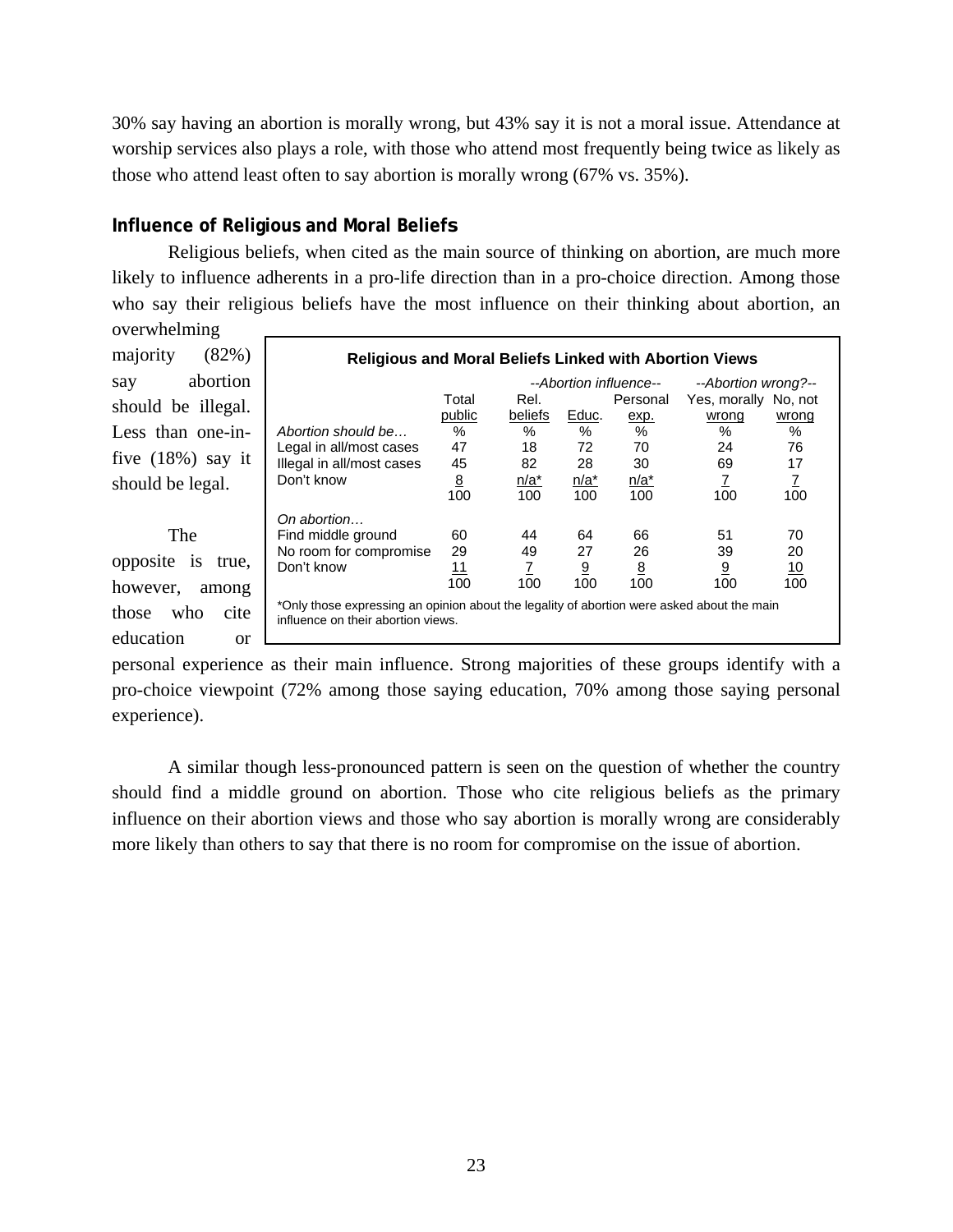# **ABOUT THE SURVEY**

Results for this survey are based on telephone interviews conducted under the direction of Princeton Survey Research Associates International among a nationwide sample of 4,013 adults, 18 years of age or older. Interviews were conducted in two waves, the first from August 11-17, 2009 (Survey A) and the second from August 20-27, 2009 (Survey B). In total, 3,012 respondents were interviewed on a landline telephone, and 1,001 were interviewed on a cell phone, including 347 who had no landline telephone. Interviews were conducted in English and Spanish. Both the landline and cell phone samples were provided by Survey Sampling International. For detailed information about our survey methodology, see http://people-press.org/methodology/.

The combined landline and cell phone sample is weighted using an iterative technique that matches gender, age, education, race/ethnicity, region, and population density to parameters from the March 2008 Census Bureau's Current Population Survey. The sample is also weighted to match current patterns of telephone status and relative usage of landline and cell phones (for those with both), based on extrapolations from the 2008 National Health Interview Survey. The weighting procedure also accounts for the fact that respondents with both landline and cell phones have a greater probability of being included in the sample.

The following table shows the error attributable to sampling that would be expected at the 95% level of confidence for different groups in the survey. The topline survey results included at the end of this report clearly indicate whether each question in the survey was asked of the full sample, Survey A only or Survey B only.

| Group        | <b>Sample Size</b> | Plus or minus         |
|--------------|--------------------|-----------------------|
| Total sample | 4,013              | 2.0 percentage points |
| Survey A     | 2,010              | 2.5 percentage points |
| Form 1       | 1,011              | 3.5 percentage points |
| Form 2       | 999                | 3.5 percentage points |
| Survey B     | 2.003              | 2.5 percentage points |
| Form 1       | 1,034              | 3.5 percentage points |
| Form 2       | 969                | 3.5 percentage points |

In addition to sampling error, one should bear in mind that question wording and practical difficulties in conducting surveys can introduce error or bias into the findings of opinion polls.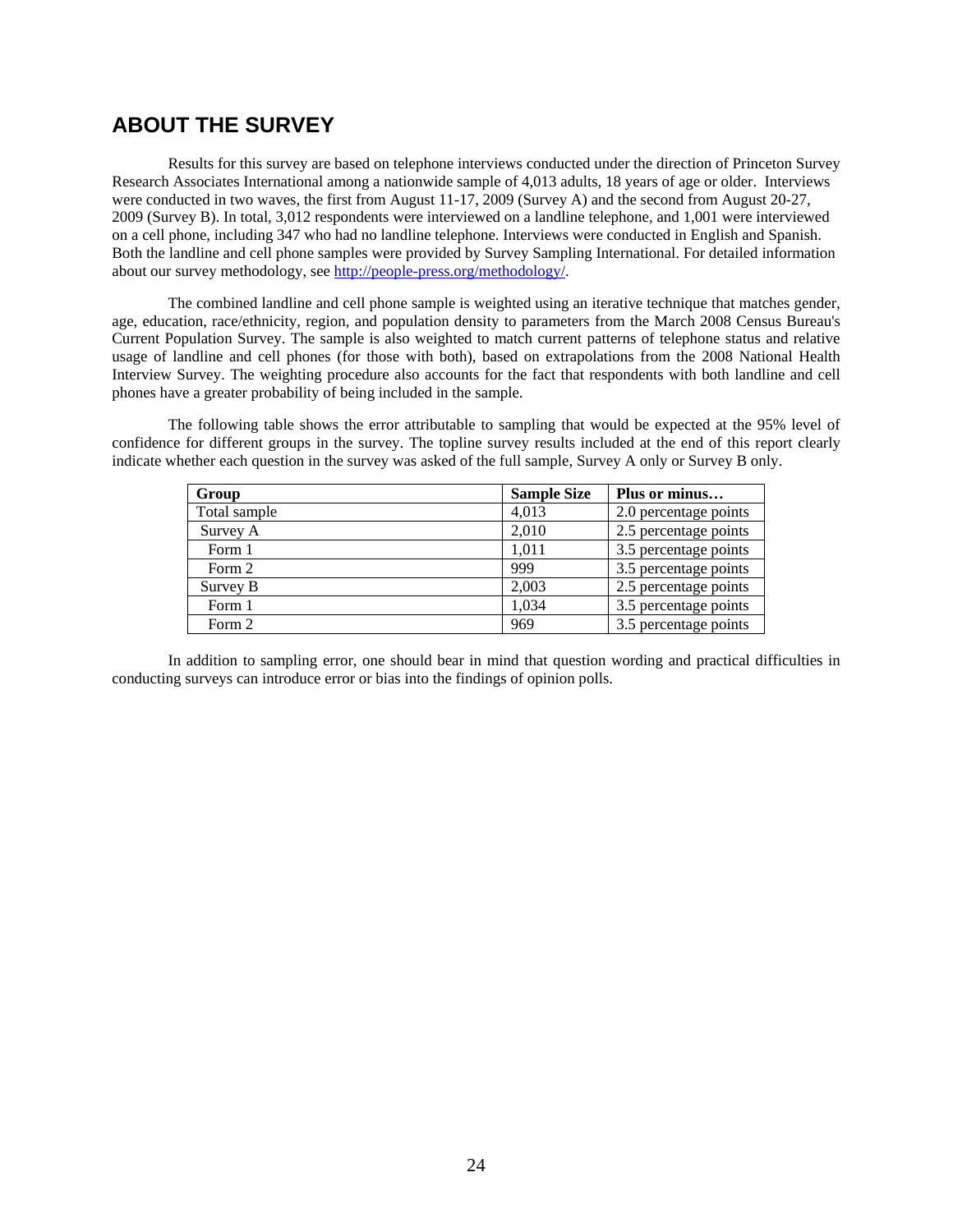# **ABOUT THE PROJECTS**

This survey is a joint effort of the Pew Research Center for the People & the Press and the Pew Forum on Religion & Public Life. Both organizations are sponsored by the Pew Charitable Trusts and are projects of the Pew Research Center, a nonpartisan "fact tank" that provides information on the issues, attitudes and trends shaping America and the world.

**The Pew Research Center for the People & the Press** is an independent opinion research group that studies attitudes toward the press, politics and public policy issues. The Center's purpose is to serve as a forum for ideas on the media and public policy through public opinion research. In this role it serves as an important information resource for political leaders, journalists, scholars, and public interest organizations. All of the Center's current survey results are made available free of charge.

**The Pew Forum on Religion & Public Life** seeks to promote a deeper understanding of issues at the intersection of religion and public affairs. It studies public opinion, demographics and other important aspects of religion and public life in the U.S. and around the world. It also provides a neutral venue for discussions of timely issues through roundtables and briefings.

This report is a collaborative product based on the input and analysis of the following individuals:

| Pew Forum on Religion & Public Life             | Pew Research Center for the People & the Press                                   |
|-------------------------------------------------|----------------------------------------------------------------------------------|
| Luis Lugo Director                              |                                                                                  |
| Alan Cooperman                                  |                                                                                  |
| Sandra Stencel Associate Directors              | Carroll Doherty                                                                  |
| John C. Green                                   | Michael Dimock Associate Directors                                               |
| Gregory Smith Senior Researchers                | Michael RemezSenior Writer                                                       |
| Allison Pond<br>Neha Sahgal Research Associates | Juliana Menasce Horowitz<br>Robert Suls                                          |
| Scott Clement Research Analyst                  | Shawn Neidorf                                                                    |
| Tracy Miller<br>Sara Tisdale Editors            | Leah Melani Christian<br>Jocelyn Kiley<br>Kathleen Holzwart  Research Associates |
|                                                 | Alec Tyson<br>Jacob PoushterResearch Analysts                                    |

© Pew Research Center, 2009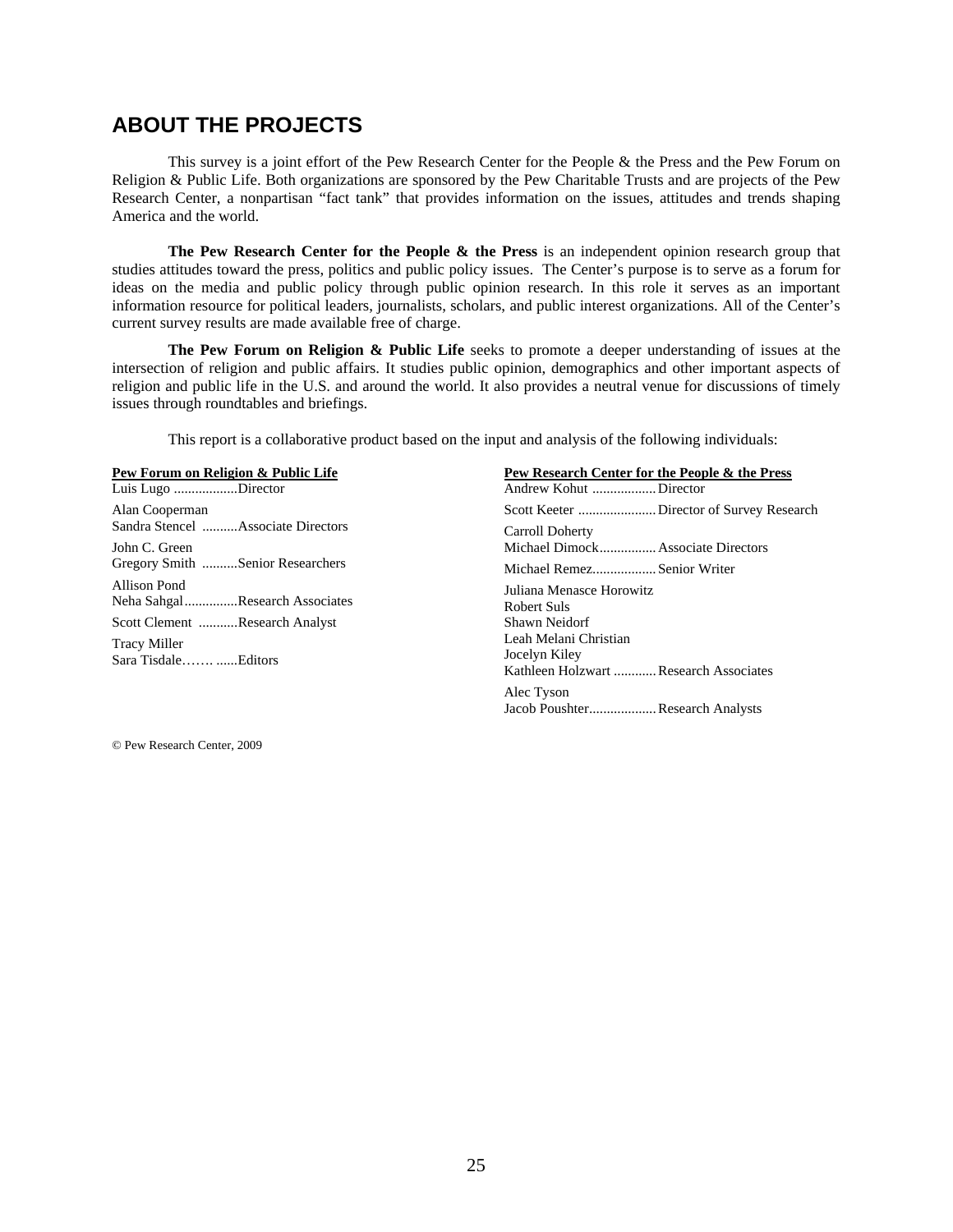#### **PEW RESEARCH CENTER FOR THE PEOPLE & THE PRESS AND PEW FORUM ON RELIGION & PUBLIC LIFE 2009 RELIGION & PUBLIC LIFE SURVEY FINAL TOPLINE**

Survey A: August 11-17, 2009, N=2,010 Survey B: August 20-27, 2009, N=2,003 Combined N=4,013

#### **NOTE: QUESTION NUMBERING IS NOT CONTINUOUS BECAUSE SOME ITEMS HAVE BEEN PREVIOUSLY RELEASED OR HELD FOR FUTURE RELEASE**

#### **ASK ALL:**

On another subject…

Q.240 Do you think abortion should be **[READ]**

#### **(PLEASE READ CATEGOR IES IN REVERSE ORDER FOR HALF THE SAMPLE) NOTE: THIS ITEM WAS ASKED AS Q.240 IN SURVEY B AND AS Q.125 IN SURVEY A. THE TWO ITEMS ARE PRESENTED TOGETHER HERE.1**

|                                    | Legal  | Legal | Illegal         | Illegal | [VOL. DO         | <b>NET</b> | <b>NET</b> |
|------------------------------------|--------|-------|-----------------|---------|------------------|------------|------------|
|                                    | in all |       | in most in most | in all  | <b>NOT READ]</b> | Legal in   | Illegal in |
|                                    | cases  | cases | cases           | cases   | DK/Ref           | all/most   | all/most   |
| August 11-27, 2009                 | 16     | 31    | 27              | 17      | 8                | 47         | 45         |
| April, 2009                        | 18     | 28    | 28              | 16      | 10               | 46         | 44         |
| Late October, 2008                 | 18     | 35    | 24              | 16      | 7                | 53         | 40         |
| Mid-October, 2008                  | 19     | 38    | 22              | 14      | 7                | 57         | 36         |
| August, 2008                       | 17     | 37    | 26              | 15      | 5                | 54         | 41         |
| June, 2008                         | 19     | 38    | 24              | 13      | 6                | 57         | 37         |
| November, 2007                     | 18     | 33    | 29              | 15      | 5                | 51         | 44         |
| October, 2007                      | 21     | 32    | 24              | 15      | 8                | 53         | 39         |
| <b>August, 2007</b>                | 17     | 35    | 26              | 17      | 5                | 52         | 43         |
| February, 2006 AP/Ipsos-Poll       | 19     | 32    | 27              | 16      | 6                | 51         | 43         |
| December 2005 ABC/Wash Post        | 17     | 40    | 27              | 13      | 3                | 57         | 40         |
| April 2005 ABC/Wash Post           | 20     | 36    | 27              | 14      | 3                | 56         | 41         |
| December 2004 ABC/Wash Post        | 21     | 34    | 25              | 17      | 3                | 55         | 42         |
| May 2004 ABC/Wash Post             | 23     | 31    | 23              | 20      | $\overline{c}$   | 54         | 43         |
| January 2003 ABC/Wash Post         | 23     | 34    | 25              | 17      | $\overline{c}$   | 57         | 42         |
| August 2001 ABC/Wash Post          | 22     | 27    | 28              | 20      | 3                | 49         | 48         |
| June 2001 ABC/BeliefNet            | 22     | 31    | 23              | 20      | 4                | 53         | 43         |
| January 2001 ABC/Wash Post         | 21     | 38    | 25              | 14      |                  | 59         | 39         |
| September 2000 (RVs) ABC/Wash Post | 20     | 35    | 25              | 16      | 3                | 55         | 41         |
| July 2000 ABC/Wash Post            | 20     | 33    | 26              | 17      | 4                | 53         | 43         |
| September 1999 ABC/Wash Post       | 20     | 37    | 26              | 15      | $\overline{c}$   | 57         | 41         |
| March 1999 ABC/Wash Post           | 21     | 34    | 27              | 15      | 3                | 55         | 42         |
| July 1998 ABC/Wash Post            | 19     | 35    | 29              | 13      | 4                | 54         | 42         |
| August 1996 ABC/Wash Post          | 22     | 34    | 27              | 14      | 3                | 56         | 41         |
| June 1996 ABC/Wash Post            | 24     | 34    | 25              | 14      | $\overline{c}$   | 58         | 39         |
| October 1995 ABC/Wash Post         | 26     | 35    | 25              | 12      | 3                | 61         | 37         |
| September 1995 ABC/Wash Post       | 24     | 36    | 25              | 11      | 4                | 60         | 36         |
| July 1995 ABC/Wash Post            | 27     | 32    | 26              | 14      | 1                | 59         | 40         |

 $\overline{a}$ 

The introduction to Q.125 Survey A read, "Now thinking about the abortion issue..."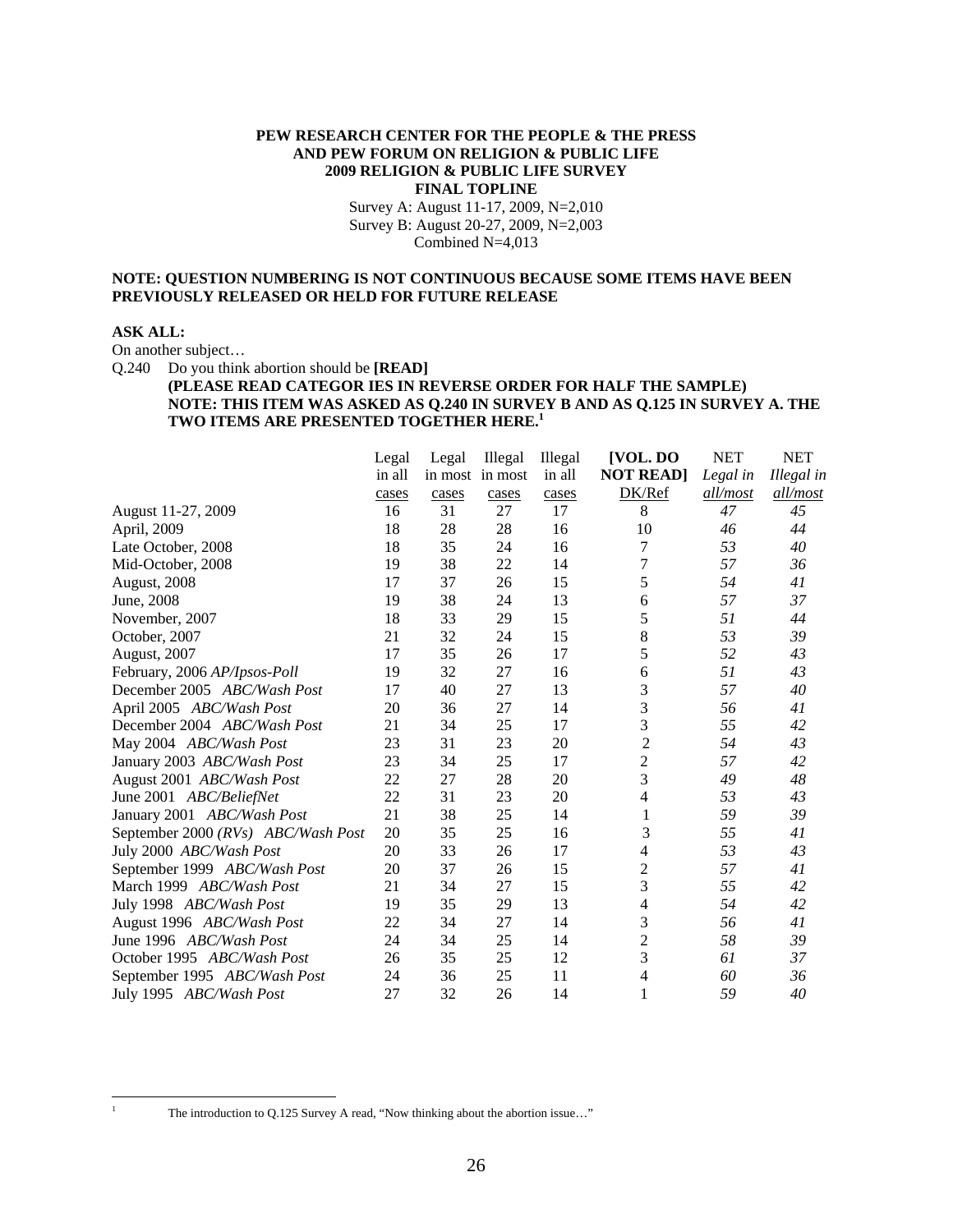#### **ASK SURVEY A IF Q.125<9:**

Q.126 Which one of the following has had the biggest influence on your thinking on the issue of abortion... **[READ AND RANDOMIZE RESPONSE OPTIONS WITH OPTION 6 ALWAYS LAST]**

|                                         |          |                | --- <i>Views on Abortion</i> --- |
|-----------------------------------------|----------|----------------|----------------------------------|
|                                         | Based on | Illegal in     | Legal in                         |
|                                         | Total    | most/all cases | most/all cases                   |
| Your religious beliefs                  | 29       | 53             |                                  |
| Your education                          | 19       | 12             | 30                               |
| A personal experience                   | 13       |                | 20                               |
| The views of your friends and family    | 6        |                |                                  |
| What you have seen or read in the media |          |                | 6                                |
| OR Something else                       | 18       | 16             | 25                               |
| Don't know/Refused [VOL. DO NOT READ]   |          |                |                                  |
| No opinion on abortion                  | (10)     |                |                                  |
|                                         |          | $[N=890]$      | IN=9261                          |

#### **ASK ALL SURVEY A:**

Q.127 Over the past year or so, have your views on abortion changed, or have they pretty much stayed the same? **ASK IF VIEWS HAVE CHANGED (Q.127=1)** 

#### Q.128 And have you become **[READ AND RANDOMIZE OPTIONS 1 AND 2]**

# **BASED ON TOTAL**<br>5 Chai

- **Changed**
- 1 More supportive of restricting access to abortion
- 3 More supportive of a woman's right to choose an abortion<br>
\* Other **IVOL DO NOT READ**
- \* Other **[VOL. DO NOT READ]**<br>Non't know/refused **[VOL\_DO**]
- Don't know/refused **[VOL. DO NOT READ]**
- 93 Stayed the same<br>2 Don't know/refu
- 2 Don't know/refused **(VOL.)**

#### **ASK IF Q.128=1,2 [N=77]:**

Q.129 And just in your own words, what is the main reason that you have become **[IF Q.128=1, INSERT:** more supportive of restricting access to abortion?; **IF Q.128=2, INSERT:** more supportive of a woman's right to choose an abortion?**] [OPEN END. RECORD ONE MENTION]**?

Q.129 RESULTS NOT SHOWN; USED FOR QUALITATIVE PURPOSES ONLY.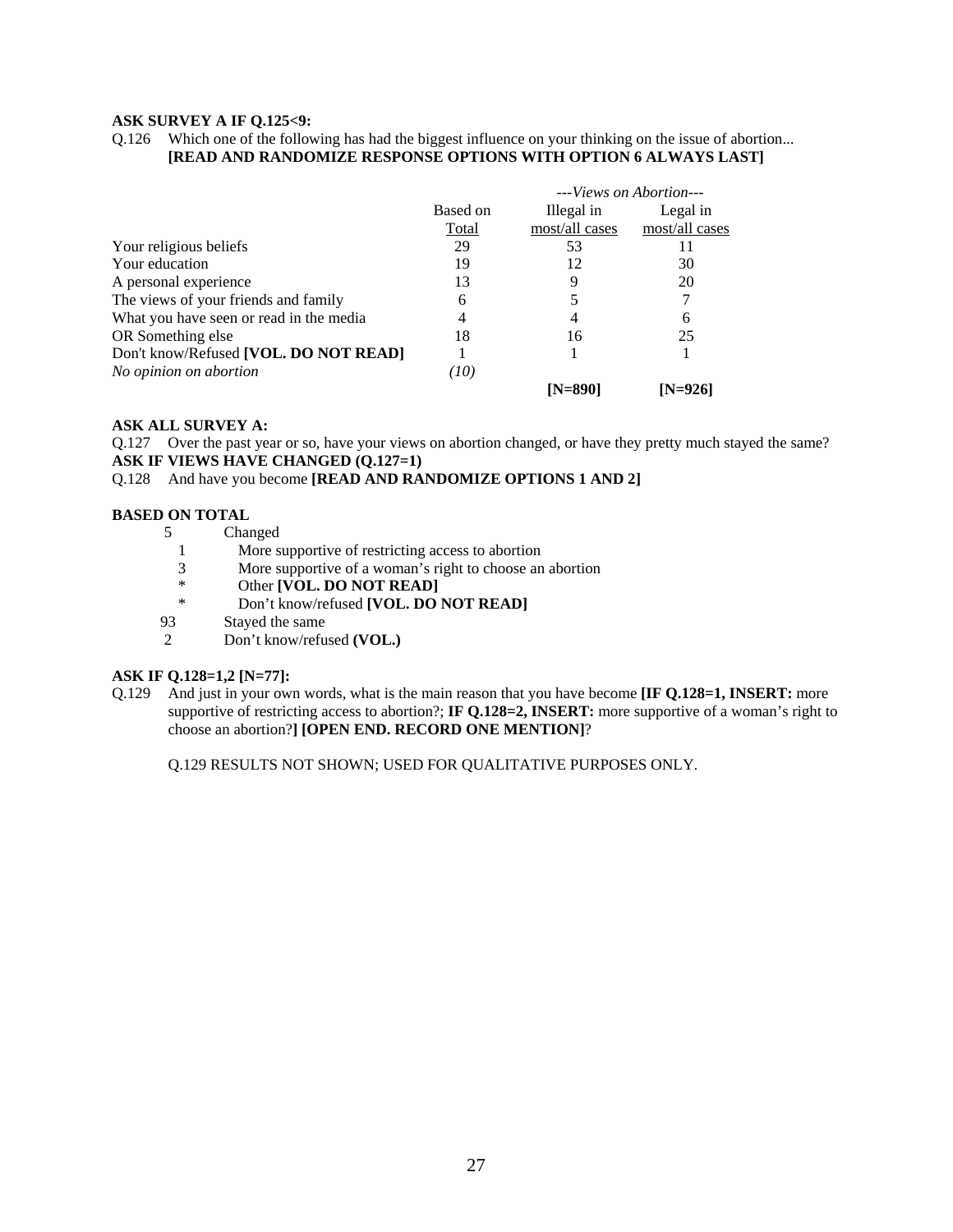#### **ASK ALL SURVEY A:**

Q.130 Which comes closer to your view about the abortion issue **[READ AND RANDOMIZE]** 

|    |                                                                  | July |
|----|------------------------------------------------------------------|------|
|    |                                                                  | 2006 |
| 60 | The country needs to find a middle ground on abortion laws, [OR] | 66   |
| 29 | There's no room for compromise when it comes to abortion laws    | 29   |
|    | Don't know/refused (VOL.)                                        |      |

#### **ASK ALL SURVEY A:**

Q.135 As far as you know, what is Barack Obama's position on abortion? Is he PRO-CHOICE, that is, supports a woman's right to choose an abortion, or is he PRO-LIFE, that is, supports restricting access to abortion in most cases?

|                                                      | Trend for comparison |
|------------------------------------------------------|----------------------|
|                                                      | $(RVs)^2$            |
|                                                      | June                 |
|                                                      | 2008                 |
| Pro choice / supports a woman's right to choose      | 52                   |
| Pro life / supports restricting access in most cases | 10                   |
| Don't know/Refused (VOL.)                            | 38                   |
|                                                      |                      |

#### **ASK SURVEY A IF SAYS OBAMA IS PRO-CHOICE (Q.135=1):**

Q.136 Do you [worry that Obama will go too far in supporting abortion rights], [worry that Obama won't go far ENOUGH in supporting abortion rights], OR think that Obama will handle the issue of abortion about right? **[RANDOMIZE OPTIONS IN BRACKETS]**

#### **BASED ON TOTAL SURVEY A**

- 19 Worry that Obama will go too far in supporting abortion rights
- 4 Worry that Obama won't go far ENOUGH in supporting abortion rights,
- 29 Think he will handle the issue about right
- 6 Don't know/refused **(VOL.)**
- *(42) Pro-life/DK/Ref in Q.135*

#### **ASK ALL SURVEY B:**

Q.241 Do you ever wonder whether your own position on abortion is the right one or not?

|    |                           |      | Gallup |
|----|---------------------------|------|--------|
|    |                           | July | Dec    |
|    |                           | 2006 | 1988   |
| 26 | Yes                       | 30   | 33     |
| 66 | No                        | 66   | 60     |
|    | Don't know/Refused (VOL.) | ⊿    |        |

In June 2008, this question was asked about John McCain and Barack Obama among registered voters and those who plan to register.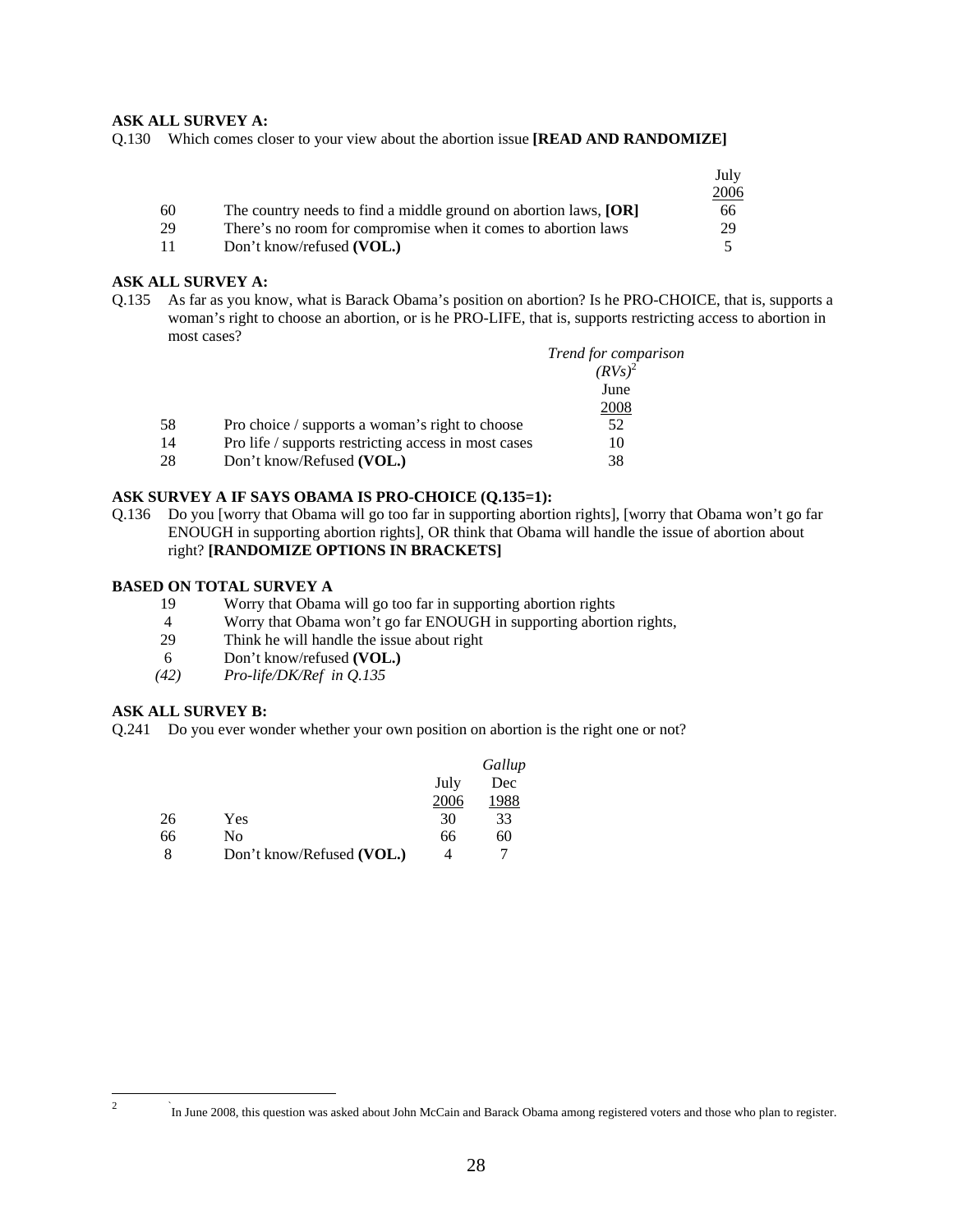#### **ASK ALL SURVEY B:**

Q.242 Do you think the issue of abortion is a critical issue facing the country, one among many important issues, or not that important compared to other issues?

|    |                                             | March |
|----|---------------------------------------------|-------|
|    |                                             | 2006  |
| 15 | A critical issue facing the country         | 28    |
| 33 | One among many important issues             | 38    |
| 48 | Not that important compared to other issues | 32    |
|    | Don't know/Refused (VOL.)                   |       |

#### **ASK SURVEY B IF ABORTION SHOULD BE LEGAL (Q.240=1,2) [N=973]:**

- Q.243 And do you think the view that abortion should be against the law is a respectable opinion for someone to hold, or not?
	- 50 Yes<br>42 No
	- N<sub>o</sub>
	- 8 Don't know/Refused **(VOL)**

#### **ASK SURVEY B IF ABORTION SHOULD BE ILLEGAL (Q.240=3,4) [N=882]:**

- Q.244 And do you think the view that abortion should be legal is a respectable opinion for someone to hold, or not?
	-
	- 44 Yes<br>47 No
	- 47 No<br>9 Dor 9 Don't know/Refused **(VOL)**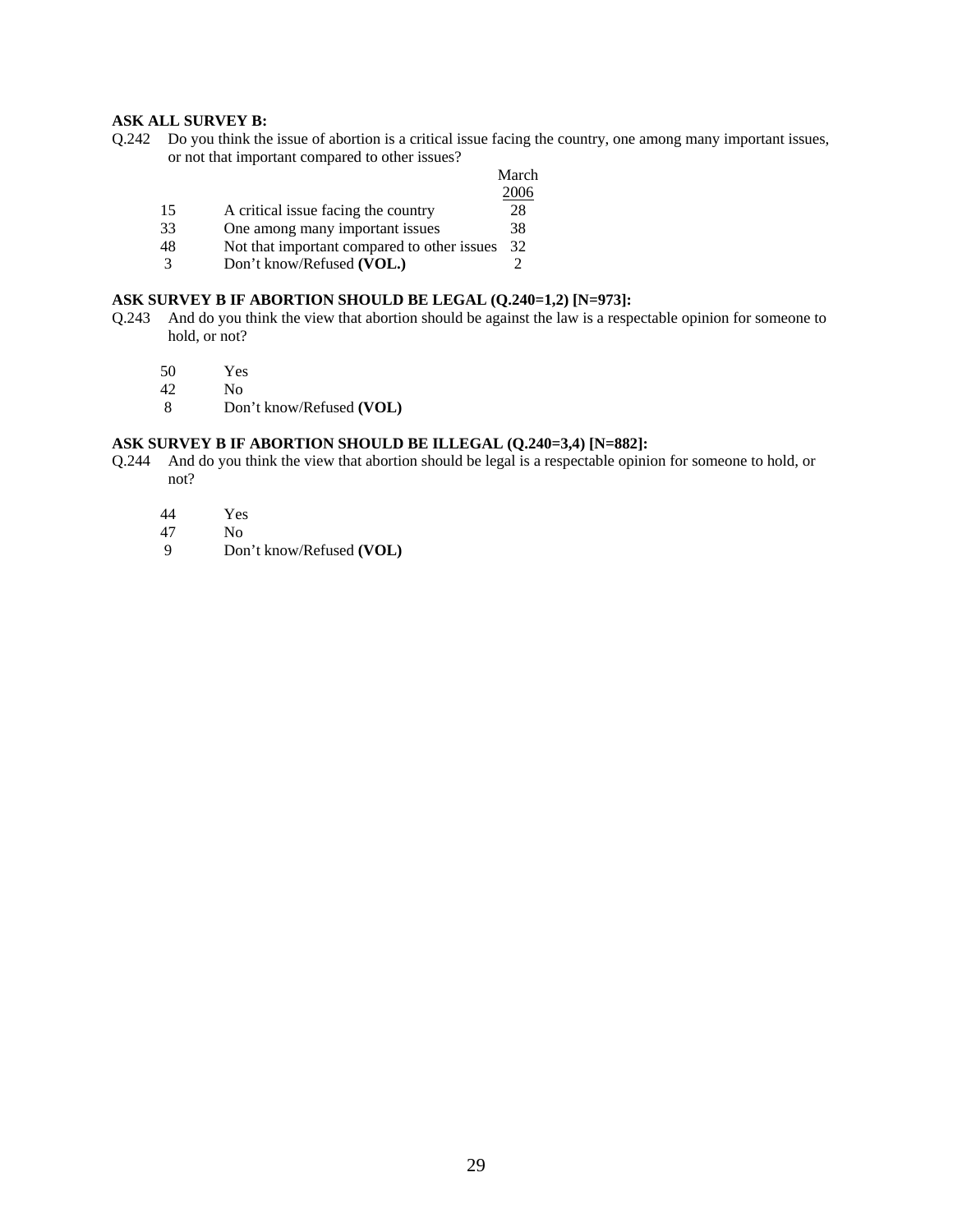Now, on some issues…

#### **RANDOMIZE Q.145 a-c AS A BLOCK WITH Q.146a-b AND 147 AS A SEPARATE BLOCK**

Q.145 Do you strongly favor, favor, oppose, or strongly oppose **[READ AND RANDOMIZE WITH ITEM a. ALWAYS FIRST]**? And how about **[INSERT NEXT ITEM]**?

|                                                    | -----FAVOR----- |                          |                          |       | -----OPPOSE----- |                          |        |
|----------------------------------------------------|-----------------|--------------------------|--------------------------|-------|------------------|--------------------------|--------|
|                                                    |                 | <i>Strongly</i>          |                          |       | <b>Strongly</b>  |                          |        |
|                                                    |                 | Total Favor Favor        |                          | Total |                  | Oppose Oppose            | DK/Ref |
| <b>ASK ALL SURVEY A:</b>                           |                 |                          |                          |       |                  |                          |        |
| b. Making it more difficult for a woman            |                 |                          |                          |       |                  |                          |        |
| to get an abortion                                 |                 |                          |                          |       |                  |                          |        |
| August 11-17, 2009                                 | 41              | 19                       | 22                       | 50    | 23               | 27                       | 9      |
| January, 2007                                      | 35              | 17                       | 18                       | 56    | 27               | 29                       | 9      |
| March, 2006                                        | 37              | 15                       | 22                       | 56    | 24               | 32                       | 7      |
| December, 2004                                     | 36              | 19                       | 17                       | 55    | 29               | 26                       | 9      |
| Early February, 2004                               | 36              | 17                       | 19                       | 58    | 30               | 28                       | 6      |
| November, 2003                                     | 35              | 19                       | 16                       | 57    | 29               | 28                       | 8      |
| August, $20033$                                    | 36              | 17                       | 19                       | 57    | 30               | 27                       | 7      |
| May, 1993                                          | 32              | 15                       | 17                       | 60    | 35               | 25                       | 8      |
| May, 1992                                          | 30              | $\overline{\phantom{m}}$ | $\overline{\phantom{m}}$ | 62    | $- -$            | $\overline{\phantom{m}}$ | 8      |
| May, 1990                                          | 38              | 21                       | 17                       | 55    | 29               | 26                       | 7      |
| May, 1987                                          | 41              | 18                       | 23                       | 51    | 33               | 18                       | 8      |
| May, 1985                                          | 47              | $\overline{\phantom{a}}$ | $- -$                    | 49    | --               | $-$                      | 4      |
| <b>ASK ALL SURVEY A:</b>                           |                 |                          |                          |       |                  |                          |        |
| c. Requiring that women under the age of 18 get    |                 |                          |                          |       |                  |                          |        |
| the consent of at least one parent before they are |                 |                          |                          |       |                  |                          |        |
| allowed to have an abortion                        |                 |                          |                          |       |                  |                          |        |
| August 11-17, 2009                                 | 76              | 45                       | 31                       | 19    | 8                | 11                       | 5      |
| July, 2005                                         | 73              | $-$                      | $-$                      | 22    | $-$              | --                       | 5      |
| Sept, 1999                                         | 69              | $\qquad \qquad -$        |                          | 28    |                  |                          | 3      |
| May, 1992                                          | 73              | $- -$                    |                          | 23    |                  |                          | 4      |
|                                                    |                 |                          |                          |       |                  |                          |        |

 $\overline{a}$ 

<sup>3</sup> In August 2003 and earlier the question was worded: "Changing the laws to make it more difficult for a woman to get an abortion."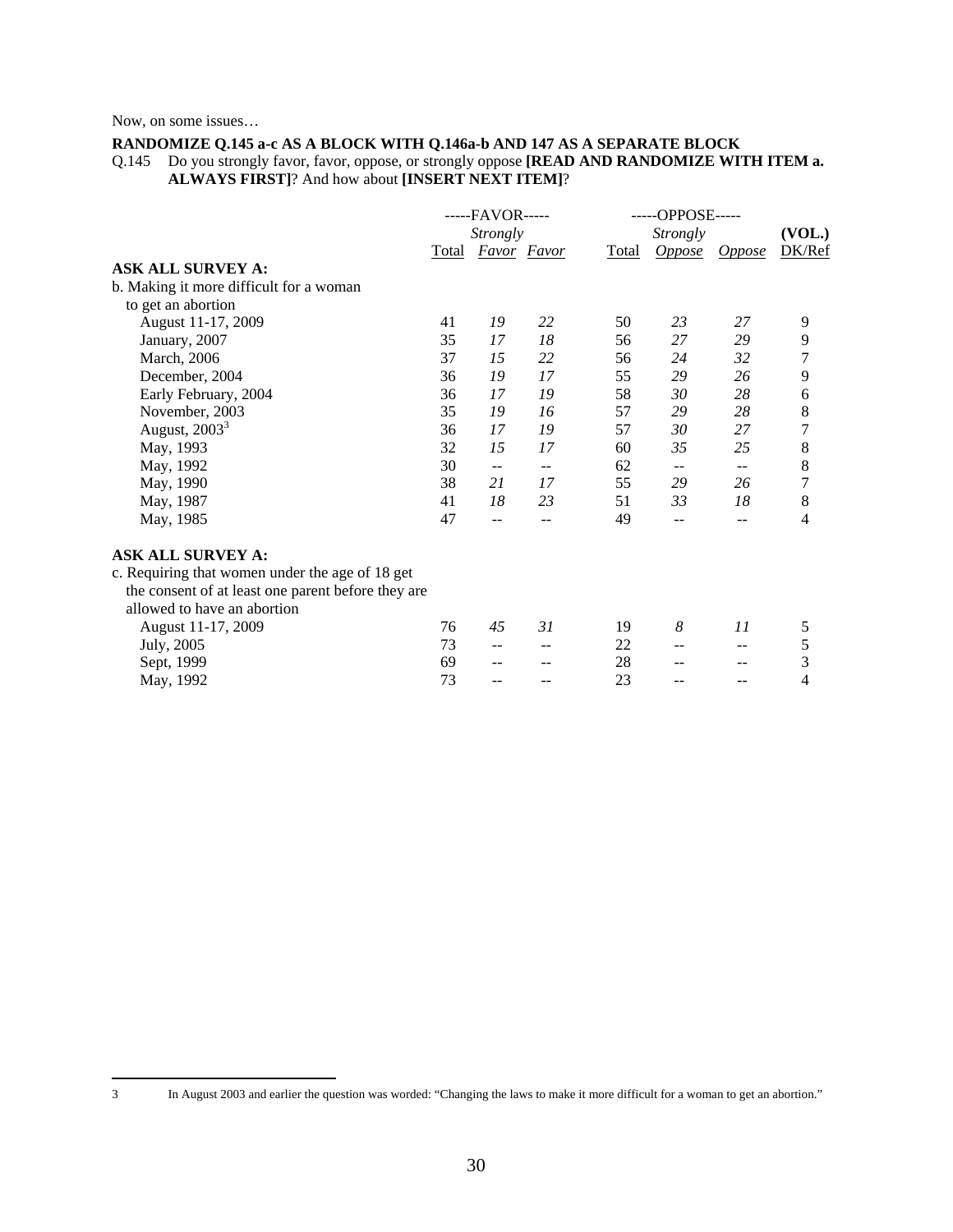#### **ASK ALL SURVEY A:**

Thinking again about abortion…

#### **ASK SURVEY A FORM 1 [N=1011]:**

Q.151 Regardless of whether or not you think abortion should be legal, do you think it would be a good thing to reduce the number of abortions performed in the United States, or don't you feel this way?

|    |                                              | July |
|----|----------------------------------------------|------|
|    |                                              | 2005 |
| 65 | Good thing to reduce the number of abortions | 59   |
| 26 | Don't feel this way                          | 33   |
| 10 | Don't know/Refused (VOL.)                    |      |

#### **ASK SURVEY A FORM 1 [N=1011]:**

- Q.152 And from what you know, does Barack Obama think it would be a good thing to reduce the number of abortions performed in the United States, or doesn't he feel this way?
	- 38 Obama thinks it would be good thing to reduce the number of abortions
	- 19 Obama doesn't feel this way
	- 44 Don't know/Refused **(VOL.)**

#### **ASK SURVEY A FORM 2 [N=999]:**

- Q.153 As you may know, Barack Obama has said that he favors reducing the number of abortions. What about you? Regardless of whether or not you think abortion should be legal, do you think it would be a good thing to reduce the number of abortions performed in the United States, or don't you feel this way?
	- 69 Good thing to reduce the number of abortions
	- 20 Don't feel this way
	- 11 Don't know/Refused **(VOL.)**

#### **ASK ALL SURVEY A:**

On another subject…

Q.180 Do you personally believe that **[INSERT ITEM AND RANDOMIZE]** is morally acceptable, morally wrong, or is it not a moral issue. **[IF NECESSARY]** And is **[INSERT ITEM]** morally acceptable, morally wrong, or is it not a moral issue?

|    |                    |            |               | Not a        | (VOL.)        | (VOL.)      |
|----|--------------------|------------|---------------|--------------|---------------|-------------|
|    |                    | Morally    | Morally Moral |              | Depends on    | Don't know/ |
|    |                    | Acceptable | Wrong         | <i>Issue</i> | the Situation | Refused     |
| a. | Having an abortion |            |               |              |               |             |
|    | August 11-17, 2009 | 10         | 52            | 25           |               | 4           |
|    | February, 2006     | 12         | 52.           | 23           |               |             |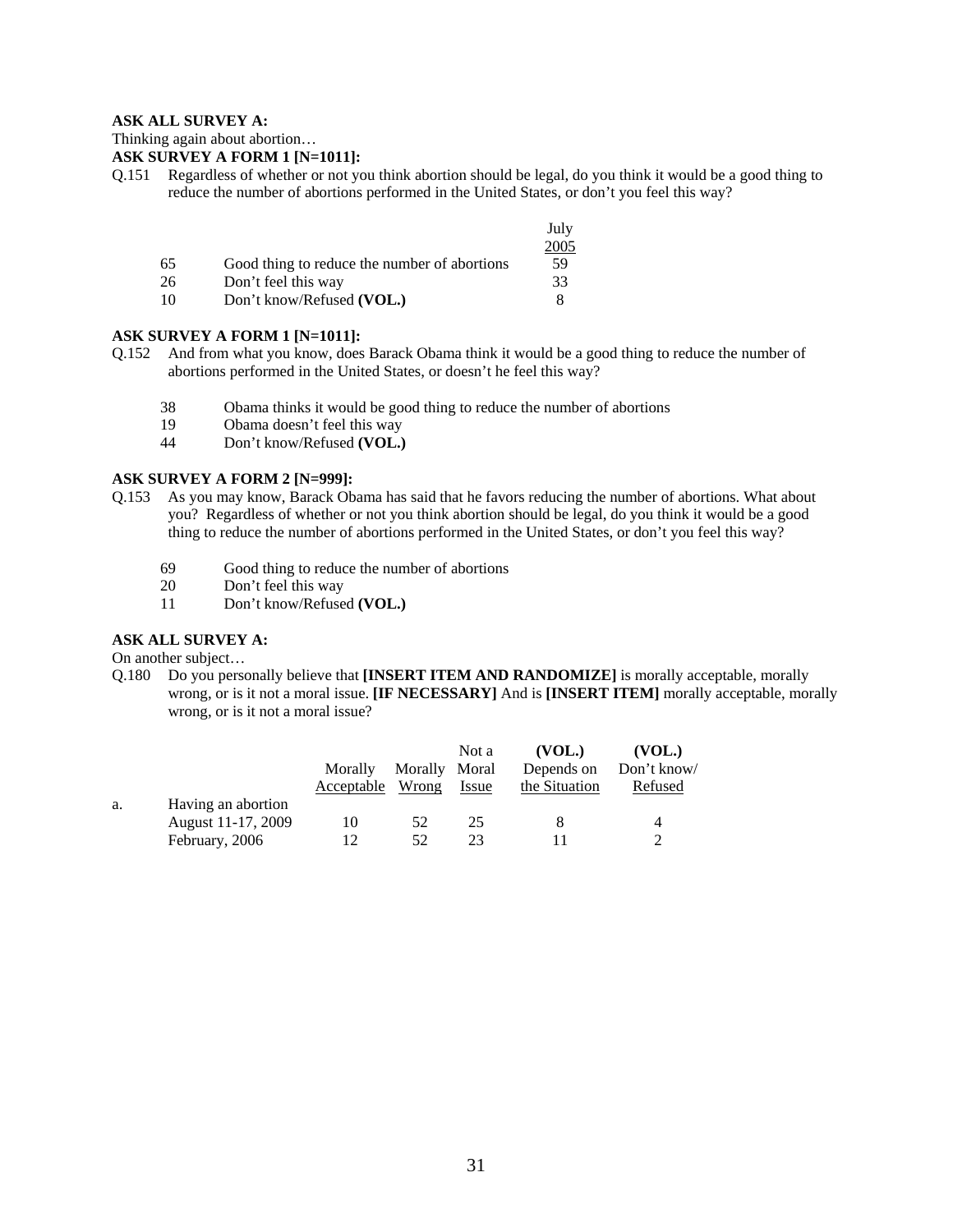#### **ASK ALL:**

RELIG What is your present religion, if any? Are you Protestant, Roman Catholic, Mormon, Orthodox such as Greek or Russian Orthodox, Jewish, Muslim, Buddhist, Hindu, atheist, agnostic, something else, or nothing in particular?

**[INTERVIEWER: IF R VOLUNTEERS** "nothing in particular, none, no religion, etc." **BEFORE REACHING END OF LIST, PROMPT WITH:** And would you say that's atheist, agnostic, or just nothing in particular?**]** 

#### **IF SOMETHING ELSE, NOTHING IN PARTICULAR OR DK/REF (RELIG=11, 12, 99) ASK:**

CHR Do you think of yourself as a Christian or not?

- 40 Protestant (Baptist, Methodist, Non-denominational, Lutheran, Presbyterian, Pentecostal, Episcopalian, Reformed, Church of Christ, Jehovah's Witness, etc.)
- 23 Roman Catholic (Catholic)
- 2 Mormon (Church of Jesus Christ of Latter-day Saints/LDS)
- \* Orthodox (Greek, Russian, or some other orthodox church)<br>2 Jewish (Judaism)
- Jewish (Judaism)
- \* Muslim (Islam)
- 1 Buddhist<br>\* Hindu
- **Hindu**
- 2 Atheist (do not believe in God)
- 3 Agnostic (not sure if there is a God)<br>2 Something else (SPECIFY)
- 2 Something else **(SPECIFY)**
- 12 Nothing in particular
- 11 Christian **(VOL.)**
- \* Unitarian (Universalist) **(VOL.)**
- 2 Don't Know/Refused **(VOL.)**

#### **IF CHRISTIAN (RELIG=1-4, 13 OR ((RELIG=11 OR RELIG=99) AND CHR=1)):**

BORN Would you describe yourself as a "born again" or evangelical Christian, or not?

#### **BASED ON TOTAL**

- 34 Yes, would
- 40 No, would not
- 4 Don't know/Refused **(VOL.)**
- 78% Christian

#### **ASK ALL:**

ATTEND Aside from weddings and funerals, how often do you attend religious services... more than once a week, once a week, once or twice a month, a few times a year, seldom, or never?

|                       | More than   | Once   | Once or twice | A few times |        |       | (VOL.) |
|-----------------------|-------------|--------|---------------|-------------|--------|-------|--------|
|                       | once a week | a week | a month       | a year      | Seldom | Never | DK/Ref |
| August 11-27, 2009 14 |             | 23     | 16            | 18          | 16     |       |        |
| August, 2008          | 13          | 26     | 16            | 19          | 15     | 10    |        |
| Aug, 2007             | 14          | 26     | 16            | 18          | 16     | 9     |        |
| July, 2006            | 15          | 25     | 15            | 18          | 14     | 12    |        |
| July, 2005            | 14          | 27     | 14            | 19          | 14     |       |        |
| Aug, 2004             | 13          | 25     | 15            | 20          | 15     |       |        |
| July, 2003            | 16          | 27     | 15            | 18          | 14     | 10    | *      |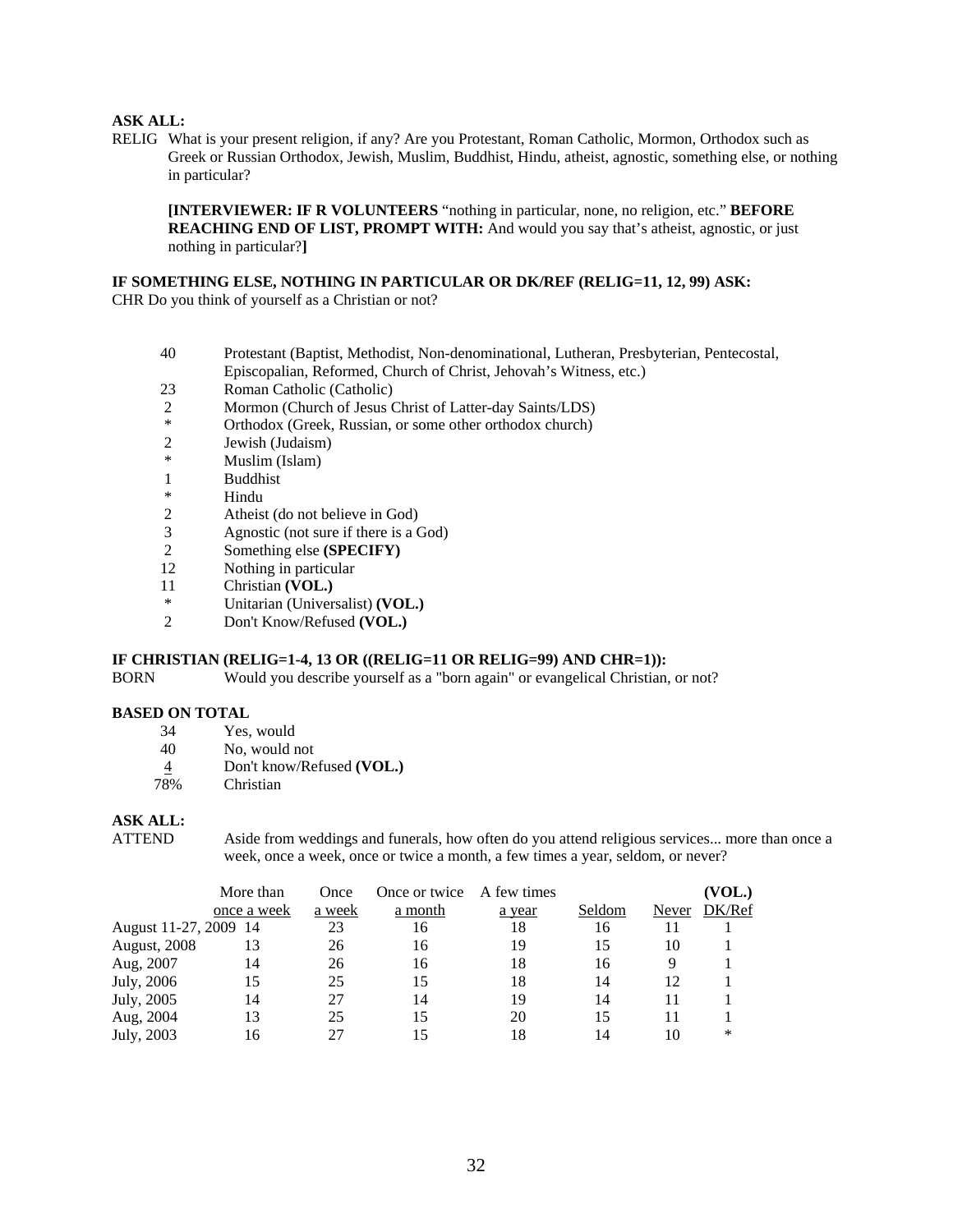# **ATTEND CONTINUED…**

|                        | More than   | Once   | Once or twice | A few times |        |       | (VOL.) |
|------------------------|-------------|--------|---------------|-------------|--------|-------|--------|
|                        | once a week | a week | a month       | a year      | Seldom | Never | DK/Ref |
| March, 2003            | 15          | 24     | 15            | 21          | 15     | 9     |        |
| March, 2002            | 15          | 25     | 17            | 18          | 15     |       |        |
| Mid-Nov, 2001          | 16          | 26     | 14            |             | 16     | 10    |        |
| <b>March</b> , 2001    | 17          | 26     | 17            |             | 15     |       |        |
| Sept, $2000$ ( $RVs$ ) | 17          | 28     | 16            |             | 13     | 8     |        |
| June, 1997             | 12          | 26     | 17            | 20          | 15     | 10    | *      |
| June, 1996             | 14          | 25     |               |             | 13     |       |        |

#### **ASK ALL:**

Q.280 How important is religion in your life – very important, somewhat important, not too important, or not at all important?

**NOTE: THIS ITEM WAS ASKED AS Q.280 IN SURVEY B AND AS Q.185 IN SURVEY A. BOTH ITEMS ARE PRESENTED HERE.** 

|    |                           | August | August |
|----|---------------------------|--------|--------|
|    |                           | 2008   | 2007   |
| 57 | Very important            | 58     | 61     |
| 25 | Somewhat important        | 27     | 24     |
| 8  | Not too important         |        |        |
| 8  | Not at all important      |        | h      |
|    | Don't know/Refused (VOL.) |        |        |
|    |                           |        |        |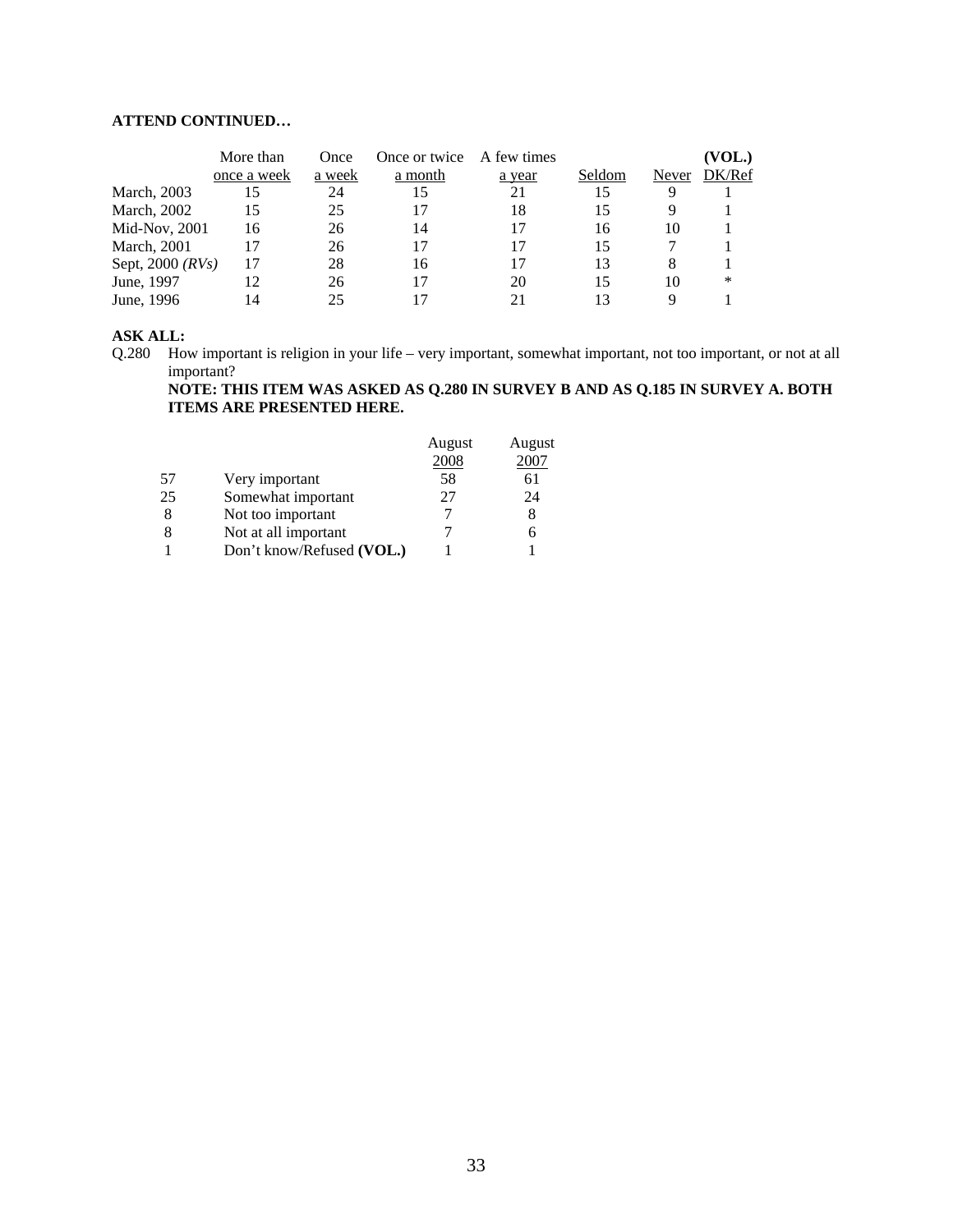# **ASK ALL:**

PARTY In politics TODAY, do you consider yourself a Republican, Democrat, or Independent? **IF ANSWERED 3, 4, 5 OR 9 IN PARTY, ASK:**

PARTYLN As of today do you lean more to the Republican Party or more to the Democratic Party?

|                      |            |          |             | (VOL.)         |               | $(VOL.)$ $(VOL.)$ |              |                            |
|----------------------|------------|----------|-------------|----------------|---------------|-------------------|--------------|----------------------------|
|                      |            |          |             | No             | Other         | DK/               |              | Lean Lean                  |
|                      | Republican | Democrat | Independent | preference     | party         | <b>Ref</b>        | Rep          | $\underline{\mathit{Dem}}$ |
| August 20-27, 2009   | 26         | 32       | 36          | 3              | ∗             | 3                 | 14           | 16                         |
| August 11-17, 2009   | 23         | 33       | 38          | $\mathfrak{Z}$ | *             | 3                 | 16           | 15                         |
| July, 2009           | 22         | 34       | 37          | 5              | ∗             | $\overline{c}$    | 15           | 14                         |
| June, 2009           | 25         | 34       | 34          | 3              | $\ast$        | 3                 | 11           | 16                         |
| May, 2009            | 23         | 39       | 29          | $\overline{4}$ | $\ast$        | 4                 | $\mathbf{9}$ | 14                         |
| April, 2009          | 22         | 33       | 39          | 3              | ∗             | 3                 | 13           | 18                         |
| March, 2009          | 24         | 34       | 35          | 5              | $\ast$        | $\overline{c}$    | 12           | 17                         |
| February, 2009       | 24         | 36       | 34          | $\mathfrak 3$  | 1             | $\overline{c}$    | 13           | 17                         |
| January, 2009        | 25         | 37       | 33          | $\mathfrak{Z}$ | $\ast$        | $\overline{c}$    | 11           | 16                         |
| December, 2008       | 26         | 39       | 30          | $\sqrt{2}$     | *             | 3                 | $\,8\,$      | 15                         |
| Late October, 2008   | 24         | 39       | 32          | $\overline{2}$ | $\ast$        | 3                 | 11           | 15                         |
| Mid-October, 2008    | 27         | 35       | 31          | 4              | $\ast$        | 3                 | 9            | 16                         |
| Early October, 2008  | 26         | 36       | 31          | $\overline{4}$ | $\ast$        | 3                 | 11           | 15                         |
| Late September, 2008 | 25         | 35       | 34          | 3              | 1             | $\overline{c}$    | 13           | 15                         |
| Mid-September, 2008  | 28         | 35       | 32          | 3              | $\ast$        | $\overline{c}$    | 12           | 14                         |
| August, 2008         | 26         | 34       | 34          | $\overline{4}$ | $\ast$        | $\overline{c}$    | 12           | 17                         |
| July, 2008           | 24         | 36       | 34          | $\mathfrak{Z}$ | $\ast$        | 3                 | 12           | 15                         |
| June, 2008           | 26         | 37       | 32          | 3              | ∗             | $\overline{c}$    | 11           | 16                         |
| Late May, 2008       | 25         | 35       | 35          | $\overline{c}$ | $\ast$        | 3                 | 13           | 15                         |
| April, 2008          | 24         | 37       | 31          | 5              | 1             | $\overline{c}$    | 11           | 15                         |
| March, 2008          | 24         | 38       | 29          | 5              | $\ast$        | $\overline{4}$    | 9            | 14                         |
| Late February, 2008  | 24         | 38       | 32          | 3              | $\ast$        | 3                 | 10           | 17                         |
| Early February, 2008 | 26         | 35       | 31          | 5              | $\ast$        | 3                 | 11           | 14                         |
| January, 2008        | 24         | 33       | 37          | $\overline{4}$ | $\ast$        | $\overline{2}$    | 12           | 18                         |
| <b>Yearly Totals</b> |            |          |             |                |               |                   |              |                            |
| 2008                 | 25.3       | 35.8     | 31.7        | 3.8            | .3            | 3.1               | 10.5         | 15.4                       |
| 2007                 | 25.4       | 32.9     | 33.7        | 4.6            | $\mathcal{A}$ | 3.1               | 10.7         | 16.7                       |
| 2006                 | 27.6       | 32.8     | 30.3        | 5.0            | $\cdot$ 4     | 3.9               | 10.2         | 14.5                       |
| 2005                 | 29.2       | 32.8     | 30.3        | 4.5            | .3            | 2.8               | 10.2         | 14.9                       |
| 2004                 | 29.7       | 33.4     | 29.8        | 3.9            | $\mathcal{A}$ | 2.9               | 11.7         | 13.4                       |
| 2003                 | 29.8       | 31.4     | 31.2        | 4.7            | $.5\,$        | 2.5               | 12.1         | 13.0                       |
| 2002                 | 30.3       | 31.2     | 30.1        | 5.1            | $.7\,$        | 2.7               | 12.6         | 11.6                       |
| 2001                 | 29.2       | 33.6     | 28.9        | 5.1            | $.5\,$        | 2.7               | 11.7         | 11.4                       |
| 2001 Post-Sept 11    | 30.9       | 31.8     | 27.9        | 5.2            | .6            | 3.6               | 11.7         | 9.4                        |
| 2001 Pre-Sept 11     | 28.2       | 34.6     | 29.5        | 5.0            | .5            | 2.1               | 11.7         | 12.5                       |
| 2000                 | 27.5       | 32.5     | 29.5        | 5.9            | .5            | 4.0               | 11.6         | 11.6                       |
| 1999                 | 26.6       | 33.5     | 33.7        | 3.9            | $.5\,$        | 1.9               | 13.0         | 14.5                       |
| 1998                 | 27.5       | 33.2     | 31.9        | 4.6            | $\cdot$       | 2.4               | 11.8         | 13.5                       |
| 1997                 | 28.2       | 33.3     | 31.9        | 4.0            | $\cdot$       | 2.3               | 12.3         | 13.8                       |
| 1996                 | 29.2       | 32.7     | 33.0        | 5.2            | --            |                   | 12.7         | 15.6                       |
| 1995                 | 31.4       | 29.7     | 33.4        | 5.4            |               |                   | 14.4         | 12.9                       |
| 1994                 | 29.8       | 31.8     | 33.8        | 4.6            | --            | --                | 14.3         | 12.6                       |
| 1993                 | 27.4       | 33.8     | 34.0        | 4.8            | --            | --                | 11.8         | 14.7                       |
| 1992                 | 27.7       | 32.7     | 35.7        | 3.9            | --            |                   | 13.8         | 15.8                       |